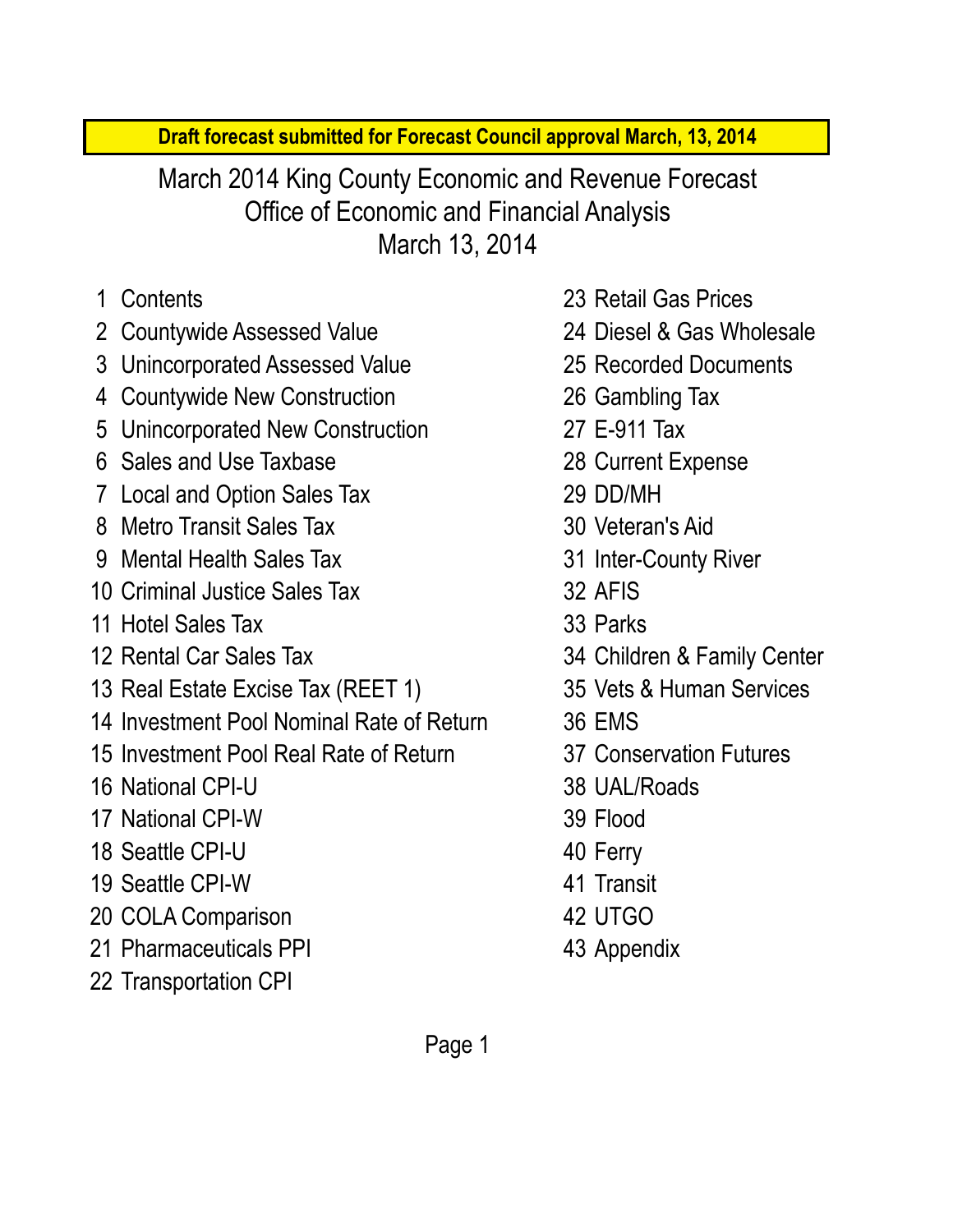# Office of Economic and Financial Analysis March 2014 Countywide Assessed Value Forecast

| Tax<br>Year | Value             | Annual<br>Growth | % Change from<br>August 2013<br>Forecast | \$ Change from<br>August 2013<br>Forecast |
|-------------|-------------------|------------------|------------------------------------------|-------------------------------------------|
| 2004        | \$235,834,254,382 |                  | $0.00\%$                                 | \$0                                       |
| 2005        | \$248,911,782,322 | 5.55%            | 0.00%                                    | \$0                                       |
| 2006        | \$270,571,089,672 | 8.70%            | 0.00%                                    | \$0                                       |
| 2007        | \$298,755,199,059 | 10.42%           | $0.00\%$                                 | \$0                                       |
| 2008        | \$340,995,439,590 | 14.14%           | 0.00%                                    | \$0                                       |
| 2009        | \$386,889,727,940 | 13.46%           | 0.00%                                    | \$0                                       |
| 2010        | \$341,971,517,510 | $-11.61%$        | $0.00\%$                                 | \$0                                       |
| 2011        | \$330,414,998,630 | $-3.38%$         | 0.00%                                    | \$0                                       |
| 2012        | \$319,460,937,270 | $-3.32%$         | 0.00%                                    | \$0                                       |
| 2013        | \$314,746,206,667 | $-1.48%$         | 0.00%                                    | \$0                                       |
| 2014        | \$340,643,616,342 | 8.23%            | 1.97%                                    | \$6,567,421,224                           |
| 2015        | \$361,627,622,353 | 6.16%            | 2.35%                                    | \$8,308,417,307                           |
| 2016        | \$377,880,903,350 | 4.49%            | 3.46%                                    | \$12,640,403,239                          |
| 2017        | \$390,649,455,408 | 3.38%            | 3.58%                                    | \$13,505,663,383                          |
| 2018        | \$405,380,676,352 | 3.77%            | 3.80%                                    | \$14,854,029,070                          |
| 2019        | \$422,023,651,703 | 4.11%            | 4.01%                                    | \$16,251,422,781                          |
| 2020        | \$440,585,901,938 | 4.40%            | 4.29%                                    | \$18,110,011,653                          |
| 2021        | \$460,638,701,325 | 4.55%            | 4.43%                                    | \$19,520,140,511                          |
| 2022        | \$481,593,851,711 | 4.55%            | 4.73%                                    | \$21,769,055,657                          |
| 2023        | \$502,597,291,770 | 4.36%            | new                                      | new                                       |

Notes:

1. Includes both taxable and non-taxable value.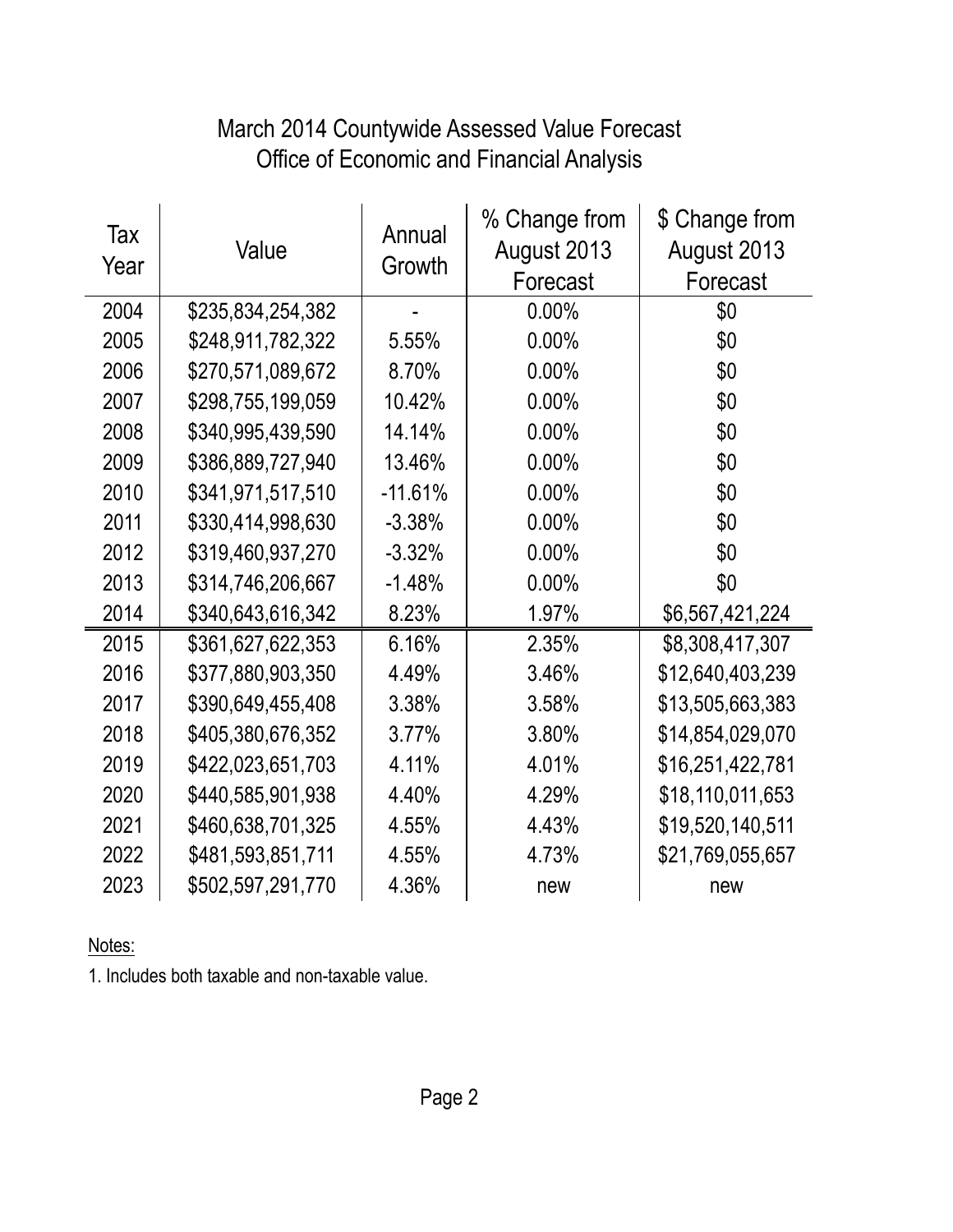| Tax<br>Year | Value            | Annual<br>Growth | % Change from<br>August 2013<br>Forecast | \$ Change from<br>August 2013<br>Forecast |
|-------------|------------------|------------------|------------------------------------------|-------------------------------------------|
| 2004        | \$36,002,180,790 |                  | 0.00%                                    | \$0                                       |
| 2005        | \$38,388,375,100 | 6.63%            | 0.00%                                    | \$0                                       |
| 2006        | \$41,286,880,590 | 7.55%            | 0.00%                                    | \$0                                       |
| 2007        | \$45,145,645,420 | 9.35%            | 0.00%                                    | \$0                                       |
| 2008        | \$50,369,419,770 | 11.57%           | 0.00%                                    | \$0                                       |
| 2009        | \$52,536,624,390 | 4.30%            | 0.00%                                    | \$0                                       |
| 2010        | \$43,743,564,380 | $-16.74%$        | 0.00%                                    | \$0                                       |
| 2011        | \$39,449,376,050 | $-9.82%$         | 0.00%                                    | \$0                                       |
| 2012        | \$32,758,485,327 | $-16.96%$        | 0.00%                                    | \$0                                       |
| 2013        | \$30,016,733,778 | $-8.37%$         | 0.00%                                    | \$0                                       |
| 2014        | \$31,876,016,756 | 6.19%            | 2.38%                                    | \$739,534,469                             |
| 2015        | \$33,031,121,240 | 3.62%            | 1.50%                                    | \$488,986,164                             |
| 2016        | \$34,424,391,141 | 4.22%            | 7.40%                                    | \$2,371,124,442                           |
| 2017        | \$34,178,889,694 | $-0.71%$         | 8.48%                                    | \$2,673,068,861                           |
| 2018        | \$35,337,063,429 | 3.39%            | 13.46%                                   | \$4,193,326,133                           |
| 2019        | \$35,336,847,087 | $0.00\%$         | 9.85%                                    | \$3,167,863,042                           |
| 2020        | \$36,736,241,257 | 3.96%            | 10.52%                                   | \$3,497,071,298                           |
| 2021        | \$38,274,827,471 | 4.19%            | 10.94%                                   | \$3,772,964,642                           |
| 2022        | \$39,934,680,583 | 4.34%            | 11.59%                                   | \$4,146,130,731                           |
| 2023        | \$41,526,791,518 | 3.99%            | new                                      | new                                       |

# Office of Economic and Financial Analysis March 2014 Unincorporated Assessed Value Forecast

Notes:

1. Includes taxable value only.

2. Unincorporated assessed values are affected by annexations (see appendix).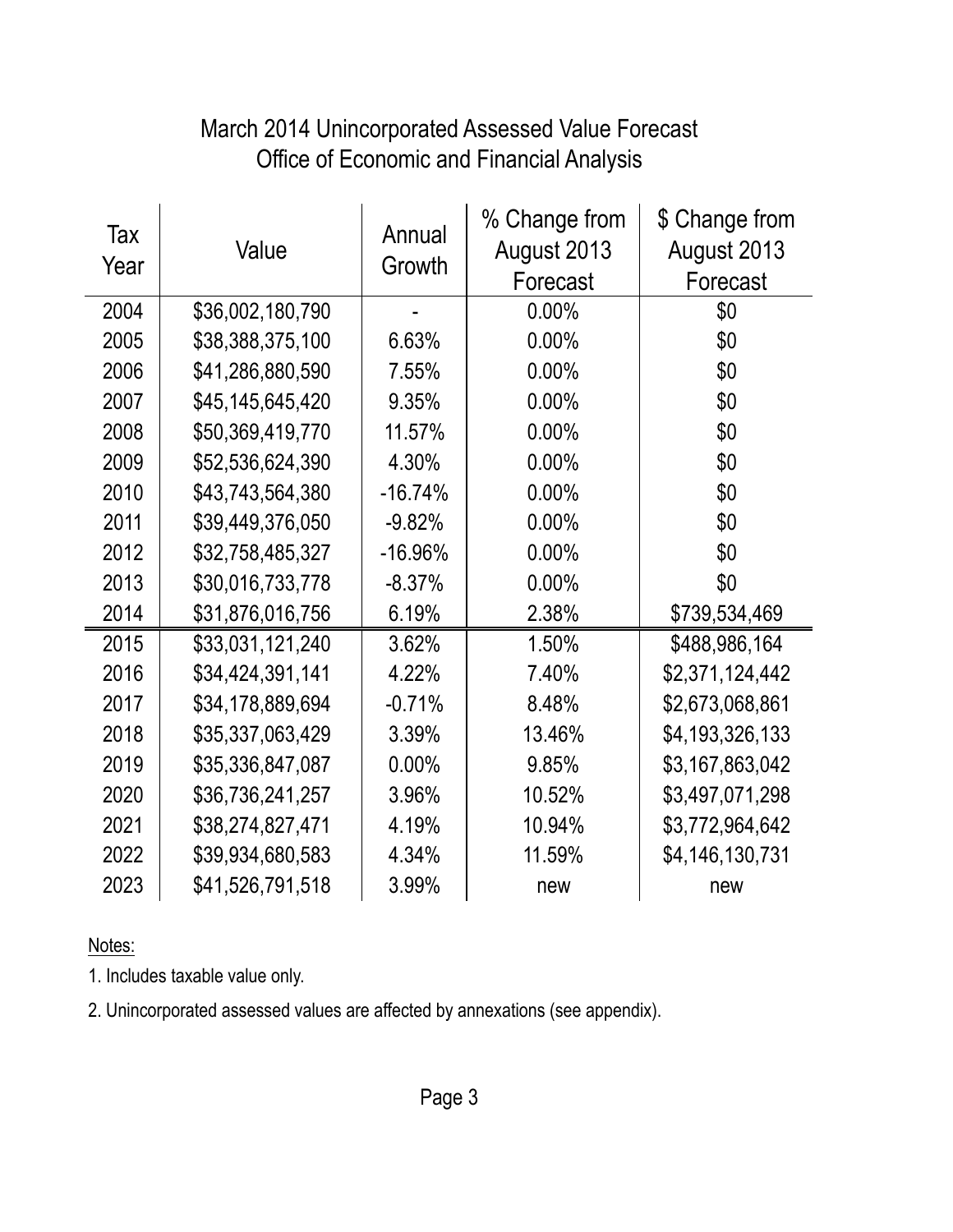#### March 2014 Countywide New Construction Forecast Office of Economic and Financial Analysis

| Tax<br>Year | Value           | Annual<br>Growth | % Change from<br>August 2013<br>Forecast | \$ Change from<br>August 2013<br>Forecast |
|-------------|-----------------|------------------|------------------------------------------|-------------------------------------------|
| 2004        | \$4,201,000,000 |                  | 0.00%                                    | \$0                                       |
| 2005        | \$4,292,400,000 | 2.18%            | 0.00%                                    | \$0                                       |
| 2006        | \$4,964,300,000 | 15.65%           | 0.00%                                    | \$0                                       |
| 2007        | \$5,950,400,000 | 19.86%           | 0.00%                                    | \$0                                       |
| 2008        | \$6,663,100,000 | 11.98%           | 0.00%                                    | \$0                                       |
| 2009        | \$8,005,200,000 | 20.14%           | 0.00%                                    | \$0                                       |
| 2010        | \$5,205,200,000 | $-34.98%$        | 0.00%                                    | \$0                                       |
| 2011        | \$2,457,642,885 | $-52.78%$        | 0.00%                                    | \$0                                       |
| 2012        | \$1,925,434,669 | $-21.66%$        | 0.00%                                    | \$0                                       |
| 2013        | \$1,983,503,613 | 3.02%            | 0.00%                                    | \$0                                       |
| 2014        | \$3,406,198,290 | 71.73%           | 17.61%                                   | \$510,136,367                             |
| 2015        | \$4,027,549,195 | 18.24%           | 15.71%                                   | \$546,777,382                             |
| 2016        | \$4,433,065,499 | 10.07%           | 11.09%                                   | \$442,553,752                             |
| 2017        | \$4,864,814,044 | 9.74%            | 16.06%                                   | \$673,268,454                             |
| 2018        | \$4,851,612,961 | $-0.27%$         | 12.27%                                   | \$530,100,617                             |
| 2019        | \$4,886,534,911 | 0.72%            | 8.55%                                    | \$384,963,286                             |
| 2020        | \$5,008,631,206 | 2.50%            | 5.19%                                    | \$246,974,784                             |
| 2021        | \$5,172,270,185 | 3.27%            | 3.46%                                    | \$172,801,702                             |
| 2022        | \$5,435,411,464 | 5.09%            | 3.57%                                    | \$187,332,843                             |
| 2023        | \$5,707,260,858 | 5.00%            | new                                      | new                                       |

Notes:

1. Values are local area new construction only. Changes in state assessed utility values not included.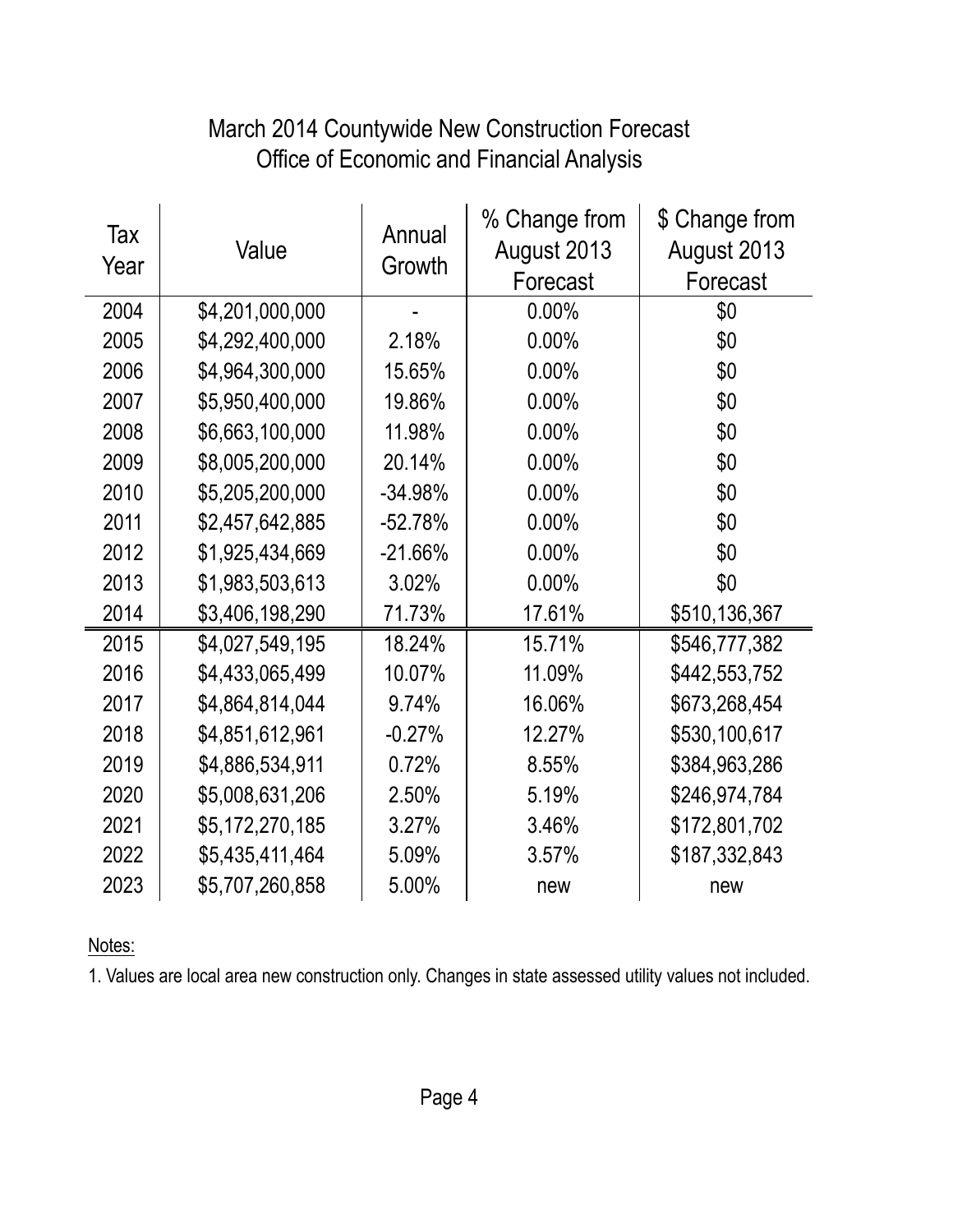| Tax<br>Year | Value           | Annual<br>Growth | % Change from<br>August 2013<br>Forecast | \$ Change from<br>August 2013<br>Forecast |
|-------------|-----------------|------------------|------------------------------------------|-------------------------------------------|
| 2004        | \$780,913,911   |                  | 0.00%                                    | \$0                                       |
| 2005        | \$1,012,943,672 | 29.71%           | 0.00%                                    | \$0                                       |
| 2006        | \$898,303,083   | $-11.32%$        | 0.00%                                    | \$0                                       |
| 2007        | \$1,051,911,167 | 17.10%           | 0.00%                                    | \$0                                       |
| 2008        | \$938,271,172   | $-10.80\%$       | 0.00%                                    | \$0                                       |
| 2009        | \$821,583,000   | $-12.44%$        | 0.00%                                    | \$0                                       |
| 2010        | \$304,665,097   | $-62.92%$        | 0.00%                                    | \$0                                       |
| 2011        | \$267,511,475   | $-12.19%$        | 0.00%                                    | \$0                                       |
| 2012        | \$180,324,673   | $-32.59%$        | 0.00%                                    | \$0                                       |
| 2013        | \$198,251,903   | 9.94%            | 0.00%                                    | \$0                                       |
| 2014        | \$299,208,000   | 50.92%           | 29.21%                                   | \$67,638,051                              |
| 2015        | \$345,937,013   | 15.62%           | 24.29%                                   | \$67,613,492                              |
| 2016        | \$379,676,210   | 9.75%            | 24.60%                                   | \$74,955,139                              |
| 2017        | \$401,015,916   | 5.62%            | 30.94%                                   | \$94,756,177                              |
| 2018        | \$399,927,725   | $-0.27%$         | 31.81%                                   | \$96,504,073                              |
| 2019        | \$388,554,028   | $-2.84%$         | 22.93%                                   | \$72,487,987                              |
| 2020        | \$398,262,545   | 2.50%            | 19.12%                                   | \$63,935,332                              |
| 2021        | \$411,274,339   | 3.27%            | 17.16%                                   | \$60,249,775                              |
| 2022        | \$432,198,082   | 5.09%            | 17.29%                                   | \$63,718,010                              |
| 2023        | \$453,814,254   | 5.00%            | new                                      | new                                       |

# Office of Economic and Financial Analysis March 2014 Unincorporated New Construction Forecast

Notes:

1. Unincorporated new construction values are affected by annexations (see appendix).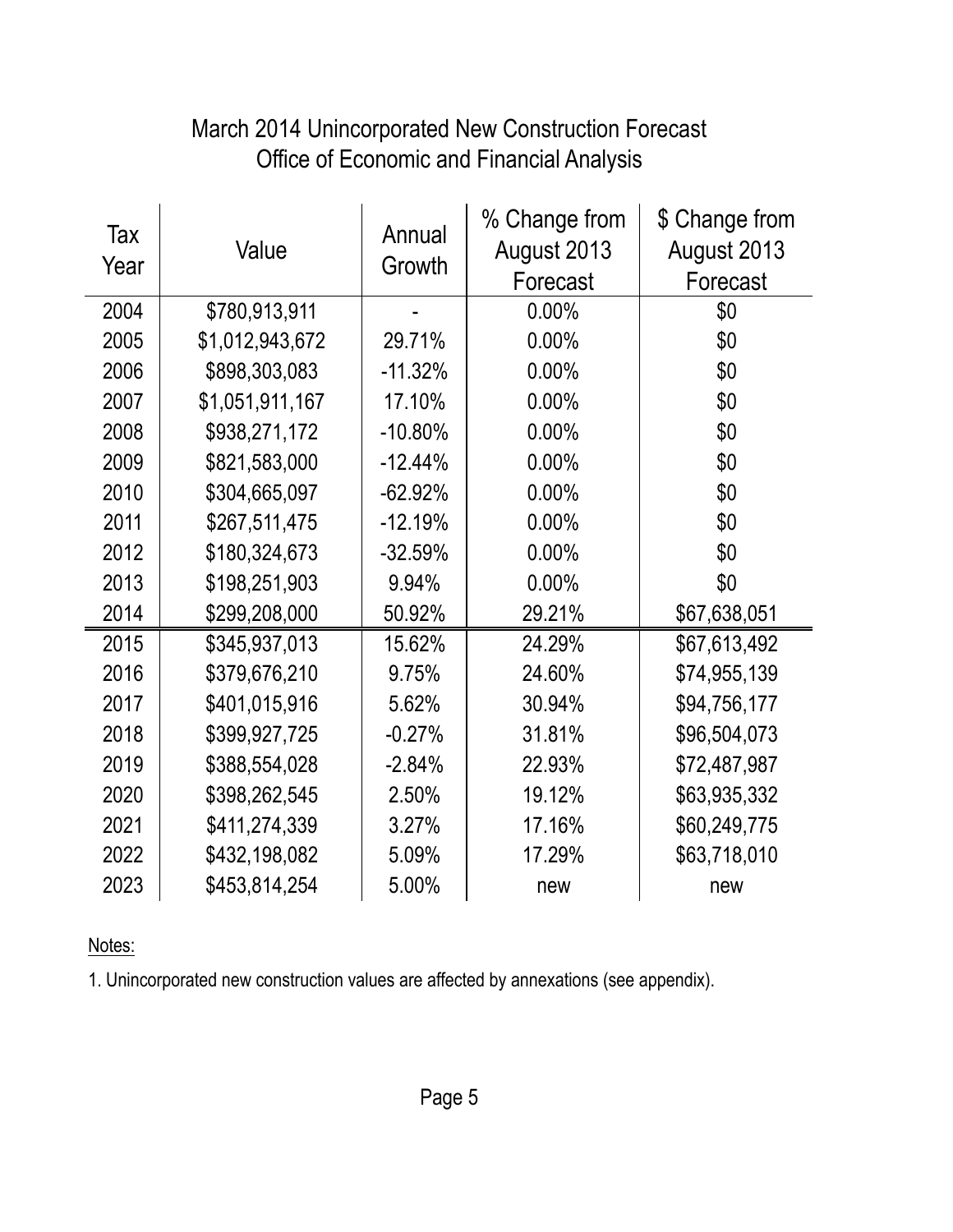## Office of Economic and Financial Analysis March 2014 King County Sales and Use Taxbase Forecast

| Tax<br>Year | Value            | Annual<br>Growth | % Change from<br>August 2013<br>Forecast | \$ Change from<br>August 2013<br>Forecast |
|-------------|------------------|------------------|------------------------------------------|-------------------------------------------|
| 2004        | \$38,521,409,960 |                  | 0.00%                                    | \$0                                       |
| 2005        | \$41,807,662,630 | 8.53%            | 0.00%                                    | \$0                                       |
| 2006        | \$45,401,665,730 | 8.60%            | 0.00%                                    | \$0                                       |
| 2007        | \$49,268,622,240 | 8.52%            | 0.00%                                    | \$0                                       |
| 2008        | \$47,440,908,710 | $-3.71%$         | 0.00%                                    | \$0                                       |
| 2009        | \$40,783,082,660 | $-14.03%$        | 0.00%                                    | \$0                                       |
| 2010        | \$40,506,885,020 | $-0.68%$         | 0.00%                                    | \$0                                       |
| 2011        | \$42,349,096,619 | 4.55%            | 0.00%                                    | \$0                                       |
| 2012        | \$45,178,847,087 | 6.68%            | 0.00%                                    | \$0                                       |
| 2013        | \$48,423,300,000 | 7.18%            | 1.92%                                    | \$913,722,862                             |
| 2014        | \$51,276,985,110 | 5.89%            | 3.02%                                    | \$1,501,303,250                           |
| 2015        | \$54,062,390,470 | 5.43%            | 3.33%                                    | \$1,740,802,826                           |
| 2016        | \$56,867,695,330 | 5.19%            | 2.77%                                    | \$1,530,893,389                           |
| 2017        | \$59,764,540,800 | 5.09%            | 2.71%                                    | \$1,576,343,202                           |
| 2018        | \$62,461,485,000 | 4.51%            | 2.77%                                    | \$1,681,542,050                           |
| 2019        | \$64,962,120,060 | 4.00%            | 2.34%                                    | \$1,488,043,286                           |
| 2020        | \$67,677,899,400 | 4.18%            | 2.22%                                    | \$1,467,912,155                           |
| 2021        | \$70,319,500,400 | 3.90%            | 1.91%                                    | \$1,315,093,551                           |
| 2022        | \$73,084,966,850 | 3.93%            | 1.73%                                    | \$1,240,861,633                           |
| 2023        | \$76,014,857,000 | 4.01%            | new                                      | new                                       |

Notes:

1. Actual values are taxable sales for King County as reported by the Washington DOR. 2013 value is preliminary. Actual value will be available spring, 2014.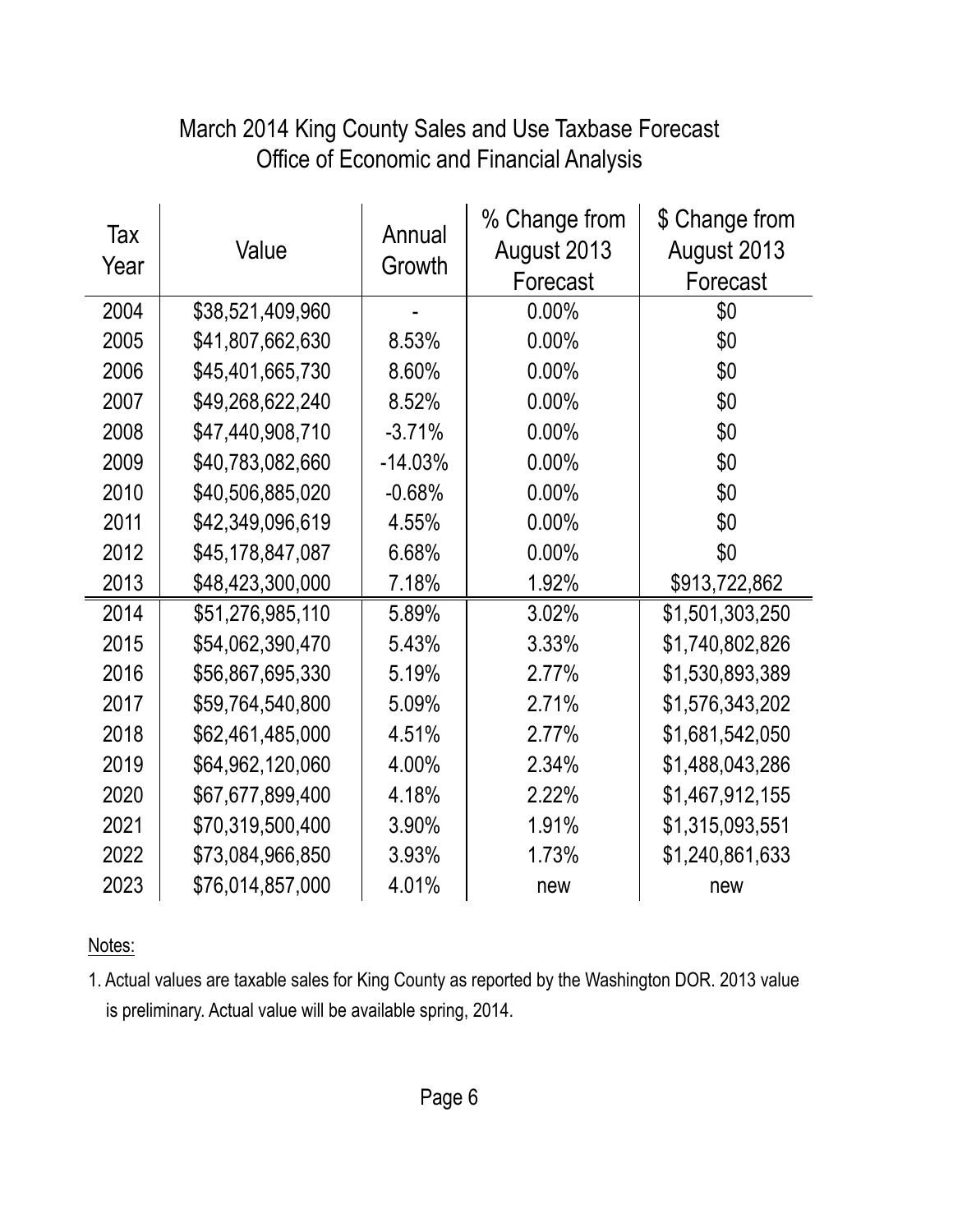#### Office of Economic and Financial Analysis March 2014 Local and Option Sales Tax Forecast

| Tax<br>Year | Value         | Annual<br>Growth | % Change from<br>August 2013<br>Forecast | \$ Change from<br>August 2013<br>Forecast |
|-------------|---------------|------------------|------------------------------------------|-------------------------------------------|
| 2004        | \$72,588,009  |                  | 0.00%                                    | \$0                                       |
| 2005        | \$78,015,175  | 7.48%            | 0.00%                                    | \$0                                       |
| 2006        | \$83,477,704  | 7.00%            | 0.00%                                    | \$0                                       |
| 2007        | \$91,912,631  | 10.10%           | 0.00%                                    | \$0                                       |
| 2008        | \$87,672,896  | $-4.61%$         | 0.00%                                    | \$0                                       |
| 2009        | \$76,142,480  | $-13.15%$        | 0.00%                                    | \$0                                       |
| 2010        | \$76,040,263  | $-0.13%$         | 0.00%                                    | \$0                                       |
| 2011        | \$81,032,753  | 6.57%            | 0.00%                                    | \$0                                       |
| 2012        | \$83,194,189  | 2.67%            | 0.00%                                    | \$0                                       |
| 2013        | \$89,306,842  | 7.35%            | 2.22%                                    | \$1,936,697                               |
| 2014        | \$94,405,664  | 5.71%            | 3.18%                                    | \$2,905,650                               |
| 2015        | \$99,497,380  | 5.39%            | 4.26%                                    | \$4,064,465                               |
| 2016        | \$103,976,061 | 4.50%            | 4.32%                                    | \$4,305,703                               |
| 2017        | \$108,556,672 | 4.41%            | 4.77%                                    | \$4,942,302                               |
| 2018        | \$112,156,746 | 3.32%            | 3.66%                                    | \$3,959,166                               |
| 2019        | \$116,620,105 | 3.98%            | 3.24%                                    | \$3,657,360                               |
| 2020        | \$121,468,805 | 4.16%            | 3.11%                                    | \$3,666,439                               |
| 2021        | \$126,185,099 | 3.88%            | 2.80%                                    | \$3,438,993                               |
| 2022        | \$131,123,372 | 3.91%            | 2.62%                                    | \$3,352,881                               |
| 2023        | \$136,356,194 | 3.99%            | new                                      | new                                       |

Notes:

- 1. Distribution is 1% of taxable sales in unincorporated KC and 0.15% of taxable sales in incorporated cities.
- 2. 2011 value includes approximately \$2M in one-time sales tax amnesty proceeds.
- 3. Forecasts for 2014 and beyond are affected by annexations (see appendix).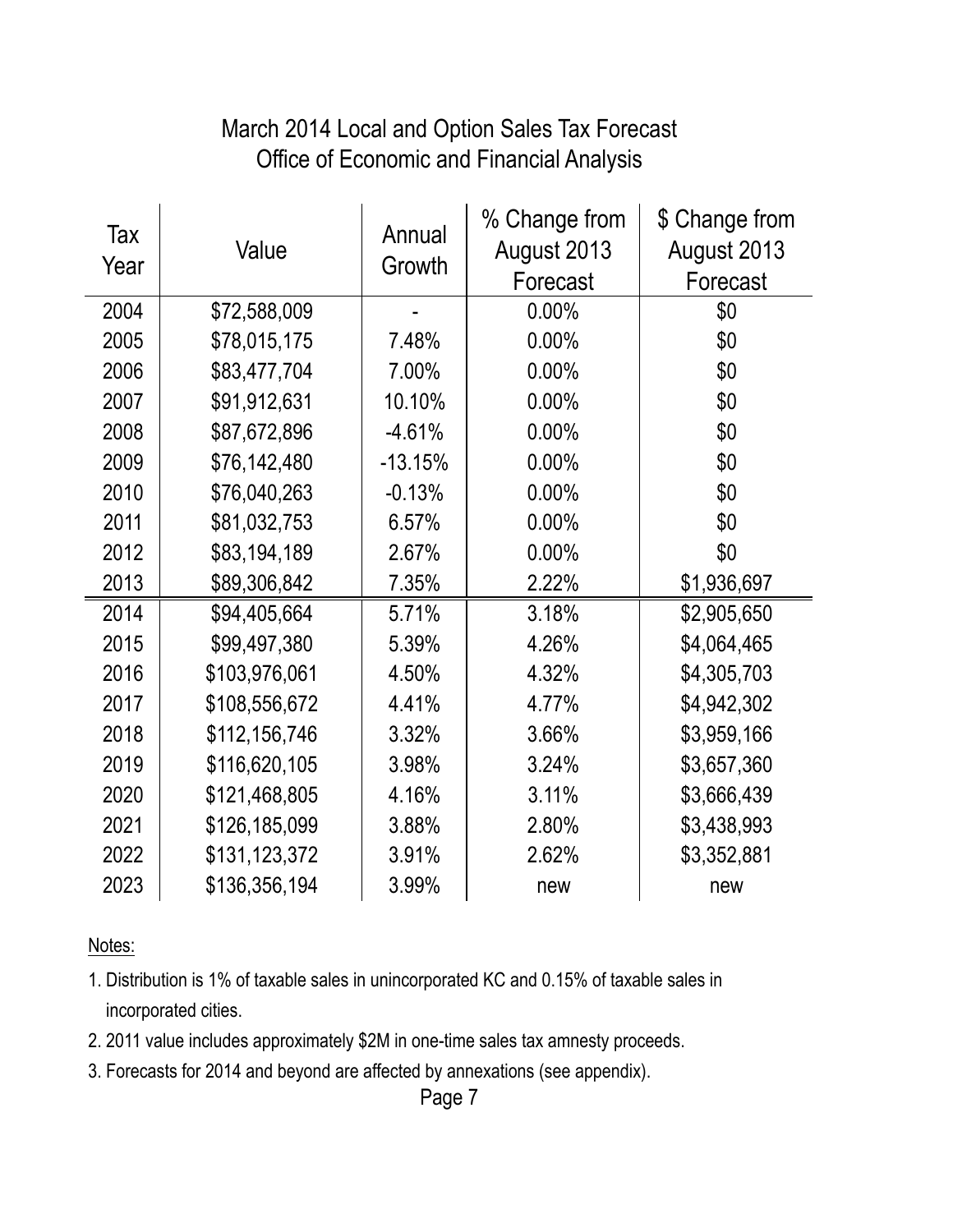#### March 2014 Metro Transit Sales Tax Forecast Office of Economic and Financial Analysis

| Tax<br>Year | Value         | Annual<br>Growth | % Change from<br>August 2013<br>Forecast | \$ Change from<br>August 2013<br>Forecast |
|-------------|---------------|------------------|------------------------------------------|-------------------------------------------|
| 2004        | \$314,192,142 |                  | 0.00%                                    | \$0                                       |
| 2005        | \$341,149,234 | 8.58%            | 0.00%                                    | \$0                                       |
| 2006        | \$367,263,689 | 7.65%            | 0.00%                                    | \$0                                       |
| 2007        | \$442,042,300 | 20.36%           | 0.00%                                    | \$0                                       |
| 2008        | \$432,934,213 | $-2.06%$         | 0.00%                                    | \$0                                       |
| 2009        | \$376,904,266 | $-12.94%$        | 0.00%                                    | \$0                                       |
| 2010        | \$375,199,114 | $-0.45%$         | 0.00%                                    | \$0                                       |
| 2011        | \$399,483,215 | 6.47%            | 0.00%                                    | \$0                                       |
| 2012        | \$412,549,492 | 3.27%            | 0.00%                                    | \$0                                       |
| 2013        | \$442,731,128 | 7.32%            | 1.24%                                    | \$5,432,779                               |
| 2014        | \$471,437,496 | 6.48%            | 3.00%                                    | \$13,709,988                              |
| 2015        | \$496,589,157 | 5.34%            | 3.30%                                    | \$15,884,632                              |
| 2016        | \$521,926,548 | 5.10%            | 2.75%                                    | \$13,975,017                              |
| 2017        | \$548,100,612 | 5.01%            | 2.70%                                    | \$14,386,216                              |
| 2018        | \$572,462,525 | 4.44%            | 2.75%                                    | \$15,340,481                              |
| 2019        | \$595,044,795 | 3.94%            | 2.34%                                    | \$13,580,177                              |
| 2020        | \$619,586,659 | 4.12%            | 2.21%                                    | \$13,395,525                              |
| 2021        | \$643,458,566 | 3.85%            | 1.90%                                    | \$12,005,034                              |
| 2022        | \$668,460,252 | 3.89%            | 1.72%                                    | \$11,328,803                              |
| 2023        | \$694,960,196 | 3.96%            | new                                      | new                                       |

Notes:

1. Distribution is 0.9% of countywide taxable sales less sales at lodging establishments with 60 or more rooms, which are capped at 0.6%.

2. 2011 value includes approximately \$10M in one-time sales tax amnesty proceeds.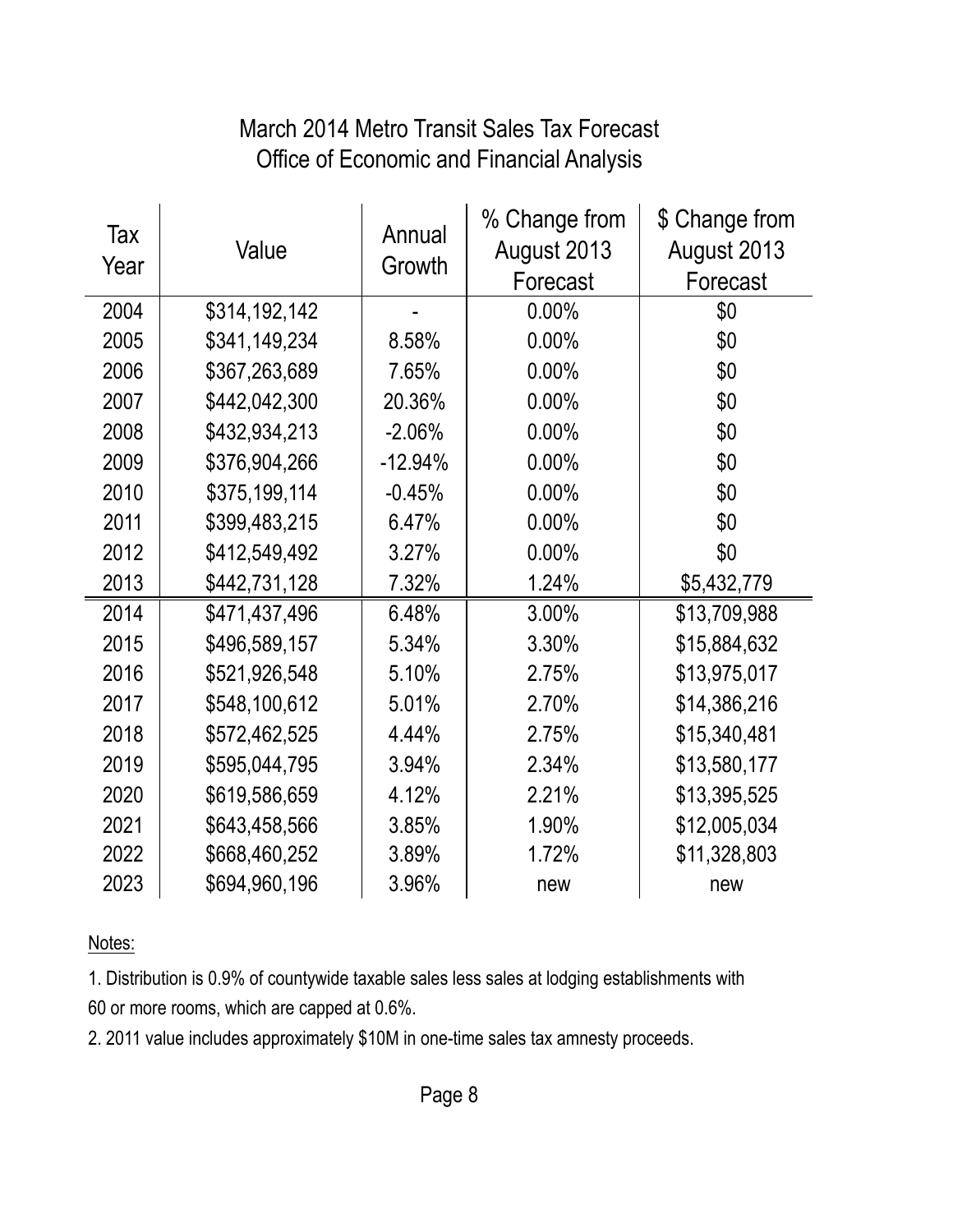# March 2014 Mental Health Sales Tax Forecast Office of Economic and Financial Analysis

| Tax<br>Year | Value          | Annual<br>Growth | % Change from<br>August 2013<br>Forecast | \$ Change from<br>August 2013<br>Forecast |
|-------------|----------------|------------------|------------------------------------------|-------------------------------------------|
| 2004        |                |                  |                                          |                                           |
| 2005        |                |                  |                                          |                                           |
| 2006        |                |                  |                                          |                                           |
| 2007        |                |                  |                                          |                                           |
| 2008        | \$35,564,904   |                  |                                          |                                           |
| 2009        | \$41,773,812   | 17.46%           | 0.00%                                    | \$0                                       |
| 2010        | \$40,717,980   | $-2.53%$         | 0.00%                                    | \$0                                       |
| 2011        | \$43,099,478   | 5.85%            | 0.00%                                    | \$0                                       |
| 2012        | \$45,000,360   | 4.41%            | 0.00%                                    | \$0                                       |
| 2013        | \$48,291,849   | 7.31%            | 1.16%                                    | \$555,066                                 |
| 2014        | \$51,370,704   | 6.38%            | 2.98%                                    | \$1,488,823                               |
| 2015        | \$54,110,828   | 5.33%            | 3.29%                                    | \$1,725,903                               |
| 2016        | \$56,871,193   | 5.10%            | 2.74%                                    | \$1,517,989                               |
| 2017        | <b>Expires</b> |                  |                                          |                                           |
| 2018        |                |                  |                                          |                                           |
| 2019        |                |                  |                                          |                                           |
| 2020        |                |                  |                                          |                                           |
| 2021        |                |                  |                                          |                                           |
| 2022        |                |                  |                                          |                                           |
| 2023        |                |                  |                                          |                                           |

Notes:

1. Distribution is 0.1% of countywide taxable sales less sales at lodging establishments with 60 or more rooms, which do not pay MIDD sales tax.

2. 2011 value includes approximately \$1.1M in one-time sales tax amnesty proceeds.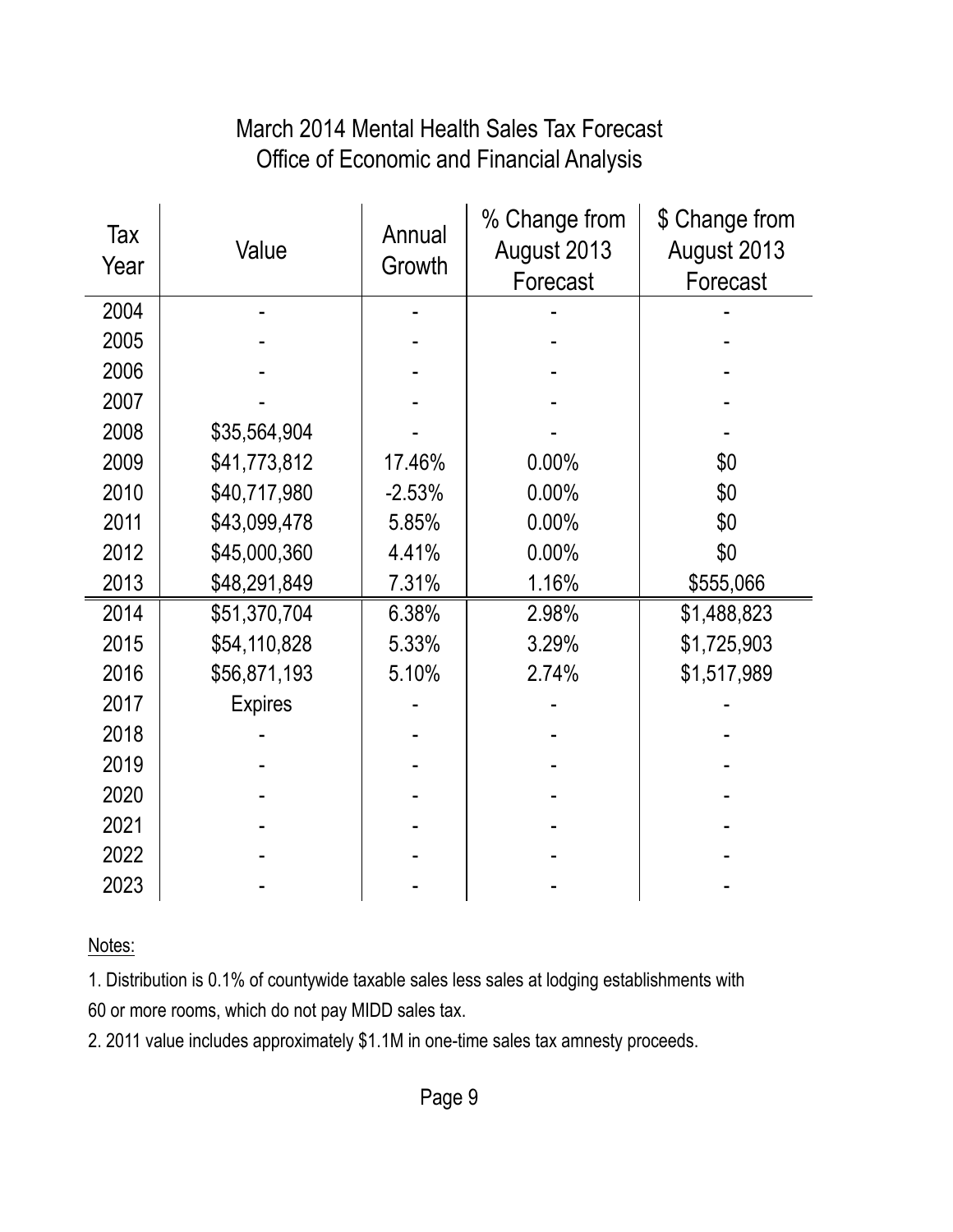# March 2014 Criminal Justice Sales Tax Forecast Office of Economic and Financial Analysis

| Tax<br>Year | Value        | Annual<br>Growth | % Change from<br>August 2013<br>Forecast | \$ Change from<br>August 2013<br>Forecast |
|-------------|--------------|------------------|------------------------------------------|-------------------------------------------|
| 2004        | \$11,026,405 |                  | 0.00%                                    | \$0                                       |
| 2005        | \$12,054,054 | 9.32%            | 0.00%                                    | \$0                                       |
| 2006        | \$12,988,932 | 7.76%            | 0.00%                                    | \$0                                       |
| 2007        | \$14,229,175 | 9.55%            | 0.00%                                    | \$0                                       |
| 2008        | \$12,973,186 | $-8.83%$         | 0.00%                                    | \$0                                       |
| 2009        | \$11,086,865 | $-14.54%$        | 0.00%                                    | \$0                                       |
| 2010        | \$10,916,264 | $-1.54%$         | 0.00%                                    | \$0                                       |
| 2011        | \$10,722,121 | $-1.78%$         | 0.00%                                    | \$0                                       |
| 2012        | \$10,262,902 | $-4.28%$         | 0.00%                                    | \$0                                       |
| 2013        | \$10,681,254 | 4.08%            | 1.33%                                    | \$139,688                                 |
| 2014        | \$11,288,457 | 5.68%            | 2.98%                                    | \$326,996                                 |
| 2015        | \$11,888,229 | 5.31%            | 4.99%                                    | \$565,085                                 |
| 2016        | \$12,159,641 | 2.28%            | 5.23%                                    | \$604,815                                 |
| 2017        | \$12,618,085 | 3.77%            | 7.94%                                    | \$927,817                                 |
| 2018        | \$12,851,631 | 1.85%            | 6.53%                                    | \$787,649                                 |
| 2019        | \$13,212,459 | 2.81%            | 4.96%                                    | \$624,131                                 |
| 2020        | \$13,754,996 | 4.11%            | 4.83%                                    | \$633,998                                 |
| 2021        | \$14,282,725 | 3.84%            | 4.52%                                    | \$617,457                                 |
| 2022        | \$14,835,505 | 3.87%            | 4.34%                                    | \$616,966                                 |
| 2023        | \$15,421,497 | 3.95%            | new                                      | new                                       |

Notes:

1. Distribution is 0.1% of countywide sales allocated 10% to counties and 90% by population to cities/counties.

2. 2011 value includes approximately \$0.3M in one-time sales tax amnesty proceeds.

3. Forecasts for 2014 and beyond are affected by annexations (see appendix).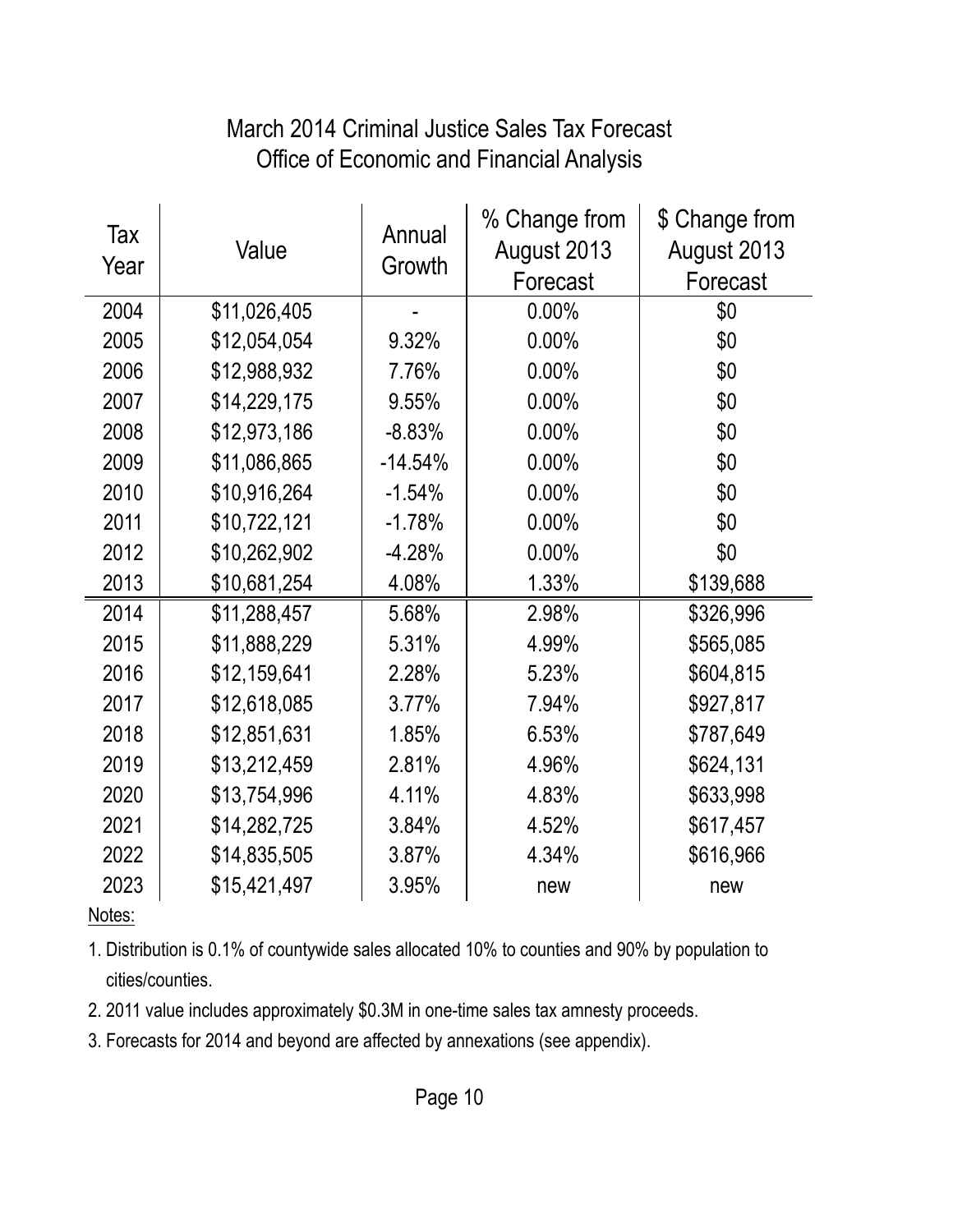#### March 2014 Hotel Sales Tax Forecast Office of Economic and Financial Analysis

| Tax<br>Year | Value        | Annual<br>Growth | % Change from<br>August 2013<br>Forecast | \$ Change from<br>August 2013<br>Forecast |
|-------------|--------------|------------------|------------------------------------------|-------------------------------------------|
| 2004        | \$14,280,262 |                  | 0.00%                                    | \$0                                       |
| 2005        | \$15,702,164 | 9.96%            | 0.00%                                    | \$0                                       |
| 2006        | \$18,233,040 | 16.12%           | 0.00%                                    | \$0                                       |
| 2007        | \$20,493,338 | 12.40%           | 0.00%                                    | \$0                                       |
| 2008        | \$20,701,685 | 1.02%            | 0.00%                                    | \$0                                       |
| 2009        | \$16,892,478 | $-18.40%$        | 0.00%                                    | \$0                                       |
| 2010        | \$18,044,615 | 6.82%            | 0.00%                                    | \$0                                       |
| 2011        | \$19,914,695 | 10.36%           | 0.00%                                    | \$0                                       |
| 2012        | \$21,267,812 | 6.79%            | 0.00%                                    | \$0                                       |
| 2013        | \$20,243,998 | $-4.81%$         | 5.78%                                    | \$1,107,050                               |
| 2014        | \$21,071,832 | 4.09%            | 5.25%                                    | \$1,050,870                               |
| 2015        | \$22,062,306 | 4.70%            | 5.94%                                    | \$1,236,910                               |
| 2016        | \$22,807,942 | 3.38%            | 6.64%                                    | \$1,419,266                               |
| 2017        | \$23,561,173 | 3.30%            | 7.27%                                    | \$1,596,507                               |
| 2018        | \$24,301,120 | 3.14%            | 6.47%                                    | \$1,477,756                               |
| 2019        | \$24,909,668 | 2.50%            | 6.16%                                    | \$1,446,368                               |
| 2020        | \$25,253,929 | 1.38%            | 4.66%                                    | \$1,125,412                               |
| 2021        | \$26,007,365 | 2.98%            | 4.88%                                    | \$1,210,032                               |
| 2022        | \$26,789,423 | 3.01%            | 5.05%                                    | \$1,288,259                               |
| 2023        | \$27,617,347 | 3.09%            | new                                      | new                                       |

Notes:

1. Distribution is 2% of taxable sales on accomodations within King County.

2. Forecast for 2014 and beyond adjusts for removal of the 2% King County tax inside the City of Bellevue.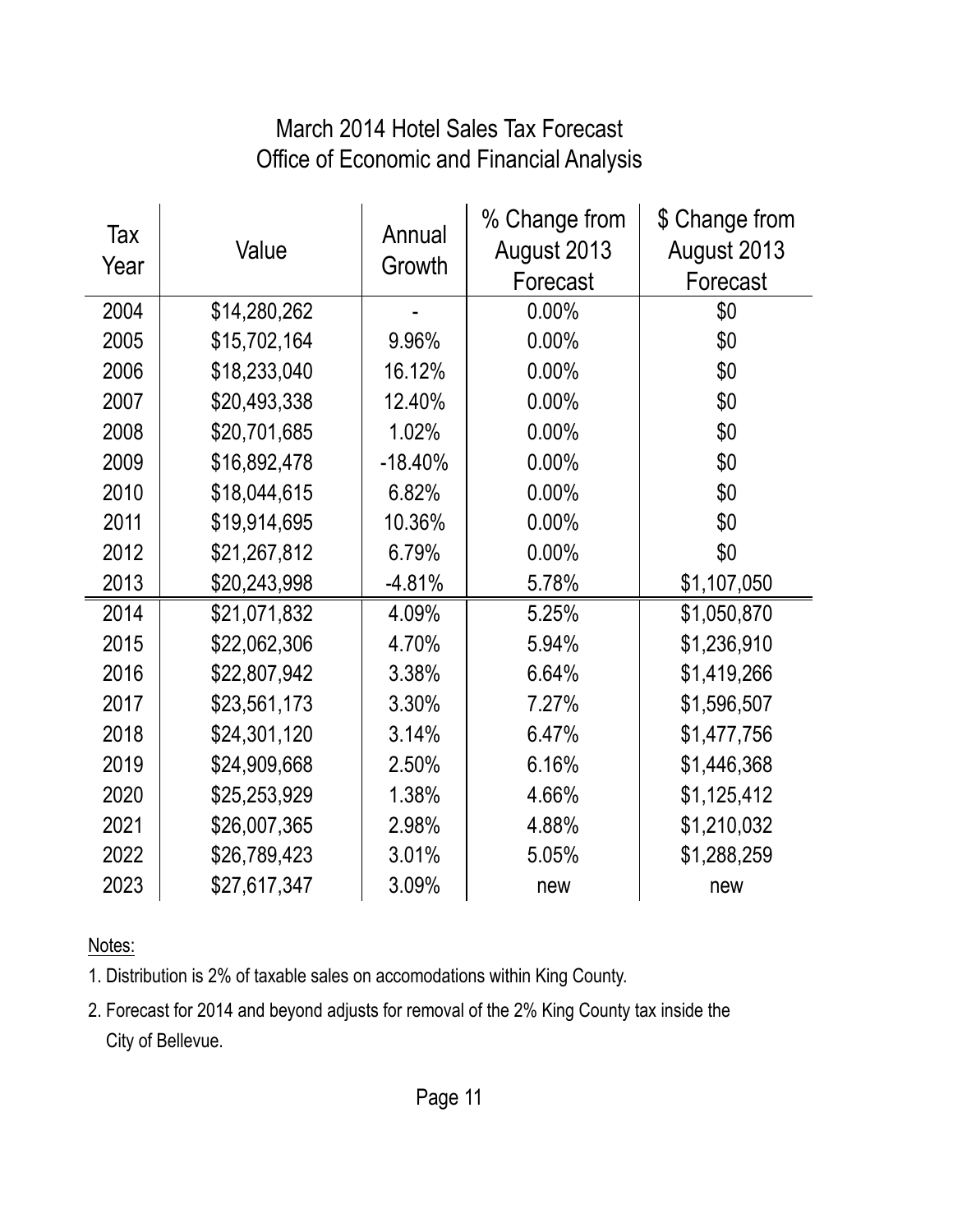# March 2014 Rental Car Sales Tax Forecast Office of Economic and Financial Analysis

| Tax<br>Year | Value       | Annual<br>Growth | % Change from<br>August 2013<br>Forecast | \$ Change from<br>August 2013<br>Forecast |
|-------------|-------------|------------------|------------------------------------------|-------------------------------------------|
| 2004        | \$2,355,887 |                  | 0.00%                                    | \$0                                       |
| 2005        | \$2,529,917 | 7.39%            | 0.00%                                    | \$0                                       |
| 2006        | \$2,735,846 | 8.14%            | 0.00%                                    | \$0                                       |
| 2007        | \$2,835,416 | 3.64%            | 0.00%                                    | \$0                                       |
| 2008        | \$2,835,443 | 0.00%            | 0.00%                                    | \$0                                       |
| 2009        | \$2,651,750 | $-6.48%$         | 0.00%                                    | \$0                                       |
| 2010        | \$2,737,771 | 3.24%            | 0.00%                                    | \$0                                       |
| 2011        | \$2,811,097 | 2.68%            | 0.00%                                    | \$0                                       |
| 2012        | \$2,857,443 | 1.65%            | 0.00%                                    | \$0                                       |
| 2013        | \$3,112,670 | 8.93%            | 7.41%                                    | \$214,855                                 |
| 2014        | \$3,109,115 | $-0.11%$         | 5.42%                                    | \$159,958                                 |
| 2015        | \$3,135,049 | 0.83%            | 4.87%                                    | \$145,562                                 |
| 2016        | \$3,158,174 | 0.74%            | 4.58%                                    | \$138,315                                 |
| 2017        | \$3,187,252 | 0.92%            | 4.56%                                    | \$139,056                                 |
| 2018        | \$3,218,446 | 0.98%            | 4.61%                                    | \$141,731                                 |
| 2019        | \$3,244,961 | 0.82%            | 4.50%                                    | \$139,859                                 |
| 2020        | \$3,272,552 | 0.85%            | 4.44%                                    | \$138,998                                 |
| 2021        | \$3,308,928 | 1.11%            | 4.67%                                    | \$147,486                                 |
| 2022        | \$3,346,593 | 1.14%            | 4.91%                                    | \$156,495                                 |
| 2023        | \$3,386,098 | 1.18%            | new                                      | new                                       |

Notes:

1. Distribution is 1% of taxable sales on rental cars within King County.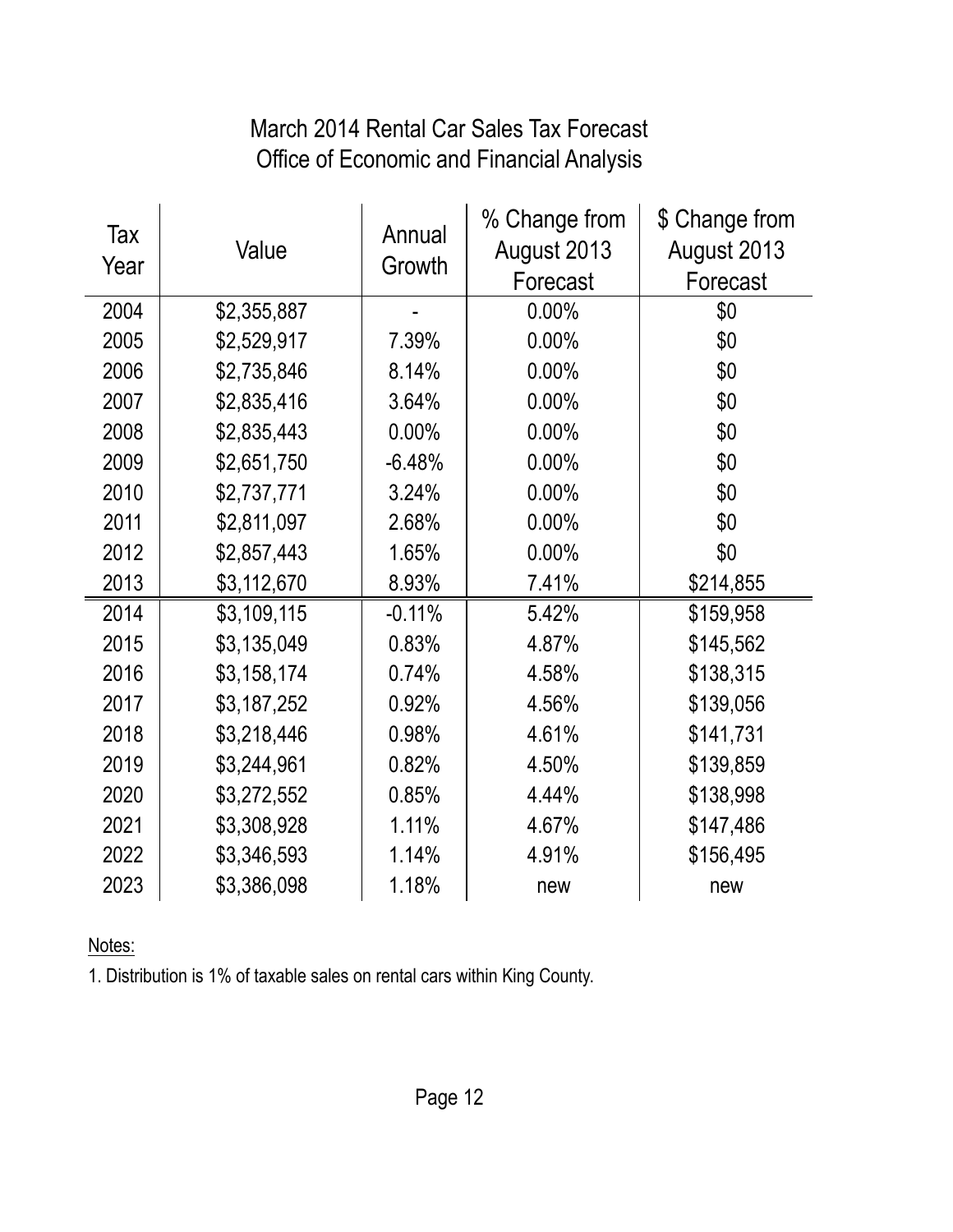#### Office of Economic and Financial Analysis March 2014 Real Estate Excise Tax (REET 1) Forecast

| Tax<br>Year | Value        | Annual<br>Growth | % Change from<br>August 2013<br>Forecast | \$ Change from<br>August 2013<br>Forecast |
|-------------|--------------|------------------|------------------------------------------|-------------------------------------------|
| 2004        | \$9,903,161  |                  | 0.00%                                    | \$0                                       |
| 2005        | \$11,288,087 | 13.98%           | 0.00%                                    | \$0                                       |
| 2006        | \$11,710,069 | 3.74%            | 0.00%                                    | \$0                                       |
| 2007        | \$9,202,858  | $-21.41%$        | 0.00%                                    | \$0                                       |
| 2008        | \$4,912,082  | -46.62%          | 0.00%                                    | \$0                                       |
| 2009        | \$3,809,800  | $-22.44%$        | 0.00%                                    | \$0                                       |
| 2010        | \$3,647,888  | $-4.25%$         | 0.00%                                    | \$0                                       |
| 2011        | \$3,293,751  | $-9.71%$         | 0.00%                                    | \$0                                       |
| 2012        | \$4,047,145  | 22.87%           | 0.00%                                    | \$0                                       |
| 2013        | \$5,650,866  | 39.63%           | 14.27%                                   | \$705,829                                 |
| 2014        | \$5,926,882  | 4.88%            | 14.92%                                   | \$769,615                                 |
| 2015        | \$6,089,854  | 2.75%            | 22.37%                                   | \$1,113,417                               |
| 2016        | \$6,106,600  | 0.27%            | 24.66%                                   | \$1,207,870                               |
| 2017        | \$6,144,146  | 0.61%            | 24.64%                                   | \$1,214,677                               |
| 2018        | \$6,212,317  | 1.11%            | 19.87%                                   | \$1,029,583                               |
| 2019        | \$6,563,463  | 5.65%            | 10.87%                                   | \$643,311                                 |
| 2020        | \$6,943,788  | 5.79%            | 10.87%                                   | \$681,009                                 |
| 2021        | \$7,702,743  | 10.93%           | 15.98%                                   | \$1,061,445                               |
| 2022        | \$8,191,904  | 6.35%            | 16.12%                                   | \$1,137,032                               |
| 2023        | \$8,700,756  | 6.21%            | new                                      | new                                       |

Notes:

1. Distribution is 0.25% of taxable real estate sales in unincorporated King County.

2. King County also collects REET 2 (another identical 0.25%, not shown here).

3. Forecasts for 2014 and beyond are affected by annexations (see appendix).

4. Actuals data from ARMS prior to 2011 and from EBS for 2012 and thereafter.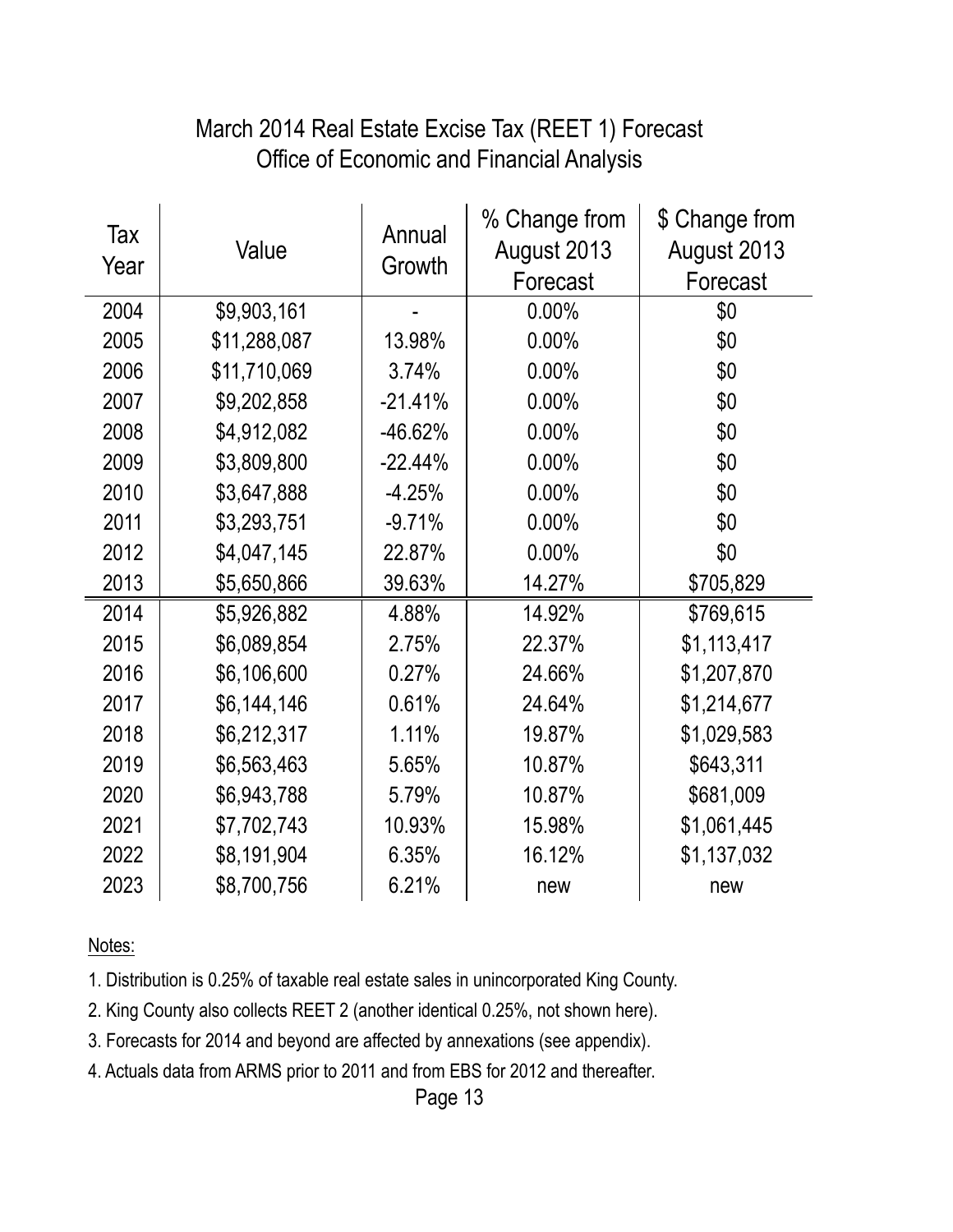| <b>Tax Year</b> | Value | <b>Annual Growth</b> | % Change from |
|-----------------|-------|----------------------|---------------|
|                 |       |                      | August 2013   |
| 2004            | 2.31% |                      | 0.00%         |
| 2005            | 3.15% | 0.84%                | 0.00%         |
| 2006            | 4.68% | 1.53%                | 0.00%         |
| 2007            | 5.09% | 0.40%                | 0.00%         |
| 2008            | 3.30% | $-1.79%$             | 0.00%         |
| 2009            | 1.76% | $-1.54%$             | 0.00%         |
| 2010            | 0.96% | $-0.79%$             | 0.00%         |
| 2011            | 0.62% | $-0.34%$             | 0.00%         |
| 2012            | 0.56% | $-0.06%$             | 0.00%         |
| 2013            | 0.51% | $-0.05%$             | 0.06%         |
| 2014            | 0.40% | $-0.11%$             | 0.00%         |
| 2015            | 0.40% | 0.00%                | $-0.10%$      |
| 2016            | 0.60% | 0.20%                | 0.00%         |
| 2017            | 1.20% | 0.60%                | $-0.13%$      |
| 2018            | 1.92% | 0.72%                | $-0.07%$      |
| 2019            | 2.55% | 0.63%                | $-0.02%$      |
| 2020            | 3.04% | 0.50%                | 0.01%         |
| 2021            | 3.41% | 0.37%                | 0.04%         |
| 2022            | 3.69% | 0.28%                | 0.06%         |
| 2023            | 3.90% | new                  | new           |

# March 2014 Investment Pool Nominal Rate of Return Forecast Office of Economic and Financial Analysis

Notes:

1. Values are nominal annual returns for the King County investment pool.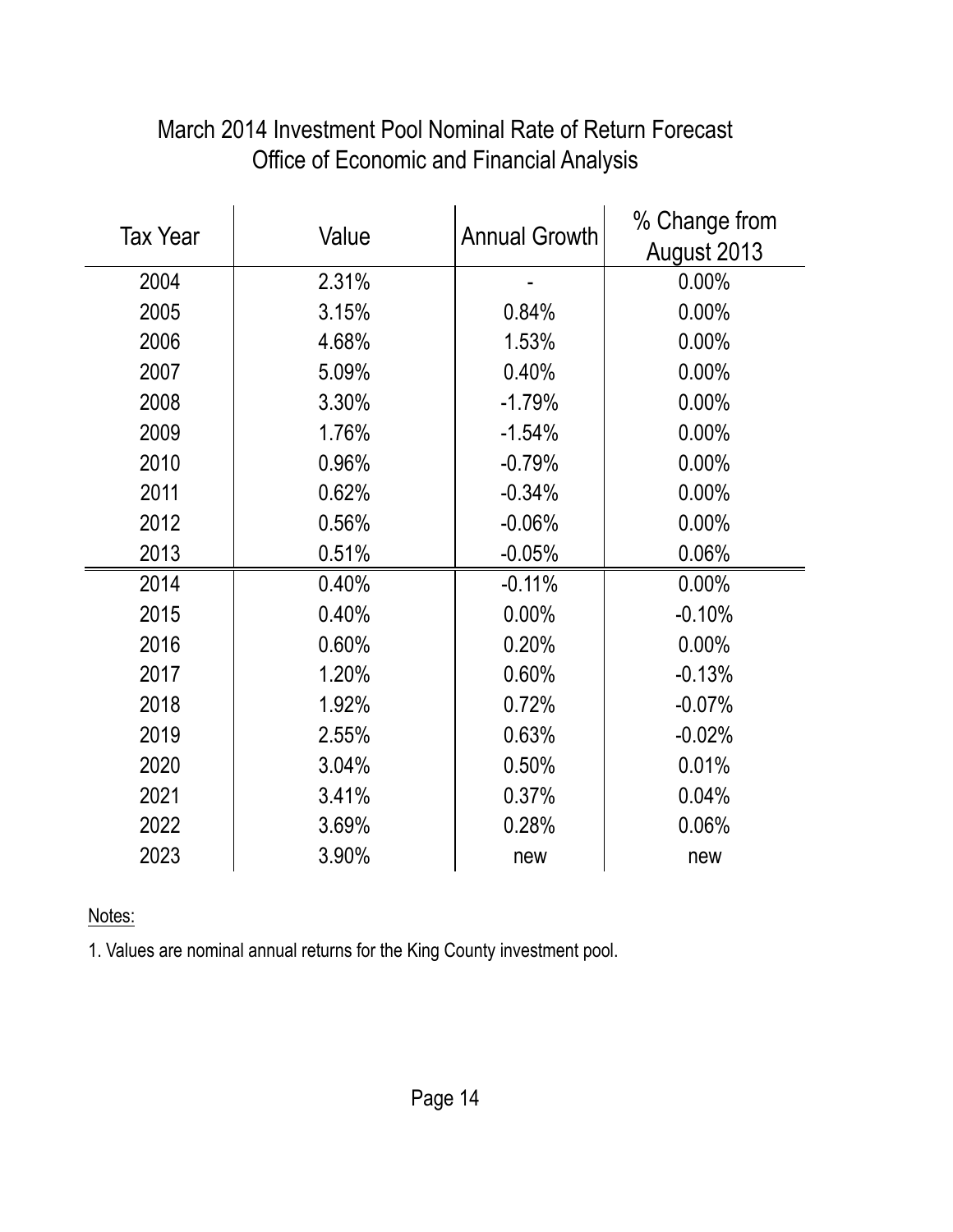| <b>Tax Year</b> | Value    | <b>Annual Growth</b> | % Change from |
|-----------------|----------|----------------------|---------------|
|                 |          |                      | August 2013   |
| 2004            | 1.05%    |                      | 0.00%         |
| 2005            | 0.32%    | $-0.73%$             | 0.00%         |
| 2006            | 0.95%    | 0.63%                | 0.00%         |
| 2007            | 1.16%    | 0.21%                | 0.00%         |
| 2008            | $-0.87%$ | $-2.03%$             | 0.00%         |
| 2009            | 1.17%    | 2.04%                | 0.00%         |
| 2010            | 0.66%    | $-0.50%$             | 0.00%         |
| 2011            | $-2.00%$ | $-2.67%$             | 0.00%         |
| 2012            | $-1.93%$ | 0.07%                | 0.00%         |
| 2013            | $-0.70%$ | 1.23%                | 0.43%         |
| 2014            | $-1.14%$ | $-0.44%$             | 0.41%         |
| 2015            | $-1.63%$ | $-0.49%$             | $-0.05%$      |
| 2016            | $-1.45%$ | 0.18%                | 0.11%         |
| 2017            | $-0.90%$ | 0.55%                | $-0.08%$      |
| 2018            | $-0.26%$ | 0.64%                | 0.19%         |
| 2019            | 0.42%    | 0.68%                | 0.34%         |
| 2020            | 0.52%    | 0.10%                | 0.02%         |
| 2021            | 0.83%    | 0.31%                | $-0.05%$      |
| 2022            | 1.13%    | 0.30%                | $-0.01%$      |
| 2023            | 1.35%    | new                  | new           |

# March 2014 Investment Pool Real Rate of Return Forecast Office of Economic and Financial Analysis

Notes:

1. Values are real annual returns for the King County investment pool using

STB CPI-U to adjust nominal values.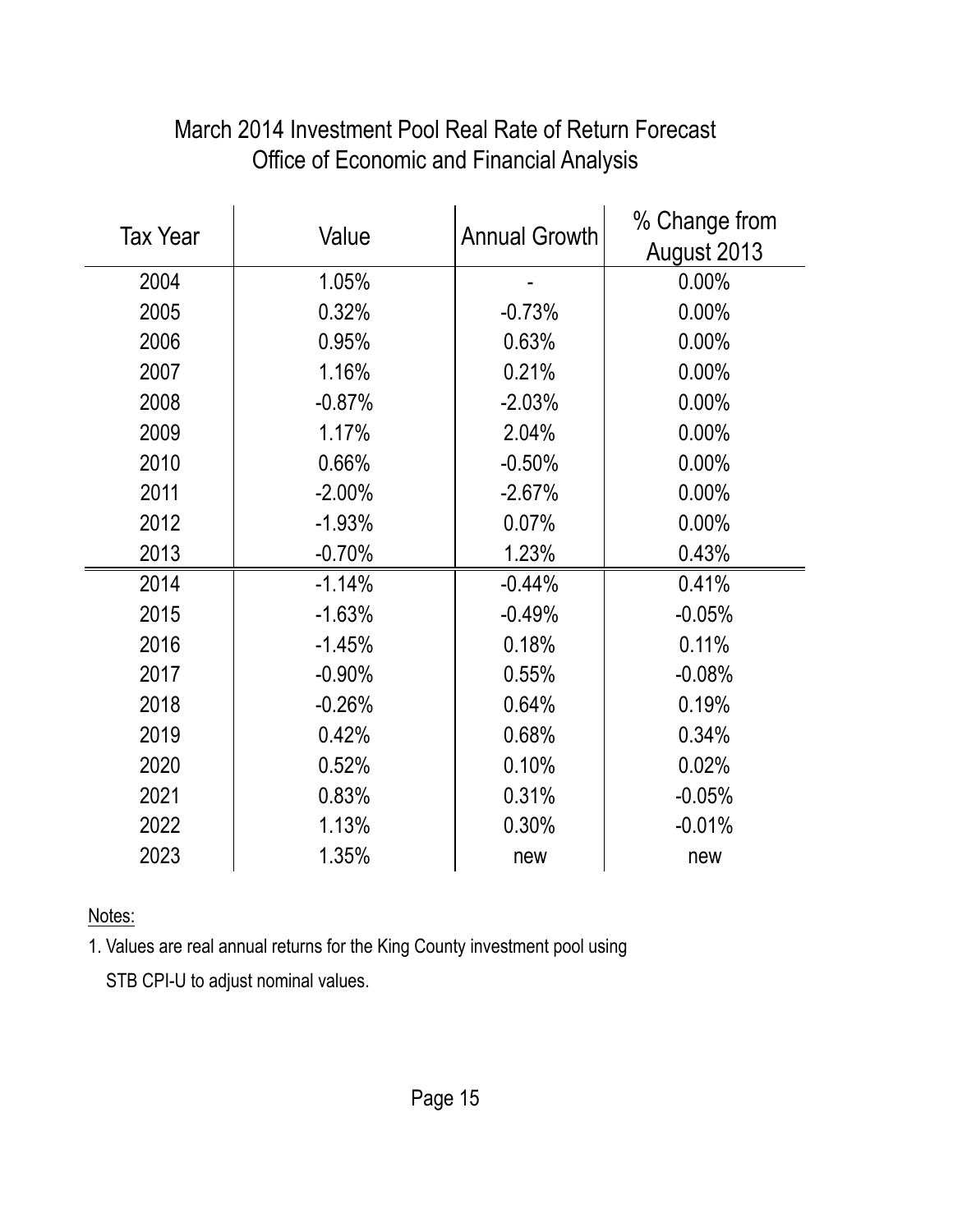| <b>Tax Year</b> | Value    | <b>Annual Growth</b> | % Change from<br>August 2013 |
|-----------------|----------|----------------------|------------------------------|
| 2004            | 2.66%    |                      | 0.00%                        |
| 2005            | 3.39%    | 0.72%                | 0.00%                        |
| 2006            | 3.23%    | $-0.16%$             | 0.00%                        |
| 2007            | 2.85%    | $-0.38%$             | 0.00%                        |
| 2008            | 3.84%    | 0.99%                | 0.00%                        |
| 2009            | $-0.36%$ | $-4.20%$             | 0.00%                        |
| 2010            | 1.64%    | 2.00%                | 0.00%                        |
| 2011            | 3.16%    | 1.52%                | 0.00%                        |
| 2012            | 2.07%    | $-1.09%$             | 0.00%                        |
| 2013            | 1.46%    | $-0.60%$             | $-0.28%$                     |
| 2014            | 1.67%    | 0.21%                | $-0.15%$                     |
| 2015            | 2.01%    | 0.34%                | $-0.05%$                     |
| 2016            | 2.14%    | 0.13%                | $-0.09%$                     |
| 2017            | 2.22%    | 0.08%                | 0.07%                        |
| 2018            | 2.34%    | 0.12%                | 0.02%                        |
| 2019            | 2.27%    | $-0.07%$             | $-0.07%$                     |
| 2020            | 2.43%    | 0.16%                | 0.04%                        |
| 2021            | 2.45%    | 0.02%                | 0.08%                        |
| 2022            | 2.37%    | $-0.08%$             | 0.02%                        |
| 2023            | 2.37%    | new                  | new                          |

# March 2014 National CPI-U Forecast Office of Economic and Financial Analysis

Notes:

1. Series CUUR0000SAO. Values are annual growth.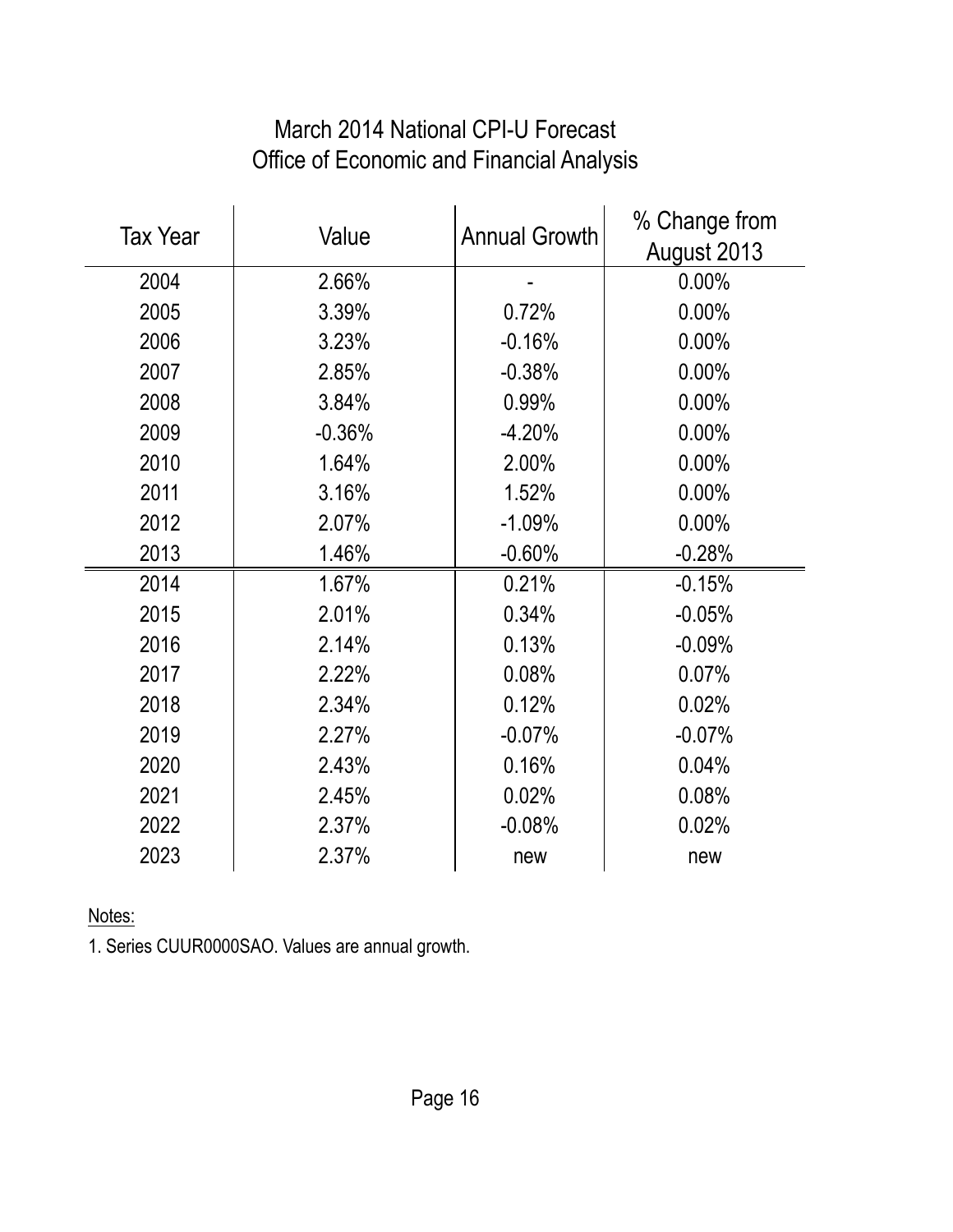| <b>Tax Year</b> | Value    | <b>Annual Growth</b> | % Change from |
|-----------------|----------|----------------------|---------------|
|                 |          |                      | August 2013   |
| 2004            | 2.43%    |                      | $0.00\%$      |
| 2005            | 5.18%    | 2.75%                | 0.00%         |
| 2006            | 1.74%    | $-3.43%$             | 0.00%         |
| 2007            | 2.77%    | 1.02%                | 0.00%         |
| 2008            | 5.42%    | 2.65%                | 0.00%         |
| 2009            | $-1.68%$ | $-7.10%$             | 0.00%         |
| 2010            | 1.41%    | 3.09%                | 0.00%         |
| 2011            | 4.38%    | 2.97%                | 0.00%         |
| 2012            | 2.01%    | $-2.37%$             | 0.00%         |
| 2013            | 1.03%    | $-0.98%$             | $-0.91%$      |
| 2014            | 1.99%    | 0.96%                | $-0.01%$      |
| 2015            | 2.16%    | 0.16%                | $-0.10%$      |
| 2016            | 2.28%    | 0.12%                | $-0.10%$      |
| 2017            | 2.35%    | 0.07%                | 0.02%         |
| 2018            | 2.50%    | 0.16%                | 0.01%         |
| 2019            | 2.40%    | $-0.10%$             | $-0.12%$      |
| 2020            | 2.62%    | 0.22%                | 0.03%         |
| 2021            | 2.64%    | 0.03%                | 0.07%         |
| 2022            | 2.56%    | $-0.08%$             | 0.00%         |
| 2023            | 2.56%    | new                  | new           |

# March 2014 Sept-to-Sept National CPI-W Forecast Office of Economic and Financial Analysis

Notes:

1. Series CWUR0000SAO. Values are percent change from September of previous year to September of tax year.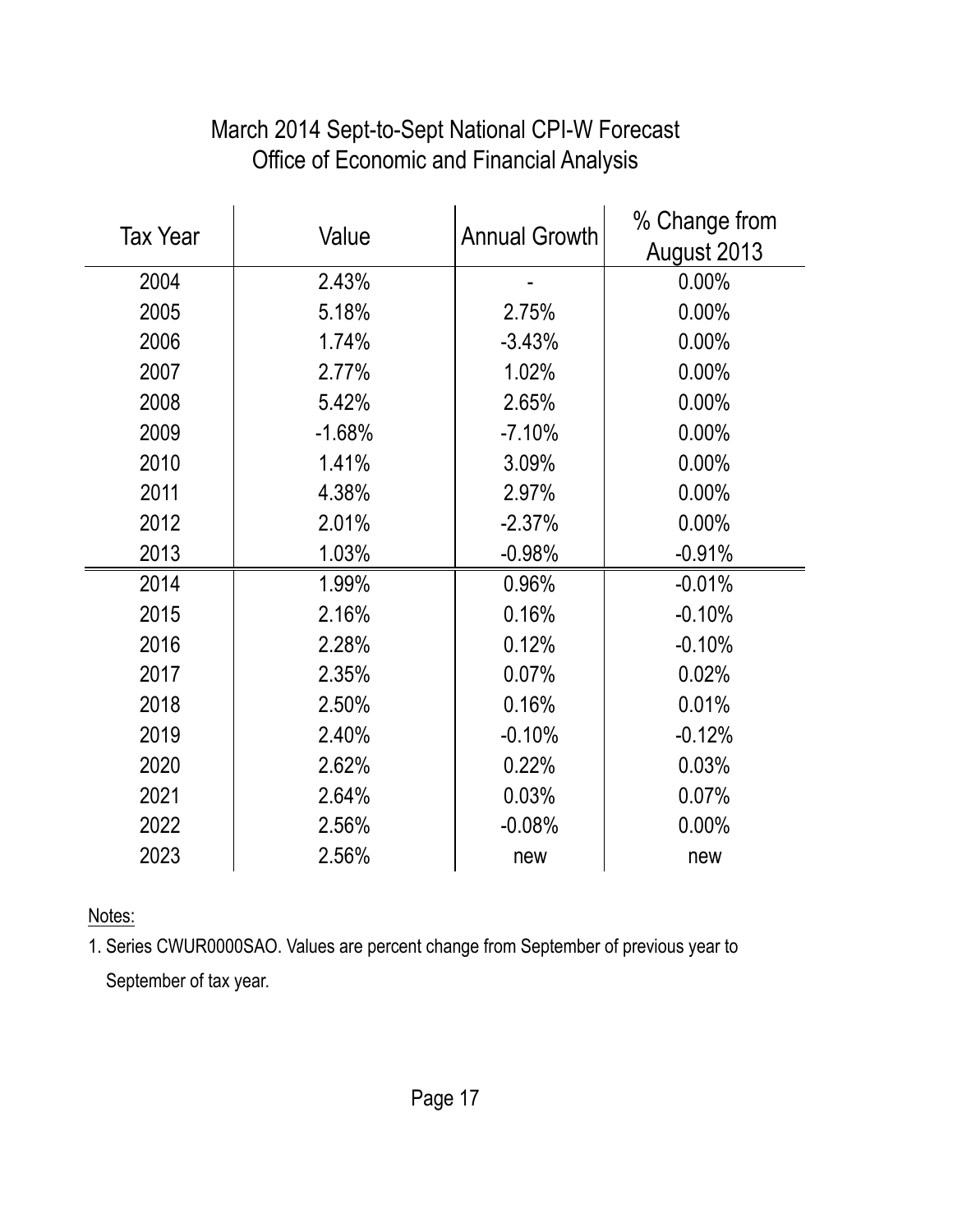# March 2014 Seattle Annual CPI-U Forecast Office of Economic and Financial Analysis

| <b>Tax Year</b> | Value | <b>Annual Growth</b> | % Change from |
|-----------------|-------|----------------------|---------------|
|                 |       |                      | August 2013   |
| 2004            | 1.25% |                      | 0.00%         |
| 2005            | 2.82% | 1.58%                | 0.00%         |
| 2006            | 3.70% | 0.87%                | 0.00%         |
| 2007            | 3.88% | 0.18%                | 0.00%         |
| 2008            | 4.20% | 0.32%                | 0.00%         |
| 2009            | 0.58% | $-3.62%$             | 0.00%         |
| 2010            | 0.29% | $-0.29%$             | 0.00%         |
| 2011            | 2.68% | 2.38%                | 0.00%         |
| 2012            | 2.53% | $-0.14%$             | 0.00%         |
| 2013            | 1.22% | $-1.32%$             | $-0.53%$      |
| 2014            | 1.73% | 0.52%                | $-0.33%$      |
| 2015            | 2.21% | 0.47%                | $-0.07%$      |
| 2016            | 2.25% | 0.04%                | $-0.12%$      |
| 2017            | 2.31% | 0.06%                | $-0.02%$      |
| 2018            | 2.39% | 0.07%                | $-0.10%$      |
| 2019            | 2.36% | $-0.02%$             | $-0.20%$      |
| 2020            | 2.61% | 0.25%                | $-0.01%$      |
| 2021            | 2.71% | 0.10%                | 0.08%         |
| 2022            | 2.66% | $-0.04%$             | 0.05%         |
| 2023            | 2.64% | new                  | new           |

Notes:

1. Series CUURA423SAO. Values are annual growth.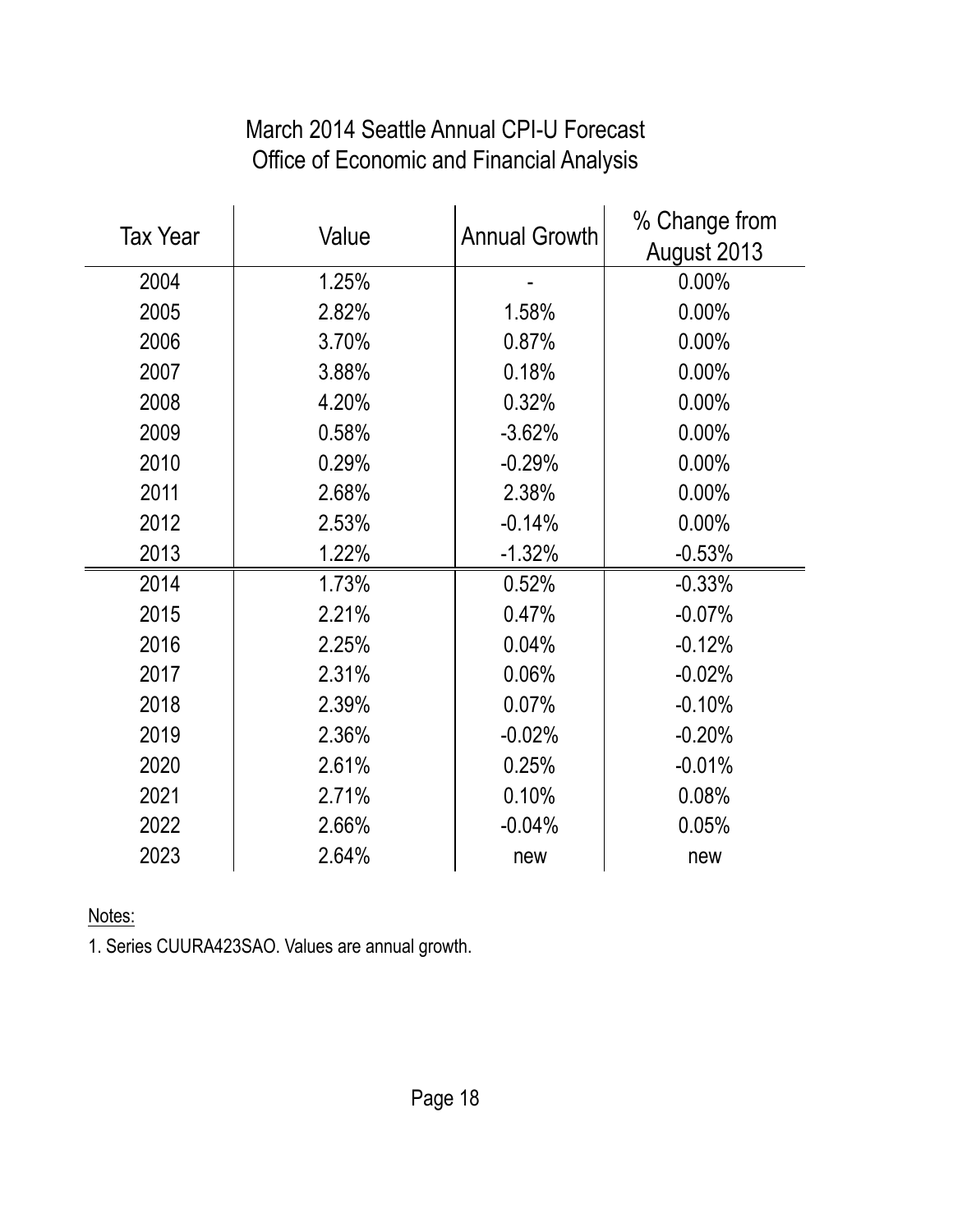| <b>Tax Year</b> | Value | <b>Annual Growth</b> | % Change from |
|-----------------|-------|----------------------|---------------|
|                 |       |                      | August 2013   |
| 2004            | 1.33% |                      | 0.00%         |
| 2005            | 2.33% | 1.00%                | 0.00%         |
| 2006            | 3.41% | 1.08%                | 0.00%         |
| 2007            | 3.83% | 0.41%                | 0.00%         |
| 2008            | 4.50% | 0.67%                | 0.00%         |
| 2009            | 1.98% | $-2.52%$             | 0.00%         |
| 2010            | 0.62% | $-1.36%$             | 0.00%         |
| 2011            | 1.81% | 1.19%                | 0.00%         |
| 2012            | 3.26% | 1.44%                | 0.00%         |
| 2013            | 1.76% | $-1.50%$             | 0.00%         |
| 2014            | 1.89% | 0.13%                | $-0.33%$      |
| 2015            | 2.25% | 0.37%                | $-0.04%$      |
| 2016            | 2.30% | 0.05%                | $-0.06%$      |
| 2017            | 2.32% | 0.02%                | $-0.02%$      |
| 2018            | 2.37% | 0.04%                | $-0.09%$      |
| 2019            | 2.36% | 0.00%                | $-0.10%$      |
| 2020            | 2.47% | 0.11%                | $-0.02%$      |
| 2021            | 2.57% | 0.10%                | 0.06%         |
| 2022            | 2.55% | $-0.02%$             | 0.05%         |
| 2023            | 2.51% | new                  | new           |

# March 2014 June-June Average Seattle CPI-W Forecast Office of Economic and Financial Analysis

Notes:

1. Series CWURA423SAO. Values are the average of the six most recent July-June tax year values less the average of the six prior July-June values.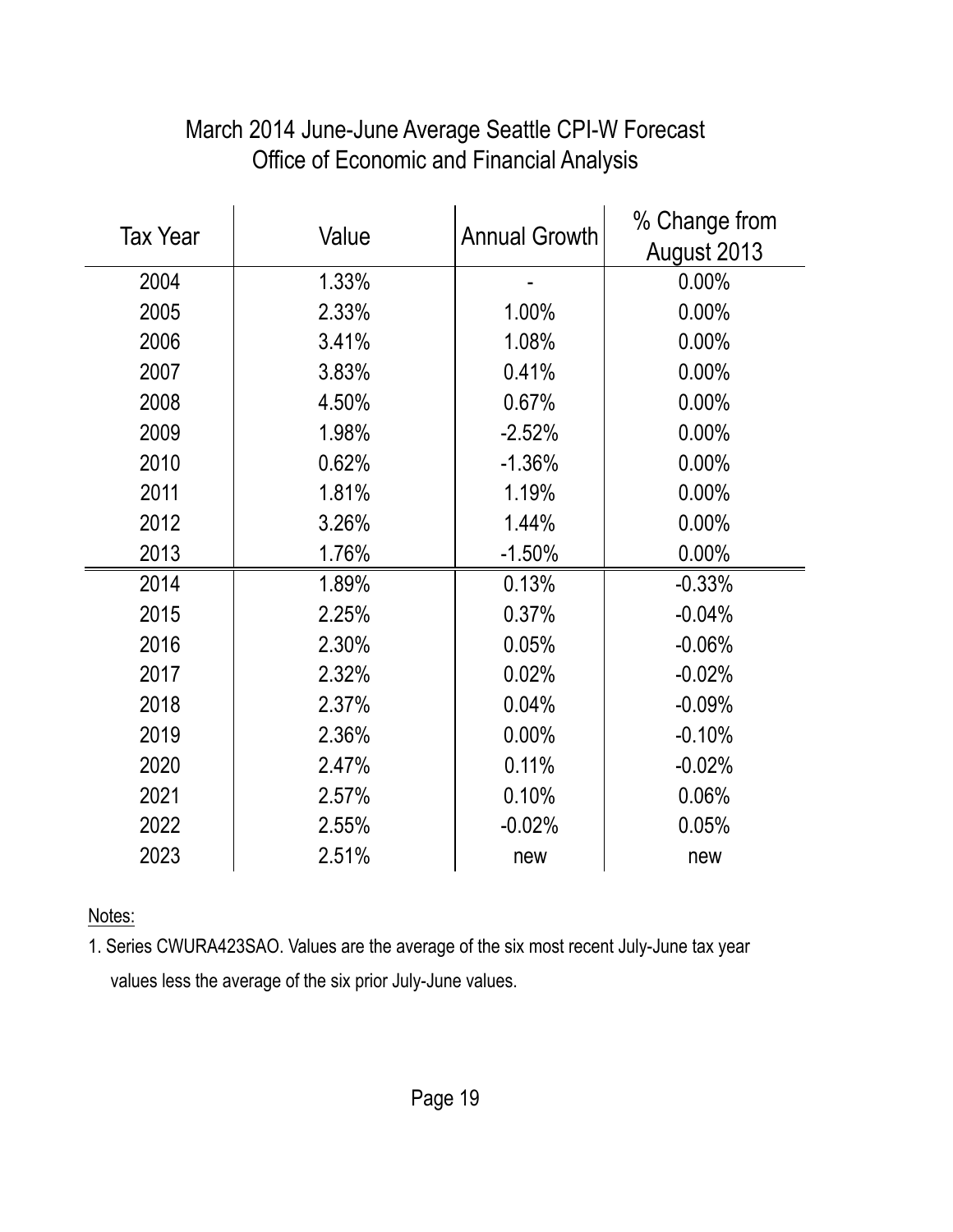#### March 2014 Outyear COLA Comparison Forecast Office of Economic and Financial Analysis

| Year | Old COLA | New COLA | Diff     |
|------|----------|----------|----------|
| 2012 | 3.94%    | 1.63%    | $-2.31%$ |
| 2013 | 2.00%    | 3.09%    | 1.09%    |
| 2014 | 2.00%    | 1.67%    | $-0.33%$ |
| 2015 | 2.00%    | 1.79%    | $-0.21%$ |
| 2016 | 2.00%    | 2.14%    | 0.14%    |
| 2017 | 2.05%    | 2.19%    | 0.14%    |
| 2018 | 2.11%    | 2.21%    | 0.09%    |
| 2019 | 2.25%    | 2.25%    | $0.00\%$ |
| 2020 | 2.16%    | 2.25%    | 0.09%    |
| 2021 | 2.36%    | 2.35%    | $-0.01%$ |
| 2022 | 2.38%    | 2.44%    | 0.07%    |
| 2023 | 2.31%    | 2.43%    | 0.12%    |

#### The "New" COLA:

**2011** 0%

 90% of the average annual change in the Seattle CPI-W from July 2010 to June 2011; 0% floor, no ceiling 95% of the average annual change in the Seattle CPI-W from July 2011 to June 2012; 0% floor, no ceiling 95% of the average annual change in the Seattle CPI-W from July 2012 to June 2013; 0% floor, no ceiling **2015 and beyond\*** we assume the same 95% of the Seattle CPI-W, however this IS NOT currently contracted for

\*Negotiations with King County labor unions for 2015 wage adjustments are on-going and the exact contract adjustment, if any, is to be determined.

The "Old" COLA:

90% of the annual change in the September to September National CPI-W; 2% floor, 6% ceiling Few, if any, bargaining units still use this formula.

Page 20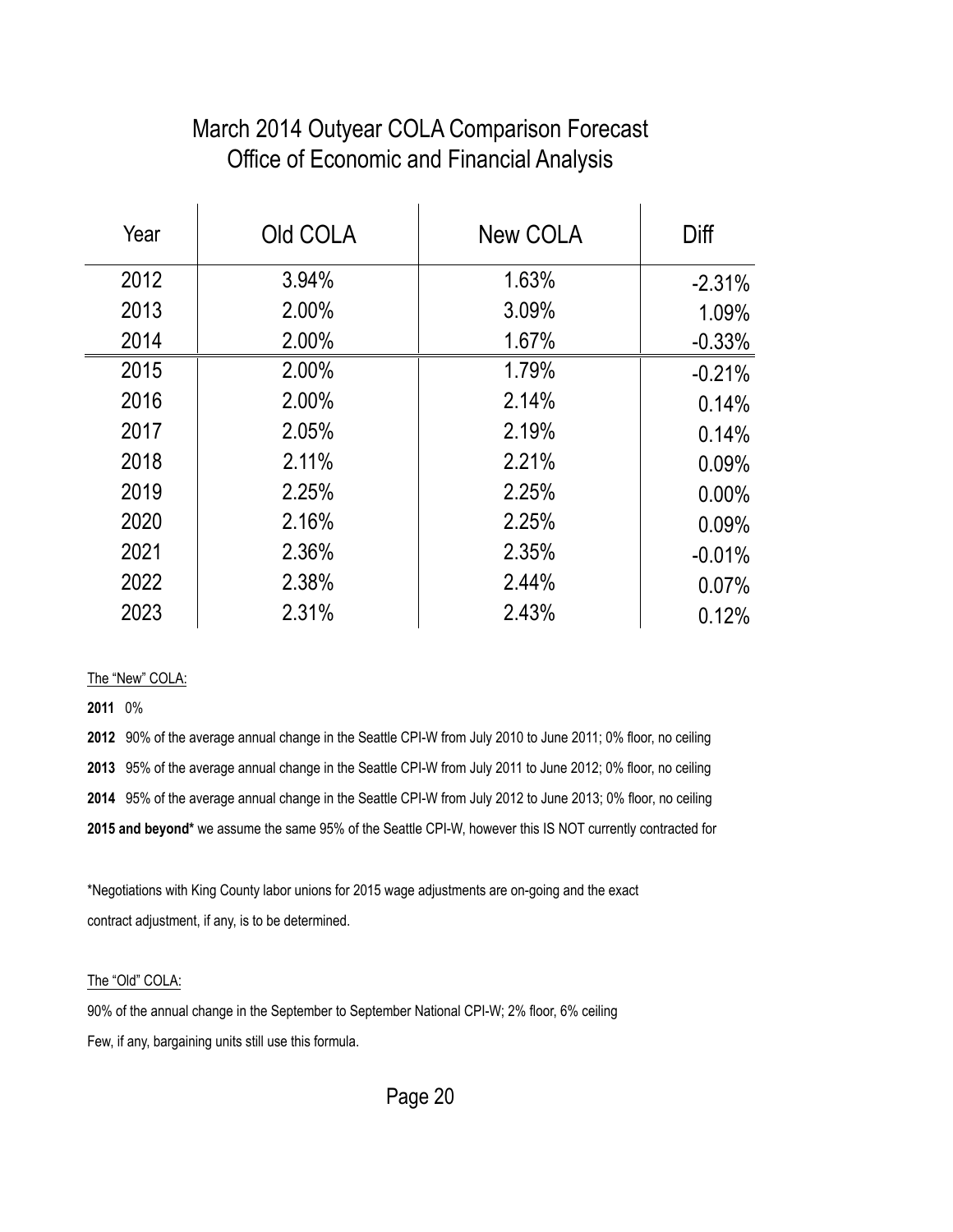# March 2014 Pharmaceuticals PPI Forecast Office of Economic and Financial Analysis

| <b>Tax Year</b> | Value    | <b>Annual Growth</b> | % Change from |
|-----------------|----------|----------------------|---------------|
|                 |          |                      | August 2013   |
| 2004            | 2.74%    |                      | 0.00%         |
| 2005            | 6.76%    | 4.02%                | 0.00%         |
| 2006            | 11.02%   | 4.26%                | 0.00%         |
| 2007            | 4.58%    | $-6.45%$             | 0.00%         |
| 2008            | 6.87%    | 2.29%                | 0.00%         |
| 2009            | 6.74%    | $-0.13%$             | 0.00%         |
| 2010            | $-0.06%$ | $-6.80%$             | 0.00%         |
| 2011            | $-5.02%$ | $-4.96%$             | 0.00%         |
| 2012            | 3.24%    | 8.26%                | 0.00%         |
| 2013            | 4.83%    | 1.59%                | 1.07%         |
| 2014            | 3.06%    | $-1.77%$             | $-2.44%$      |
| 2015            | 4.79%    | 1.73%                | $-2.68%$      |
| 2016            | 6.20%    | 1.42%                | $-1.50%$      |
| 2017            | 6.77%    | 0.57%                | $-0.75%$      |
| 2018            | 6.96%    | 0.19%                | $-0.14%$      |
| 2019            | 6.44%    | $-0.52%$             | 0.18%         |
| 2020            | 7.22%    | 0.78%                | 0.25%         |
| 2021            | 7.20%    | $-0.02%$             | 0.42%         |
| 2022            | 7.06%    | $-0.15%$             | 0.48%         |
| 2023            | 7.01%    | new                  | new           |

Notes:

1. Series PCU446110446110. Values are annual growth.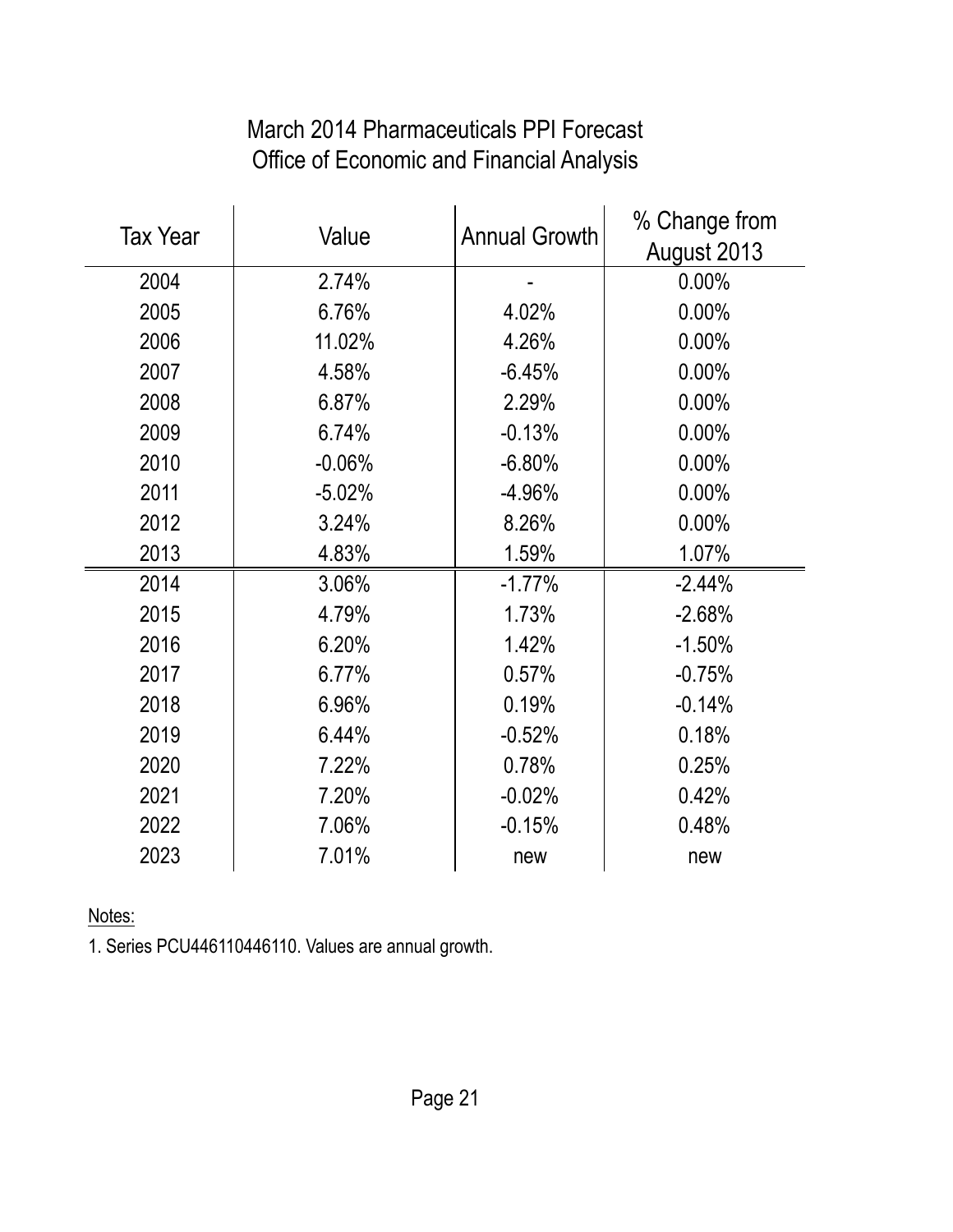# March 2014 Transportation CPI Forecast Office of Economic and Financial Analysis

| Value<br><b>Tax Year</b> |          | <b>Annual Growth</b> | % Change from |  |
|--------------------------|----------|----------------------|---------------|--|
|                          |          |                      | August 2013   |  |
| 2004                     | 3.52%    |                      | 0.00%         |  |
| 2005                     | 6.63%    | 3.11%                | 0.00%         |  |
| 2006                     | 4.00%    | $-2.63%$             | 0.00%         |  |
| 2007                     | 2.11%    | $-1.88%$             | 0.00%         |  |
| 2008                     | 5.88%    | 3.77%                | 0.00%         |  |
| 2009                     | $-8.33%$ | $-14.22%$            | 0.00%         |  |
| 2010                     | 7.89%    | 16.22%               | 0.00%         |  |
| 2011                     | 9.81%    | 1.92%                | 0.00%         |  |
| 2012                     | 2.34%    | $-7.47%$             | 0.00%         |  |
| 2013                     | 0.02%    | $-2.32%$             | $-0.38%$      |  |
| 2014                     | $-0.11%$ | $-0.12%$             | 0.24%         |  |
| 2015                     | 0.96%    | 1.06%                | $-1.52%$      |  |
| 2016                     | 2.15%    | 1.20%                | $-0.31%$      |  |
| 2017                     | 2.01%    | $-0.15%$             | 0.00%         |  |
| 2018                     | 2.16%    | 0.15%                | 0.09%         |  |
| 2019                     | 2.21%    | 0.05%                | 0.12%         |  |
| 2020                     | 2.04%    | $-0.17%$             | 0.03%         |  |
| 2021                     | 1.83%    | $-0.21%$             | $-0.03%$      |  |
| 2022                     | 1.78%    | $-0.05%$             | $-0.01%$      |  |
| 2023                     | 1.80%    | new                  | new           |  |

Notes:

1. Series CUUR0000SAT. Values are annual growth.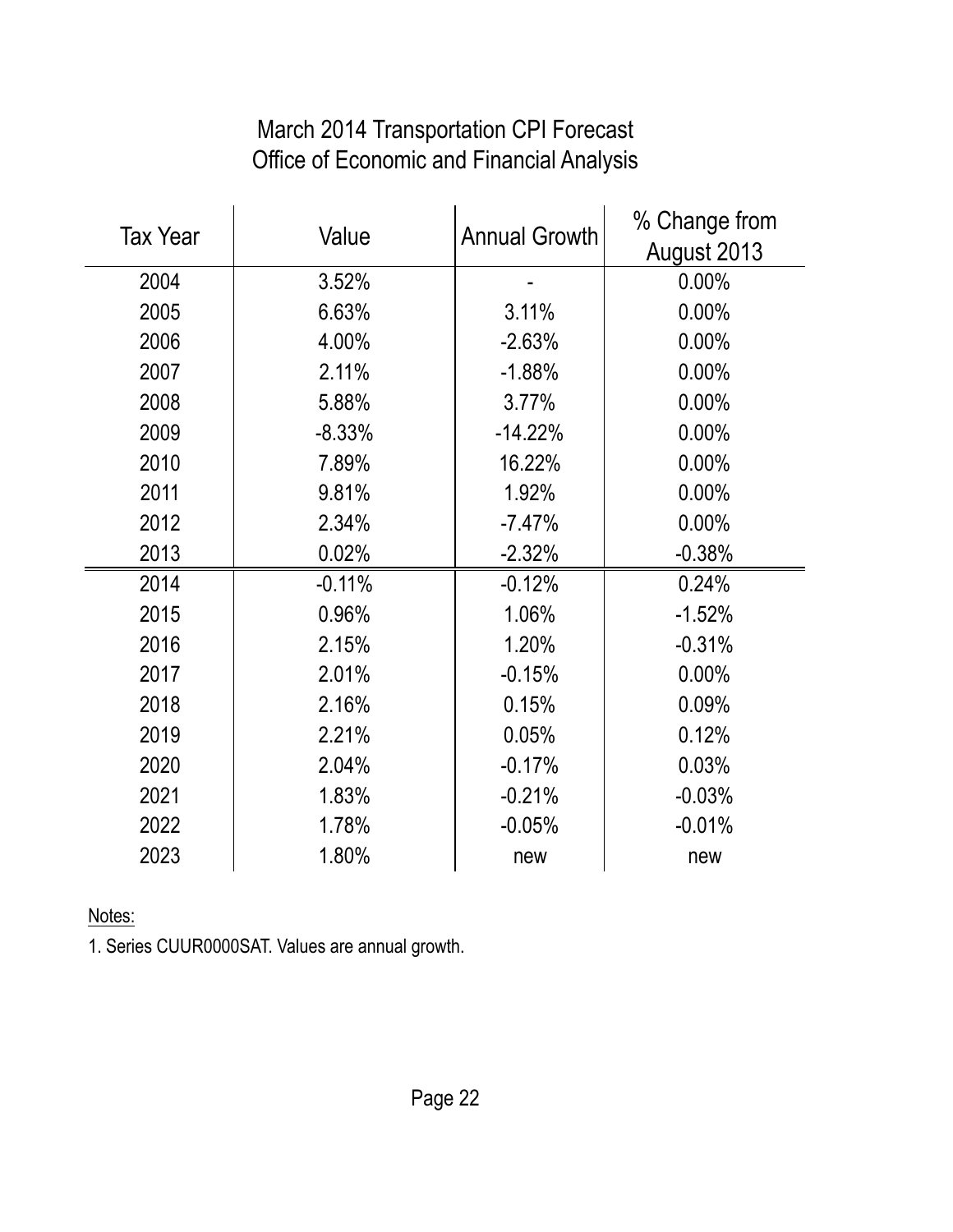# March 2014 Retail Gas Forecast Office of Economic and Financial Analysis

| Quarter | Value  | <b>YOY</b><br>Change | % Change from<br>August 2013<br>Forecast | \$ Change from<br>August 2013<br>Forecast |
|---------|--------|----------------------|------------------------------------------|-------------------------------------------|
| Q1 2013 | \$3.66 | $-3.02%$             | 0.00%                                    | \$0.00                                    |
| Q2 2013 | \$3.84 | $-7.68%$             | 0.00%                                    | \$0.00                                    |
| Q3 2013 | \$3.82 | $-1.05%$             | $-1.72%$                                 | (\$0.07)                                  |
| Q4 2013 | \$3.43 | $-6.50%$             | $-1.80%$                                 | \$0.06)                                   |
| Q1 2014 | \$3.48 | $-4.91%$             | $-0.39%$                                 | (\$0.01)                                  |
| Q2 2014 | \$3.85 | 0.41%                | 1.32%                                    | \$0.05                                    |
| Q3 2014 | \$3.68 | $-3.54%$             | 3.90%                                    | \$0.14                                    |
| Q4 2014 | \$3.41 | $-0.37%$             | 2.45%                                    | \$0.08                                    |
| Q1 2015 | \$3.51 | 0.93%                | 1.72%                                    | \$0.06                                    |
| Q2 2015 | \$3.86 | 0.29%                | $-0.38%$                                 | (\$0.01)                                  |
| Q3 2015 | \$3.59 | $-2.44%$             | $-2.79%$                                 | (\$0.10)                                  |
| Q4 2015 | \$3.33 | $-2.37%$             | $-5.53%$                                 | (\$0.20)                                  |
| Q1 2016 | \$3.50 | $-0.26%$             | $-3.48%$                                 | (\$0.13)                                  |
| Q2 2016 | \$3.91 | 1.15%                | $-4.55%$                                 | (\$0.19)                                  |
| Q3 2016 | \$3.70 | 2.89%                | $-4.75%$                                 | (\$0.18)                                  |
| Q4 2016 | \$3.50 | 4.93%                | $-5.12%$                                 | (\$0.19)                                  |
| Q1 2017 | \$3.62 | 3.41%                | $-4.10%$                                 | (\$0.15)                                  |
| Q2 2017 | \$4.04 | 3.34%                | $-4.70%$                                 | (\$0.20)                                  |
| Q3 2017 | \$3.82 | 3.26%                | $-5.03%$                                 | (\$0.20)                                  |
| Q4 2017 | \$3.62 | 3.64%                | $-5.12%$                                 | \$0.20)                                   |

Notes:

1. Values are for Seattle, WA, regular grades, regular formulations as quoted by the Energy Information Administration (EIA) in \$/gallon.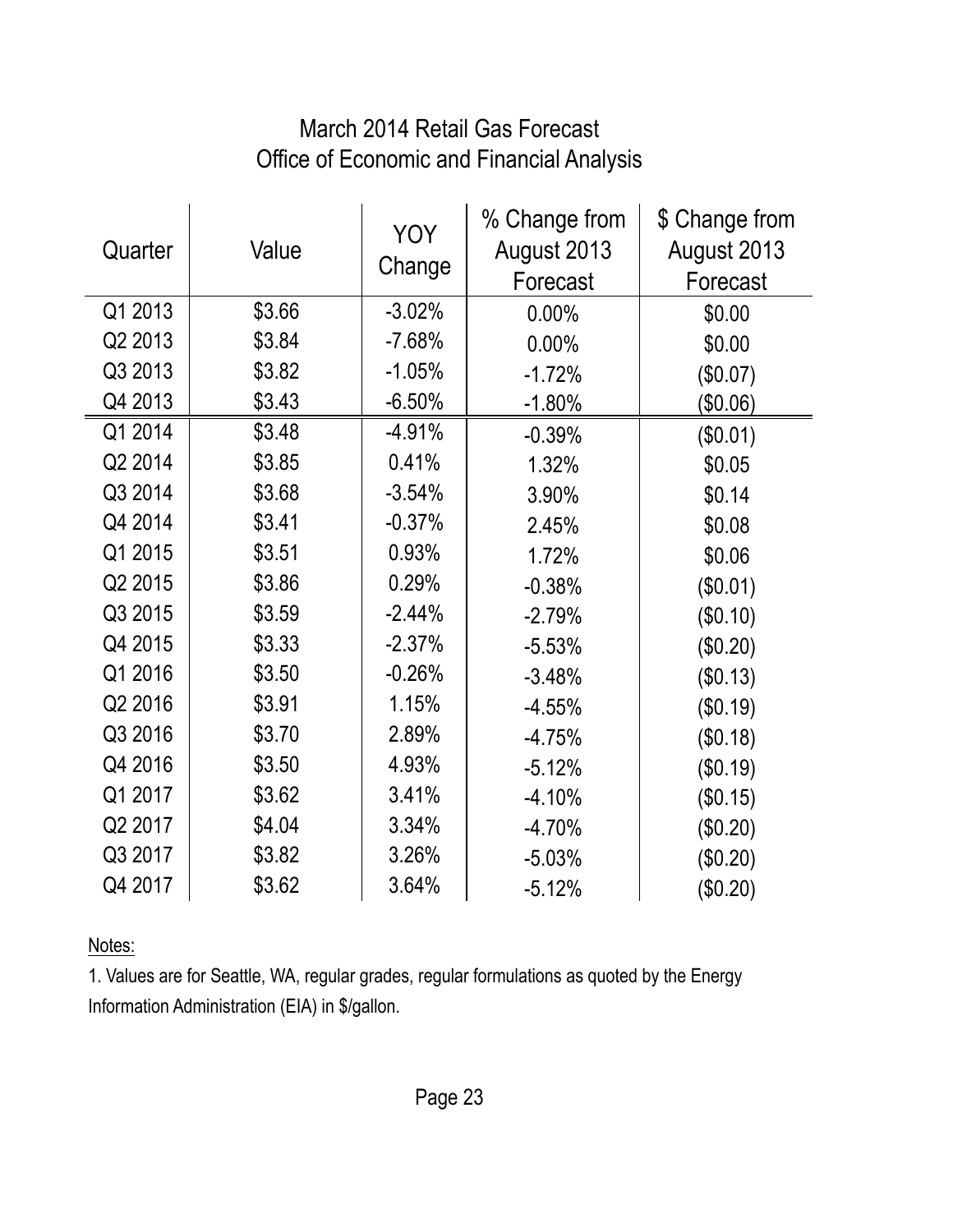| Office of Economic and Financial Analysis |               |                  |          |                  |
|-------------------------------------------|---------------|------------------|----------|------------------|
| Year                                      | <b>Diesel</b> | Annual<br>Change | Gasoline | Annual<br>Change |
| 2003                                      |               |                  |          |                  |
| 2004                                      |               |                  |          |                  |
| 2005                                      |               |                  |          |                  |
| 2006                                      |               |                  |          |                  |
| 2007                                      |               |                  |          |                  |
| 2008                                      |               |                  |          |                  |
| 2009                                      |               |                  |          |                  |
| 2010                                      |               |                  |          |                  |
| 2011                                      |               |                  |          |                  |
| 2012                                      |               |                  |          |                  |
| 2013                                      |               |                  |          |                  |
| 2014                                      | \$3.29        | $-0.60%$         | \$3.00   | $-0.33%$         |
| 2015                                      | \$3.22        | $-2.13%$         | \$2.92   | $-2.67%$         |
| 2016                                      | \$3.13        | $-2.80%$         | \$2.85   | $-2.40%$         |
| 2017                                      | \$3.05        | $-2.56%$         |          |                  |
| 2018                                      |               |                  |          |                  |
| 2019                                      |               |                  |          |                  |

# March 2014 Diesel & Gasoline Dollar per Gallon Forecasts Office of Economic and Financial Analysis

Notes:

1. Forecast generated by Lynwood Capital, LLC.

2. Prices are stated in wholesale terms.

 - - - - 2021 | **- | - | - |** -2022 | **- | - | - |** - |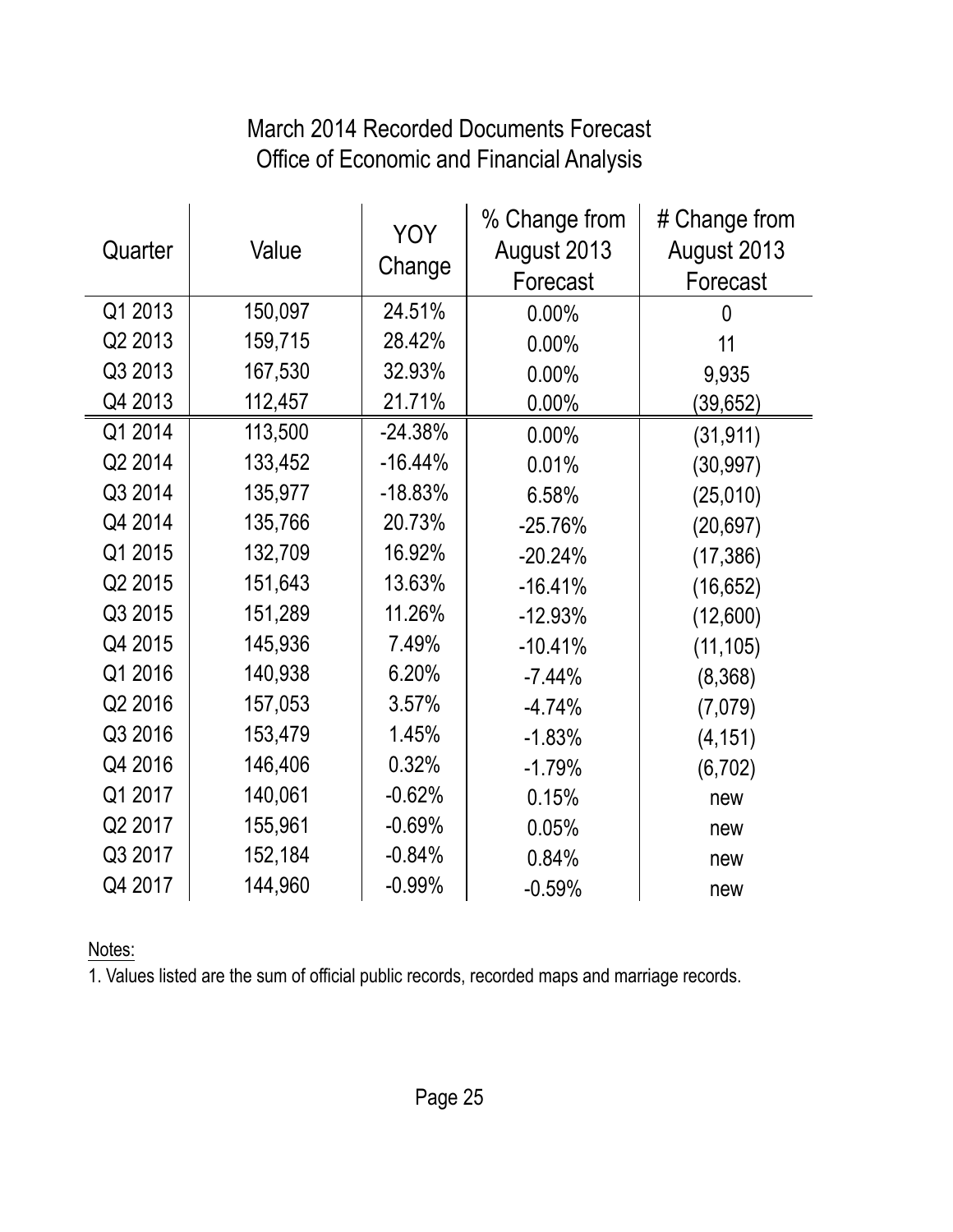## March 2014 Gambling Tax Forecast Office of Economic and Financial Analysis

| Quarter | Value     | <b>YOY</b><br>Change | % Change from<br>August 2013<br>Forecast | # Change from<br>August 2013<br>Forecast |
|---------|-----------|----------------------|------------------------------------------|------------------------------------------|
| Q1 2013 | \$539,614 | 3.72%                | new                                      | new                                      |
| Q2 2013 | \$468,871 | 1.58%                | new                                      | new                                      |
| Q3 2013 | \$510,322 | 19.86%               | new                                      | new                                      |
| Q4 2013 | \$582,062 | 39.03%               | new                                      | new                                      |
| Q1 2014 | \$563,426 | 4.41%                | new                                      | new                                      |
| Q2 2014 | \$556,890 | 18.77%               | new                                      | new                                      |
| Q3 2014 | \$553,968 | 8.55%                | new                                      | new                                      |
| Q4 2014 | \$558,988 | $-3.96%$             | new                                      | new                                      |
| Q1 2015 | \$562,203 | $-0.22%$             | new                                      | new                                      |
| Q2 2015 | \$564,319 | 1.33%                | new                                      | new                                      |
| Q3 2015 | \$566,510 | 2.26%                | new                                      | new                                      |
| Q4 2015 | \$568,281 | 1.66%                | new                                      | new                                      |
| Q1 2016 | \$570,553 | 1.49%                | new                                      | new                                      |
| Q2 2016 | \$572,692 | 1.48%                | new                                      | new                                      |
| Q3 2016 | \$574,988 | 1.50%                | new                                      | new                                      |
| Q4 2016 | \$577,140 | 1.56%                | new                                      | new                                      |
| Q1 2017 | \$578,230 | 1.35%                | new                                      | new                                      |
| Q2 2017 | \$578,777 | 1.06%                | new                                      | new                                      |
| Q3 2017 | \$579,646 | 0.81%                | new                                      | new                                      |
| Q4 2017 | \$580,604 | 0.60%                | new                                      | new                                      |

Notes: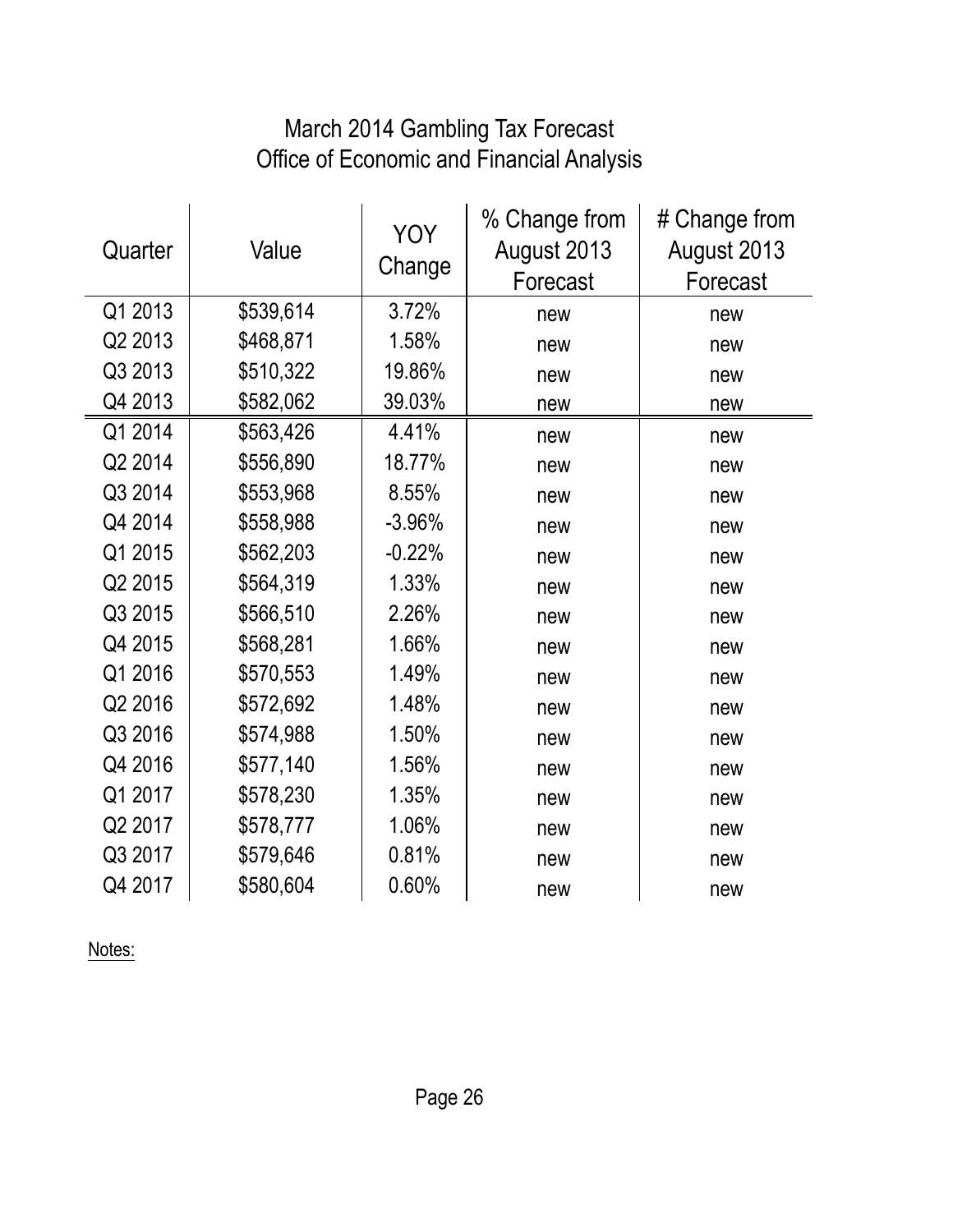# March 2014 E-911 Tax Forecast Office of Economic and Financial Analysis

| Quarter | Value       | <b>YOY</b><br>Change | % Change from<br>August 2013<br>Forecast | # Change from<br>August 2013<br>Forecast |
|---------|-------------|----------------------|------------------------------------------|------------------------------------------|
| Q1 2013 | \$5,892,440 | 0.35%                | new                                      | new                                      |
| Q2 2013 | \$5,919,055 | 0.77%                | new                                      | new                                      |
| Q3 2013 | \$5,897,892 | 0.62%                | new                                      | new                                      |
| Q4 2013 | \$5,896,231 | $-0.59%$             | new                                      | new                                      |
| Q1 2014 | \$5,955,857 | 1.08%                | new                                      | new                                      |
| Q2 2014 | \$5,964,171 | 0.76%                | new                                      | new                                      |
| Q3 2014 | \$5,974,441 | 1.30%                | new                                      | new                                      |
| Q4 2014 | \$5,988,927 | 1.57%                | new                                      | new                                      |
| Q1 2015 | \$6,030,790 | 1.26%                | new                                      | new                                      |
| Q2 2015 | \$6,041,627 | 1.30%                | new                                      | new                                      |
| Q3 2015 | \$6,052,324 | 1.30%                | new                                      | new                                      |
| Q4 2015 | \$6,062,601 | 1.23%                | new                                      | new                                      |
| Q1 2016 | \$6,117,707 | 1.44%                | new                                      | new                                      |
| Q2 2016 | \$6,126,944 | 1.41%                | new                                      | new                                      |
| Q3 2016 | \$6,135,492 | 1.37%                | new                                      | new                                      |
| Q4 2016 | \$6,143,362 | 1.33%                | new                                      | new                                      |
| Q1 2017 | \$6,200,825 | 1.36%                | new                                      | new                                      |
| Q2 2017 | \$6,203,066 | 1.24%                | new                                      | new                                      |
| Q3 2017 | \$6,204,680 | 1.13%                | new                                      | new                                      |
| Q4 2017 | \$6,205,661 | 1.01%                | new                                      | new                                      |

Notes: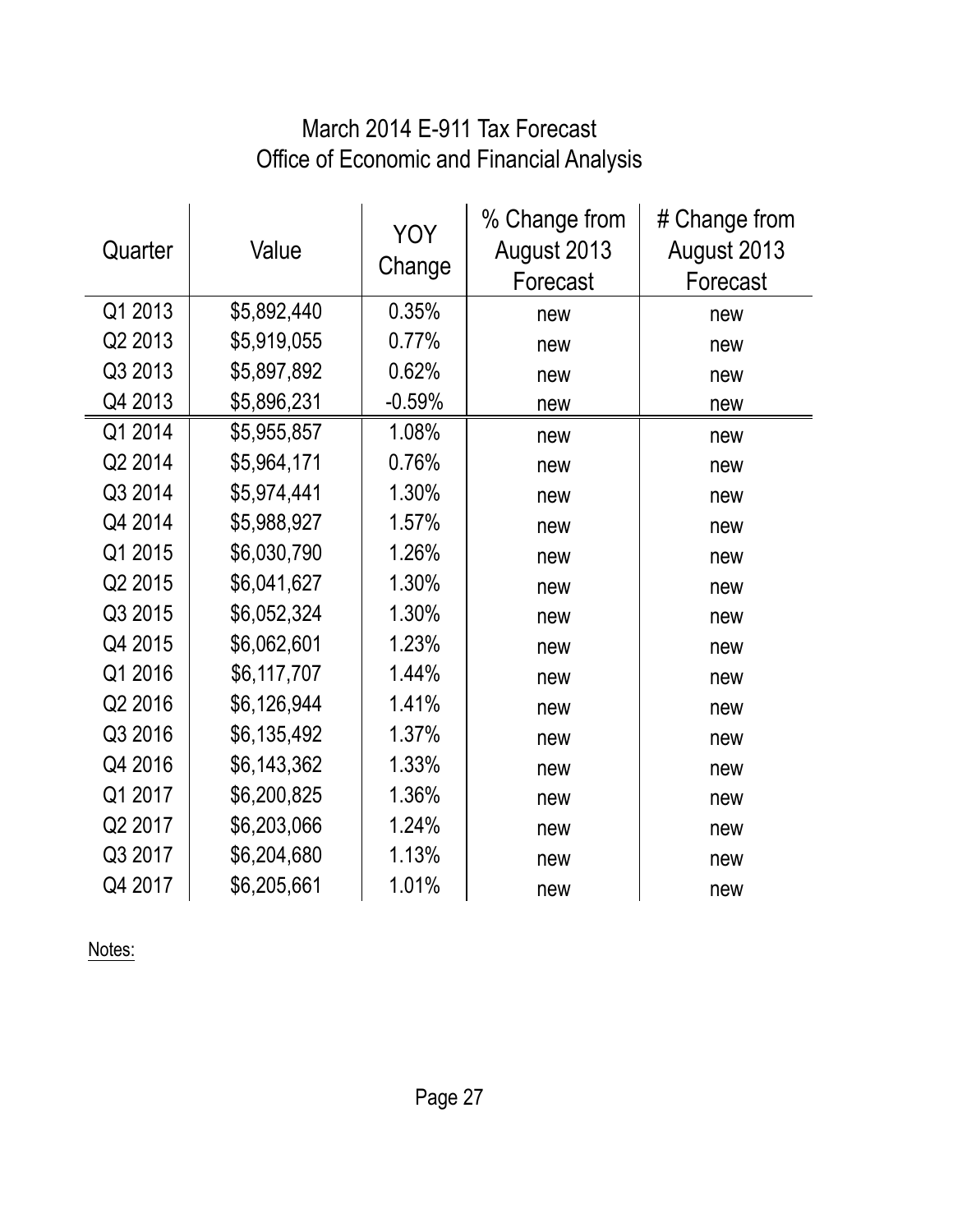# March 2014 Current Expense Property Tax Forecast Office of Economic and Financial Analysis

| Tax<br>Year | Value         | Annual<br>Growth | % Change from<br>August 2013<br>Forecast | \$ Change from<br>August 2013<br>Forecast |
|-------------|---------------|------------------|------------------------------------------|-------------------------------------------|
| 2004        |               |                  |                                          |                                           |
| 2005        |               |                  |                                          |                                           |
| 2006        |               |                  |                                          |                                           |
| 2007        |               |                  |                                          |                                           |
| 2008        |               |                  |                                          |                                           |
| 2009        | \$268,539,194 |                  | 0.00%                                    | \$0                                       |
| 2010        | \$274,290,793 | 2.14%            | 0.00%                                    | \$0                                       |
| 2011        | \$278,152,152 | 1.41%            | 0.00%                                    | \$0                                       |
| 2012        | \$284,318,327 | 2.22%            | 0.00%                                    | \$0                                       |
| 2013        | \$313,137,887 | 10.14%           | 0.00%                                    | \$0                                       |
| 2014        | \$320,290,885 | 2.28%            | 0.46%                                    | \$1,465,373                               |
| 2015        | \$326,522,828 | 1.95%            | 0.34%                                    | \$1,108,280                               |
| 2016        | \$333,864,812 | 2.25%            | 0.44%                                    | \$1,467,858                               |
| 2017        | \$341,562,749 | 2.31%            | 0.58%                                    | \$1,974,004                               |
| 2018        | \$349,288,495 | 2.26%            | 0.68%                                    | \$2,353,983                               |
| 2019        | \$357,066,757 | 2.23%            | 0.73%                                    | \$2,598,066                               |
| 2020        | \$364,957,276 | 2.21%            | 0.75%                                    | \$2,712,758                               |
| 2021        | \$372,978,881 | 2.20%            | 0.74%                                    | \$2,746,366                               |
| 2022        | \$381,690,006 | 2.34%            | 0.86%                                    | \$3,271,383                               |
| 2023        | \$390,624,149 | 2.34%            | new                                      | new                                       |

Notes:

1. Values are total levy amounts and have not been adjusted for undercollections.

2. For years prior to 2013, property taxes dedicated to limited bond debt service were

levied separately. Beginning in 2013, these taxes were included in the CX Levy.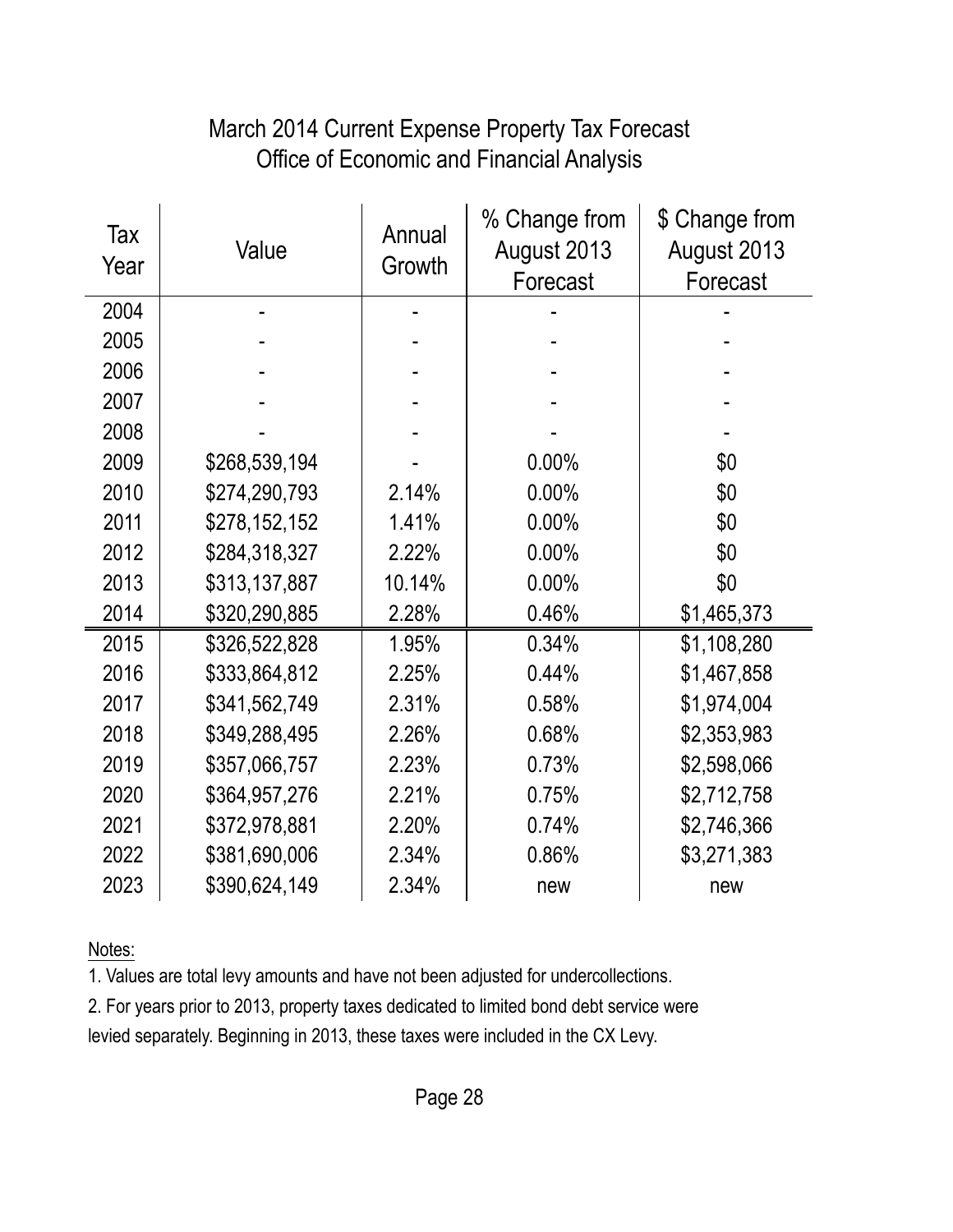| Tax<br>Year | Value       | Annual<br>Growth | % Change from<br>August 2013<br>Forecast | \$ Change from<br>August 2013<br>Forecast |
|-------------|-------------|------------------|------------------------------------------|-------------------------------------------|
| 2004        | \$4,696,875 |                  | 0.00%                                    | \$0                                       |
| 2005        | \$4,841,326 | 3.08%            | 0.00%                                    | \$0                                       |
| 2006        | \$4,987,894 | 3.03%            | 0.00%                                    | \$0                                       |
| 2007        | \$5,148,117 | 3.21%            | 0.00%                                    | \$0                                       |
| 2008        | \$5,328,411 | 3.50%            | 0.00%                                    | \$0                                       |
| 2009        | \$5,509,017 | 3.39%            | 0.00%                                    | \$0                                       |
| 2010        | \$5,640,234 | 2.38%            | 0.00%                                    | \$0                                       |
| 2011        | \$5,737,359 | 1.72%            | 0.00%                                    | \$0                                       |
| 2012        | \$5,838,960 | 1.77%            | 0.00%                                    | \$0                                       |
| 2013        | \$5,944,036 | 1.80%            | 0.00%                                    | \$0                                       |
| 2014        | \$6,068,166 | 2.09%            | 0.16%                                    | \$9,688                                   |
| 2015        | \$6,200,939 | 2.19%            | 0.30%                                    | \$18,399                                  |
| 2016        | \$6,339,389 | 2.23%            | 0.39%                                    | \$24,805                                  |
| 2017        | \$6,484,853 | 2.29%            | 0.53%                                    | \$34,251                                  |
| 2018        | \$6,630,690 | 2.25%            | 0.63%                                    | \$41,254                                  |
| 2019        | \$6,777,372 | 2.21%            | 0.68%                                    | \$45,661                                  |
| 2020        | \$6,926,031 | 2.19%            | 0.69%                                    | \$47,565                                  |
| 2021        | \$7,077,055 | 2.18%            | 0.68%                                    | \$47,951                                  |
| 2022        | \$7,241,082 | 2.32%            | 0.80%                                    | \$57,592                                  |
| 2023        | \$7,409,323 | 2.32%            | new                                      | new                                       |

March 2014 Developmental Disabilities & Mental Health Property Tax Forecast Office of Economic and Financial Analysis

Notes: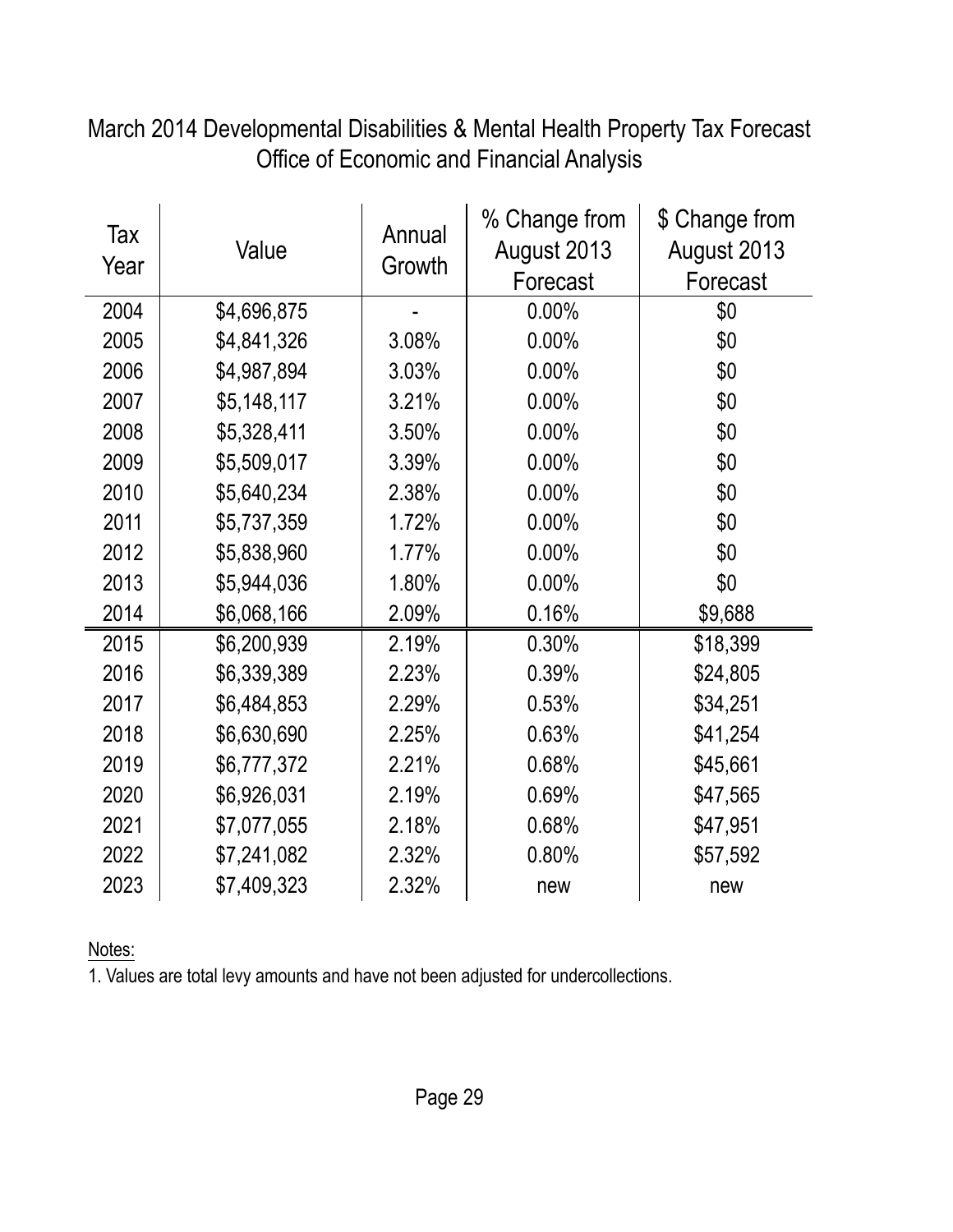# Office of Economic and Financial Analysis March 2014 Veterans Aid Property Tax Forecast

| Tax<br>Year | Value       | Annual<br>Growth | % Change from<br>August 2013<br>Forecast | \$ Change from<br>August 2013<br>Forecast |
|-------------|-------------|------------------|------------------------------------------|-------------------------------------------|
| 2004        | \$2,113,593 |                  | $0.00\%$                                 | \$0                                       |
| 2005        | \$2,178,596 | 3.08%            | 0.00%                                    | \$0                                       |
| 2006        | \$2,244,552 | 3.03%            | 0.00%                                    | \$0                                       |
| 2007        | \$2,316,652 | 3.21%            | 0.00%                                    | \$0                                       |
| 2008        | \$2,397,784 | 3.50%            | 0.00%                                    | \$0                                       |
| 2009        | \$2,479,057 | 3.39%            | 0.00%                                    | \$0                                       |
| 2010        | \$2,538,104 | 2.38%            | 0.00%                                    | \$0                                       |
| 2011        | \$2,556,438 | 0.72%            | 0.00%                                    | \$0                                       |
| 2012        | \$2,601,709 | 1.77%            | 0.00%                                    | \$0                                       |
| 2013        | \$2,648,529 | 1.80%            | 0.00%                                    | \$0                                       |
| 2014        | \$2,703,839 | 2.09%            | 0.16%                                    | \$4,317                                   |
| 2015        | \$2,762,999 | 2.19%            | 0.30%                                    | \$8,198                                   |
| 2016        | \$2,824,689 | 2.23%            | 0.39%                                    | \$11,052                                  |
| 2017        | \$2,889,504 | 2.29%            | 0.53%                                    | \$15,260                                  |
| 2018        | \$2,954,486 | 2.25%            | 0.63%                                    | \$18,381                                  |
| 2019        | \$3,019,844 | 2.21%            | 0.68%                                    | \$20,344                                  |
| 2020        | \$3,086,083 | 2.19%            | 0.69%                                    | \$21,192                                  |
| 2021        | \$3,153,376 | 2.18%            | 0.68%                                    | \$21,364                                  |
| 2022        | \$3,226,463 | 2.32%            | 0.80%                                    | \$25,660                                  |
| 2023        | \$3,301,428 | 2.32%            | new                                      | new                                       |

Notes: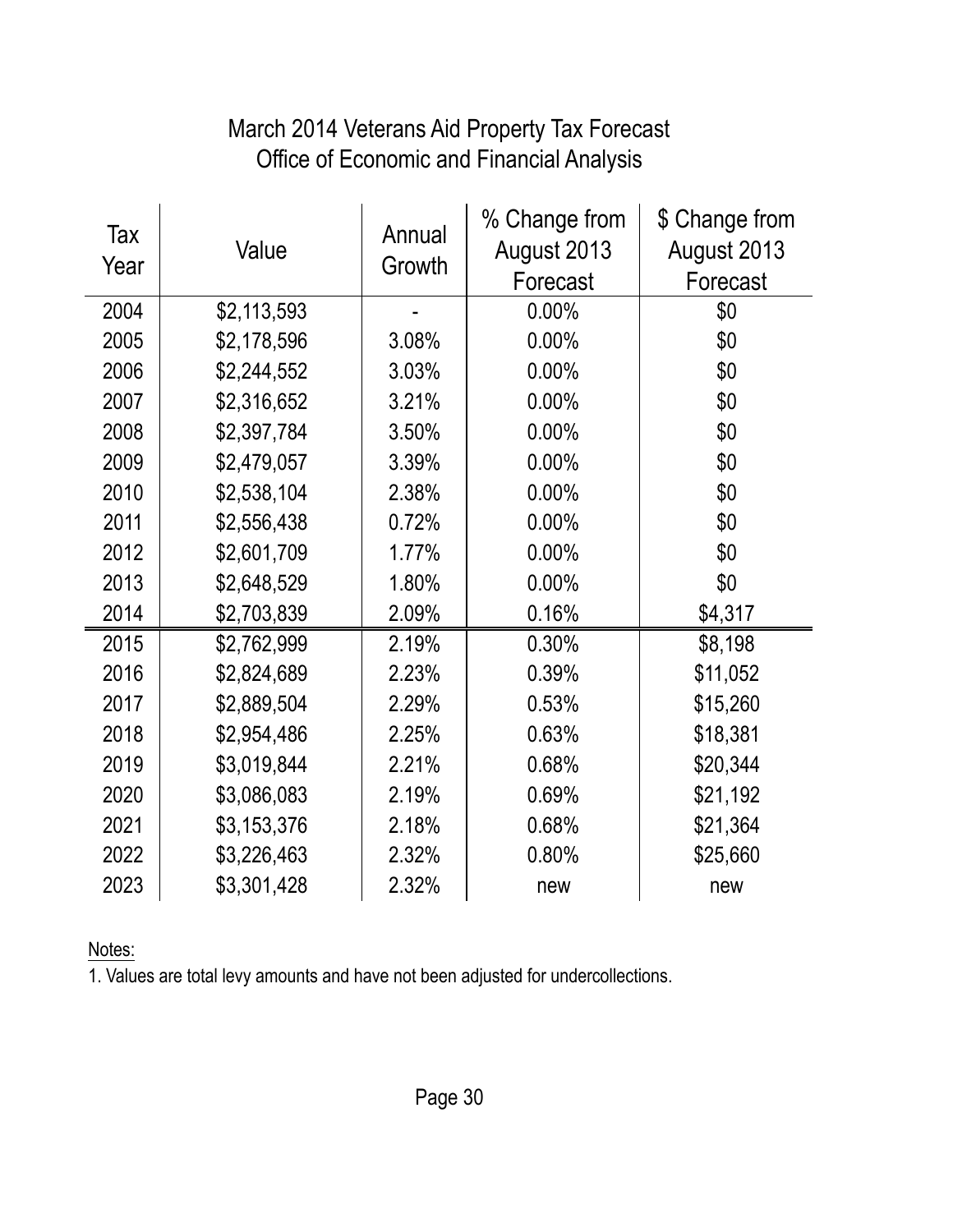| Tax<br>Year | Value    | Annual<br>Growth | % Change from<br>August 2013<br>Forecast | \$ Change from<br>August 2013<br>Forecast |
|-------------|----------|------------------|------------------------------------------|-------------------------------------------|
| 2004        | \$50,000 |                  | 0.00%                                    | \$0                                       |
| 2005        | \$50,000 | 0.00%            | 0.00%                                    | \$0                                       |
| 2006        | \$50,000 | 0.00%            | 0.00%                                    | \$0                                       |
| 2007        | \$50,000 | 0.00%            | 0.00%                                    | \$0                                       |
| 2008        | \$50,000 | 0.00%            | 0.00%                                    | \$0                                       |
| 2009        | \$50,000 | 0.00%            | 0.00%                                    | \$0                                       |
| 2010        | \$50,000 | 0.00%            | 0.00%                                    | \$0                                       |
| 2011        | \$50,000 | 0.00%            | 0.00%                                    | \$0                                       |
| 2012        | \$50,000 | 0.00%            | 0.00%                                    | \$0                                       |
| 2013        | \$50,000 | 0.00%            | 0.00%                                    | \$0                                       |
| 2014        | \$50,000 | 0.00%            | 0.00%                                    | \$0                                       |
| 2015        | \$50,000 | 0.00%            | 0.00%                                    | \$0                                       |
| 2016        | \$50,000 | 0.00%            | 0.00%                                    | \$0                                       |
| 2017        | \$50,000 | 0.00%            | 0.00%                                    | \$0                                       |
| 2018        | \$50,000 | 0.00%            | 0.00%                                    | \$0                                       |
| 2019        | \$50,000 | 0.00%            | 0.00%                                    | \$0                                       |
| 2020        | \$50,000 | 0.00%            | 0.00%                                    | \$0                                       |
| 2021        | \$50,000 | 0.00%            | 0.00%                                    | \$0                                       |
| 2022        | \$50,000 | 0.00%            | 0.00%                                    | \$0                                       |
| 2023        | \$50,000 | 0.00%            | new                                      | new                                       |

# March 2014 Inter County River Improvement Property Tax Forecast Office of Economic and Financial Analysis

Notes: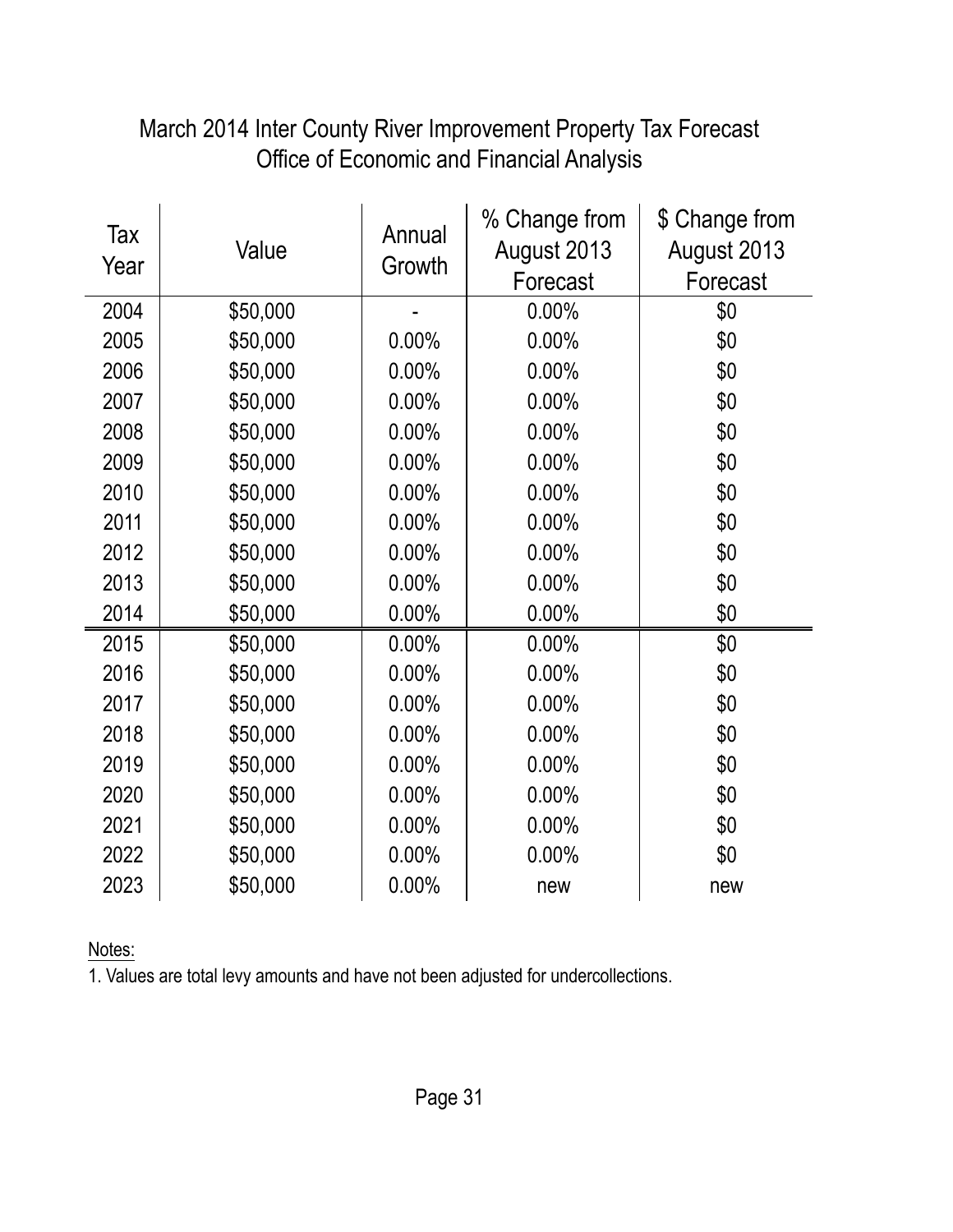# March 2014 AFIS Lid Lift Forecast Office of Economic and Financial Analysis

| Tax<br>Year | Value        | Annual<br>Growth | % Change from<br>August 2013<br>Forecast | \$ Change from<br>August 2013<br>Forecast |
|-------------|--------------|------------------|------------------------------------------|-------------------------------------------|
| 2004        | \$11,860,390 |                  | 0.00%                                    | \$0                                       |
| 2005        | \$12,225,166 | 3.08%            | 0.00%                                    | \$0                                       |
| 2006        |              |                  |                                          | \$0                                       |
| 2007        | \$16,877,743 |                  | 0.00%                                    | \$0                                       |
| 2008        | \$17,468,824 | 3.50%            | 0.00%                                    | \$0                                       |
| 2009        | \$17,234,054 | $-1.34%$         | 0.00%                                    | \$0                                       |
| 2010        | \$15,555,595 | $-9.74%$         | 0.00%                                    | \$0                                       |
| 2011        | \$11,592,601 | $-25.48%$        | 0.00%                                    | \$0                                       |
| 2012        | \$11,212,493 | $-3.28%$         | 0.00%                                    | \$0                                       |
| 2013        | \$18,528,679 | 65.25%           | 0.00%                                    | \$0                                       |
| 2014        | \$18,945,323 | 2.25%            | 0.16%                                    | \$30,200                                  |
| 2015        | \$19,641,657 | 3.68%            | 0.56%                                    | \$108,423                                 |
| 2016        | \$20,325,728 | 3.48%            | 0.61%                                    | \$123,350                                 |
| 2017        | \$21,056,358 | 3.59%            | 0.69%                                    | \$144,070                                 |
| 2018        | \$21,807,822 | 3.57%            | 0.76%                                    | \$165,219                                 |
| 2019        |              |                  |                                          |                                           |
| 2020        |              |                  |                                          |                                           |
| 2021        |              |                  |                                          |                                           |
| 2022        |              |                  |                                          |                                           |
| 2023        |              |                  |                                          |                                           |

Notes:

1. Values are total levy amounts and have not been adjusted for undercollections.

2. AFIS is a six-year lid lift in effect from 2013-2018.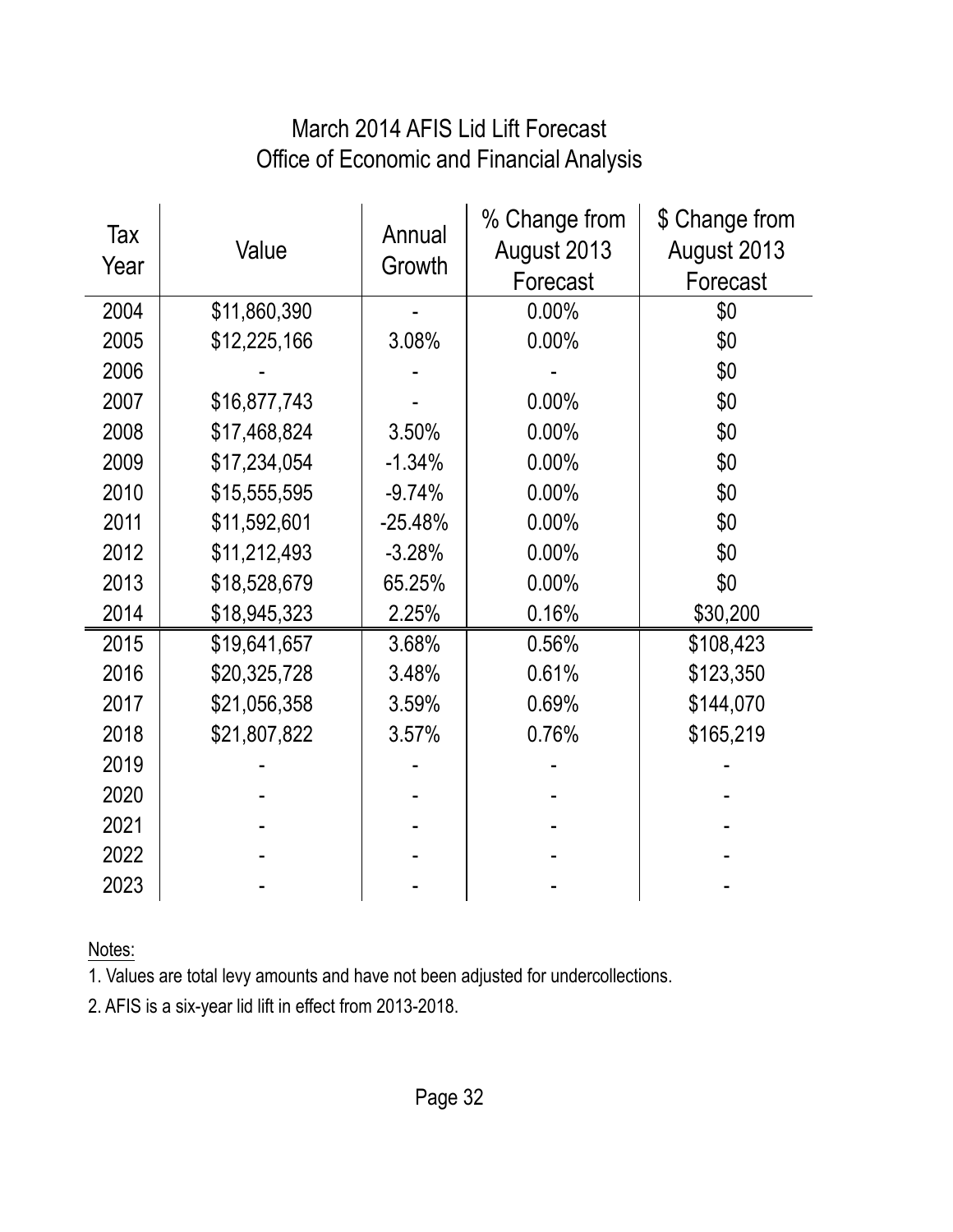#### Office of Economic and Financial Analysis March 2014 Parks Lid Lift Forecast

| Tax<br>Year | Value        | Annual<br>Growth | % Change from<br>August 2013<br>Forecast | \$ Change from<br>August 2013<br>Forecast |
|-------------|--------------|------------------|------------------------------------------|-------------------------------------------|
| 2004        | \$11,504,075 |                  | 0.00%                                    | \$0                                       |
| 2005        | \$11,857,880 | 3.08%            | 0.00%                                    | \$0                                       |
| 2006        | \$12,216,871 | 3.03%            | 0.00%                                    | \$0                                       |
| 2007        | \$12,609,307 | 3.21%            | 0.00%                                    | \$0                                       |
| 2008        | \$33,946,016 | 169.21%          | 0.00%                                    | \$0                                       |
| 2009        | \$36,596,350 | 7.81%            | 0.00%                                    | \$0                                       |
| 2010        | \$37,102,038 | 1.38%            | 0.00%                                    | \$0                                       |
| 2011        | \$38,260,504 | 3.12%            | 0.00%                                    | \$0                                       |
| 2012        | \$40,076,386 | 4.75%            | 0.00%                                    | \$0                                       |
| 2013        | \$41,283,924 | 3.01%            | 0.00%                                    | \$0                                       |
| 2014        | \$63,633,008 | 54.14%           | $-2.01%$                                 | \$1,275,971                               |
| 2015        | \$65,591,642 | 3.08%            | $-1.82%$                                 | \$1,196,937                               |
| 2016        | \$67,876,001 | 3.48%            | $-1.88%$                                 | \$1,275,277                               |
| 2017        | \$70,315,881 | 3.59%            | $-1.96%$                                 | \$1,374,776                               |
| 2018        | \$72,825,351 | 3.57%            | $-2.03%$                                 | \$1,476,644                               |
| 2019        | \$75,434,064 | 3.58%            | $-1.99%$                                 | \$1,503,150                               |
| 2020        |              |                  |                                          |                                           |
| 2021        |              |                  |                                          |                                           |
| 2022        |              |                  |                                          |                                           |
| 2023        |              |                  |                                          |                                           |

Notes:

1. Values are total levy amounts and have not been adjusted for undercollections.

2. Values for 2008-2013 include both the Parks Operating & Expansion lid lifts (both expired in 2013).

3. The values for 2014-2019 are for the Parks lid lift approved by voters on August 6th, 2013 with an initial rate of \$0.1877 per \$1000 of assessed value.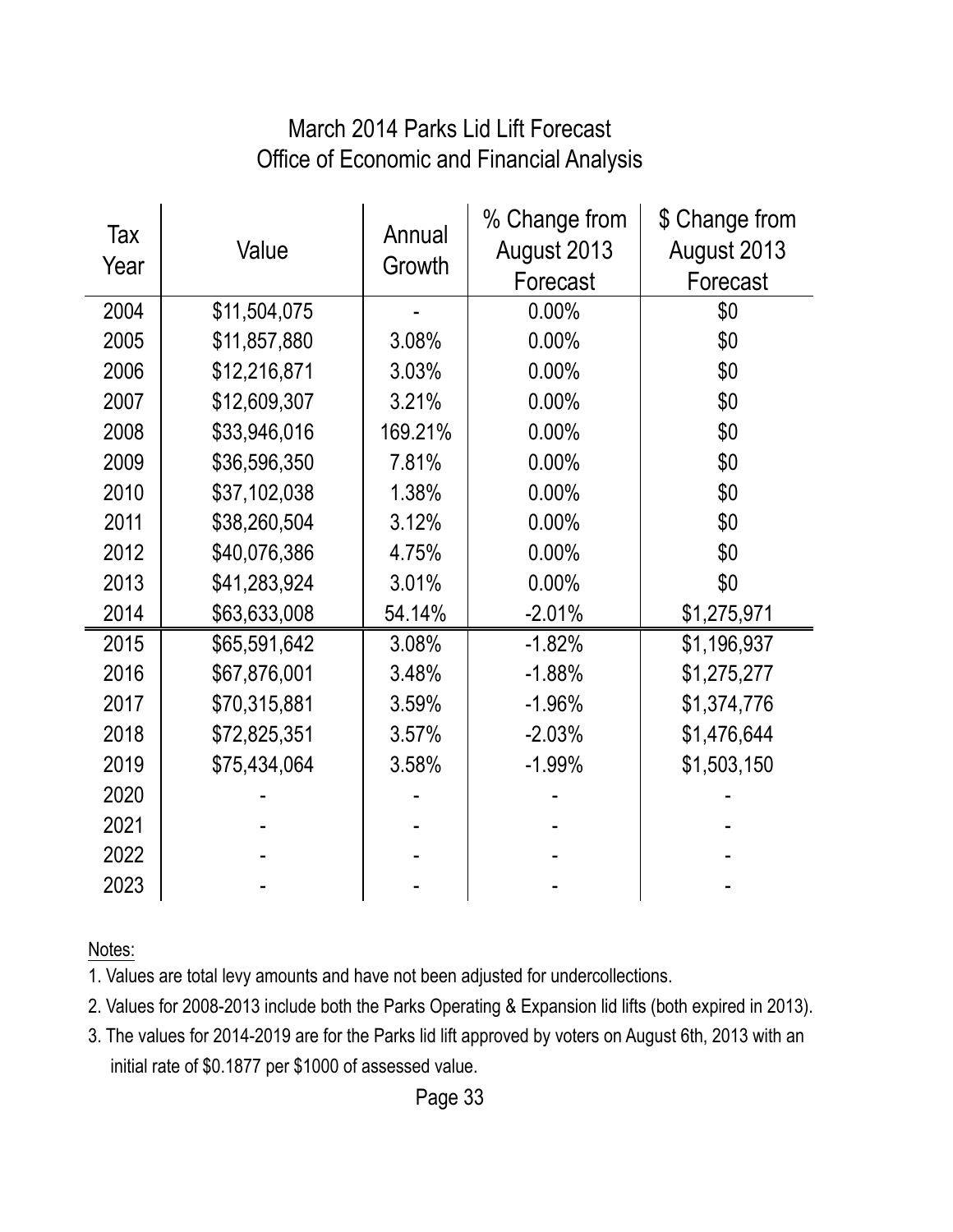# March 2014 Children and Family Justice Center Lid Lift Forecast Office of Economic and Financial Analysis

| Tax<br>Year | Value        | Annual<br>Growth | % Change from<br>August 2013<br>Forecast | \$ Change from<br>August 2013<br>Forecast |
|-------------|--------------|------------------|------------------------------------------|-------------------------------------------|
| 2004        |              |                  |                                          |                                           |
| 2005        |              |                  |                                          |                                           |
| 2006        |              |                  |                                          |                                           |
| 2007        |              |                  |                                          |                                           |
| 2008        |              |                  |                                          |                                           |
| 2009        |              |                  |                                          |                                           |
| 2010        |              |                  |                                          |                                           |
| 2011        |              |                  |                                          |                                           |
| 2012        |              |                  |                                          |                                           |
| 2013        | \$21,908,512 |                  | 0.00%                                    | \$0                                       |
| 2014        | \$22,366,030 | 2.09%            | 0.16%                                    | \$35,709                                  |
| 2015        | \$22,855,388 | 2.19%            | 0.30%                                    | \$67,786                                  |
| 2016        | \$23,365,708 | 2.23%            | 0.39%                                    | \$91,406                                  |
| 2017        | \$23,901,859 | 2.29%            | 0.53%                                    | \$126,219                                 |
| 2018        | \$24,439,397 | 2.25%            | 0.63%                                    | \$152,060                                 |
| 2019        | \$24,980,062 | 2.21%            | 0.68%                                    | \$168,324                                 |
| 2020        | \$25,527,976 | 2.19%            | 0.69%                                    | \$175,326                                 |
| 2021        | \$26,084,644 | 2.18%            | 0.68%                                    | \$176,750                                 |
| 2022        |              |                  |                                          |                                           |
| 2023        |              |                  |                                          |                                           |

Notes:

1. Values are total levy amounts and have not been adjusted for undercollections.

2. The C&FJC lid lift is a nine-year lid lift in effect from 2013-2021.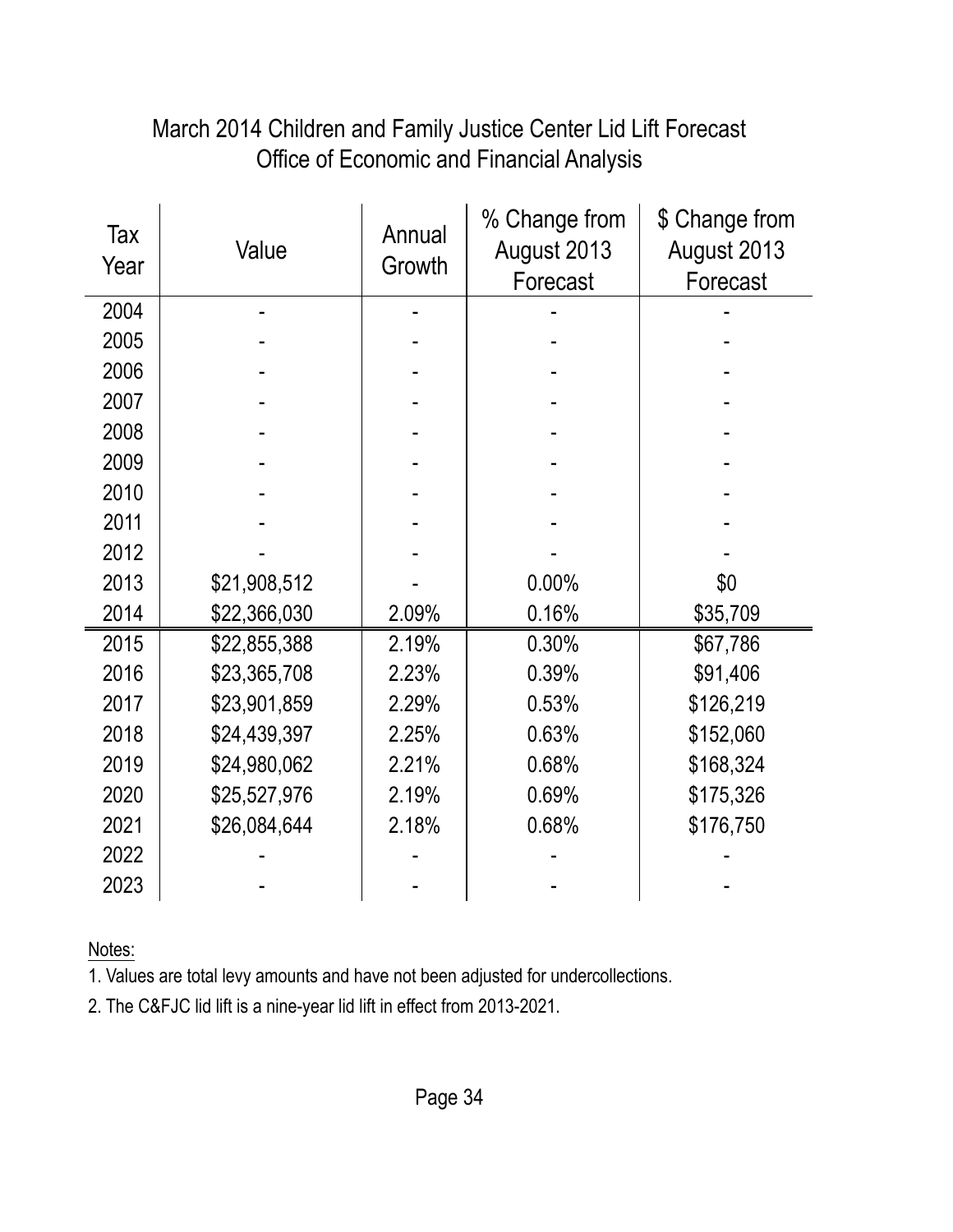#### Tax Year Value Annual **Growth** % Change from August 2013 Forecast \$ Change from August 2013 Forecast 2004 - - - - 2005 | - | - | - | - | 2006 | \$13,448,844 | - | 0.00% | \$0 2007 | \$13,880,852 | 3.21% | 0.00% | \$0 2008 \$14,366,946 3.50% 0.00% \$0 2009 \ \$14,853,888 \ 3.39% \ 0.00% \ \$0 2010 \$15,207,674 2.38% 0.00% \$0 2011 | \$15,469,686 | 1.72% | 0.00% | \$0 2012 \$15,882,255 2.67% 0.00% \$0 2013 \$16,409,992 3.32% 0.00% \$0 2014 \$16,774,932 2.22% 0.16% \$26,746 2015 \$17,391,499 3.68% 0.56% \$96,038 2016 \$17,997,191 3.48% 0.61% \$109,211 2017 \$18,644,102 3.59% 0.69% \$127,532 2018 - - - - 2019 - - - - 2020 - - - - 2021 - - - - 2022 - - - - 2023 - - - -

# March 2014 Veterans and Human Services Lid Lift Forecast Office of Economic and Financial Analysis

Notes:

1. Values are total levy amounts and have not been adjusted for undercollections.

2. The V&HS lid lift is a six-year lid lift in effect from 2012-2017.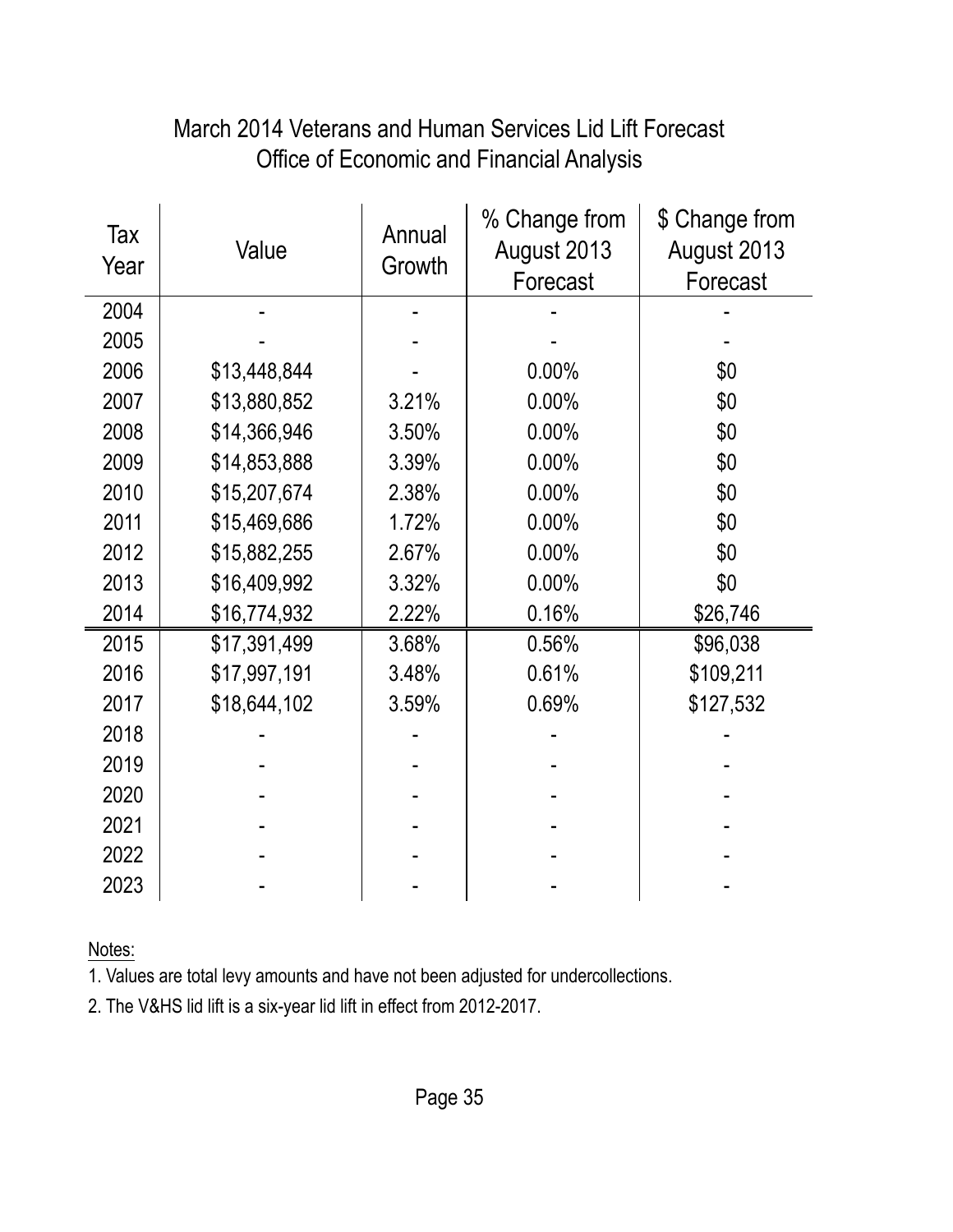| Office of Economic and Financial Analysis |               |                  |                                          |                                           |
|-------------------------------------------|---------------|------------------|------------------------------------------|-------------------------------------------|
| Tax<br>Year                               | Value         | Annual<br>Growth | % Change from<br>August 2013<br>Forecast | \$ Change from<br>August 2013<br>Forecast |
| 2004                                      | \$55,703,623  |                  | 0.00%                                    | \$0                                       |
| 2005                                      | \$57,448,128  | 3.13%            | 0.00%                                    | \$0                                       |
| 2006                                      | \$59,125,468  | 2.92%            | 0.00%                                    | \$0                                       |
| 2007                                      | \$61,271,823  | 3.63%            | 0.00%                                    | \$0                                       |
| 2008                                      | \$101,838,056 | 66.21%           | 0.00%                                    | \$0                                       |
| 2009                                      | \$105,583,802 | 3.68%            | 0.00%                                    | \$0                                       |
| 2010                                      | \$102,097,238 | $-3.30%$         | 0.00%                                    | \$0                                       |
| 2011                                      | \$98,589,189  | $-3.44%$         | 0.00%                                    | \$0                                       |
| 2012                                      | \$95,268,834  | $-3.37%$         | 0.00%                                    | \$0                                       |
| 2013                                      | \$93,870,870  | $-1.47%$         | 0.00%                                    | \$0                                       |
| 2014                                      | \$113,541,015 | 20.95%           | 2.05%                                    | \$2,275,453                               |
| 2015                                      | \$116,542,204 | 2.64%            | 2.22%                                    | \$2,527,119                               |
| 2016                                      | \$119,162,583 | 2.25%            | 2.32%                                    | \$2,701,017                               |
| 2017                                      | \$121,910,004 | 2.31%            | 2.46%                                    | \$2,928,593                               |
| 2018                                      | \$124,667,358 | 2.26%            | 2.56%                                    | \$3,112,112                               |
| 2019                                      | \$127,443,461 | 2.23%            | 2.62%                                    | \$3,248,313                               |
| 2020                                      |               |                  |                                          |                                           |
| 2021                                      |               |                  |                                          |                                           |
| 2022                                      |               |                  |                                          |                                           |
| 2023                                      |               |                  |                                          |                                           |

March 2014 Emergency Medical Services (EMS) Property Tax Forecast Office of Economic and Financial Analysis

Notes:

- 2. The previous existing EMS levy expired in 2013.
- 2. The EMS levy is a six-year levy in effect from 2014-2019.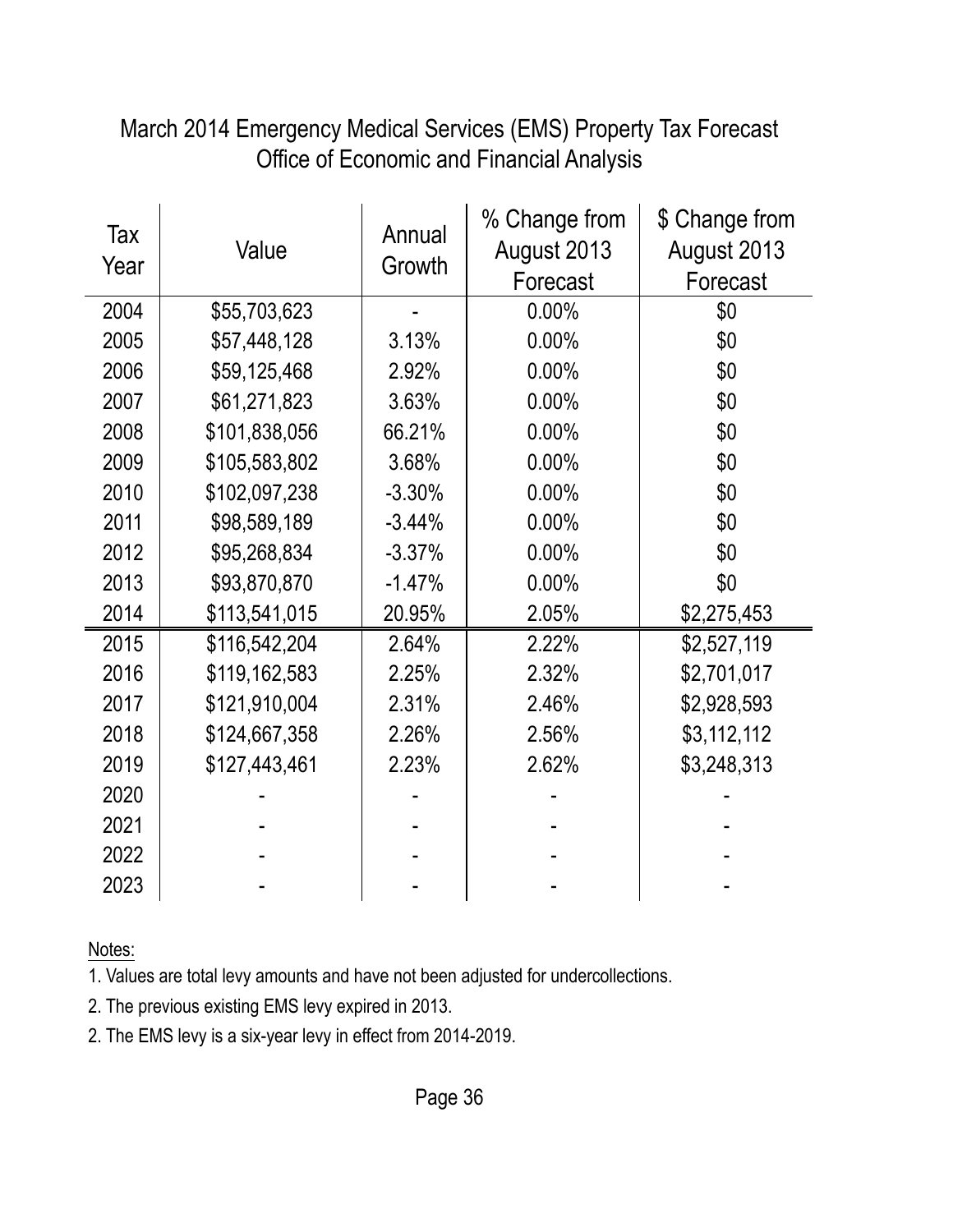| Tax<br>Year | Value        | Annual<br>Growth | % Change from<br>August 2013<br>Forecast | \$ Change from<br>August 2013<br>Forecast |
|-------------|--------------|------------------|------------------------------------------|-------------------------------------------|
| 2004        | \$13,908,400 |                  | $0.00\%$                                 | \$0                                       |
| 2005        | \$14,349,780 | 3.17%            | 0.00%                                    | \$0                                       |
| 2006        | \$14,759,876 | 2.86%            | 0.00%                                    | \$0                                       |
| 2007        | \$15,259,661 | 3.39%            | 0.00%                                    | \$0                                       |
| 2008        | \$15,755,647 | 3.25%            | 0.00%                                    | \$0                                       |
| 2009        | \$16,360,030 | 3.84%            | 0.00%                                    | \$0                                       |
| 2010        | \$16,738,720 | 2.31%            | 0.00%                                    | \$0                                       |
| 2011        | \$17,061,273 | 1.93%            | 0.00%                                    | \$0                                       |
| 2012        | \$17,416,782 | 2.08%            | 0.00%                                    | \$0                                       |
| 2013        | \$17,566,647 | 0.86%            | 0.00%                                    | \$0                                       |
| 2014        | \$17,955,638 | 2.21%            | 0.27%                                    | \$49,169                                  |
| 2015        | \$18,350,052 | 2.20%            | 0.40%                                    | \$72,982                                  |
| 2016        | \$18,762,564 | 2.25%            | 0.50%                                    | \$93,707                                  |
| 2017        | \$19,194,542 | 2.30%            | 0.65%                                    | \$123,537                                 |
| 2018        | \$19,628,110 | 2.26%            | 0.74%                                    | \$144,454                                 |
| 2019        | \$20,066,980 | 2.24%            | 0.80%                                    | \$158,988                                 |
| 2020        | \$20,509,020 | 2.20%            | 0.82%                                    | \$166,611                                 |
| 2021        | \$20,961,488 | 2.21%            | 0.81%                                    | \$168,862                                 |
| 2022        | \$21,450,512 | 2.33%            | 0.93%                                    | \$198,309                                 |
| 2023        | \$21,951,194 | 2.33%            | new                                      | new                                       |

# Office of Economic and Financial Analysis March 2014 Conservation Futures Property Tax Forecast

Notes: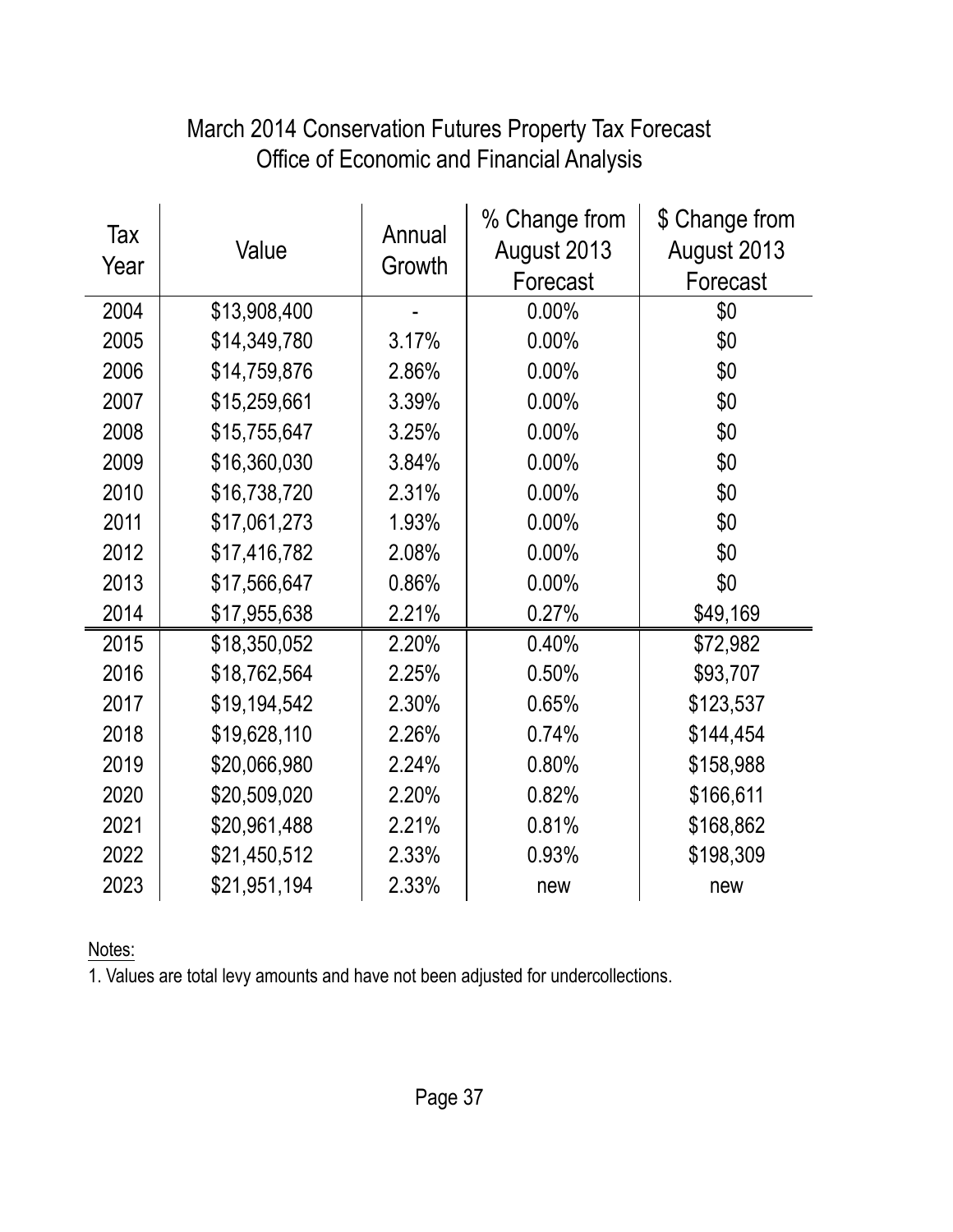| Tax<br>Year | Value        | Annual<br>Growth | % Change from<br>August 2013<br>Forecast | \$ Change from<br>August 2013<br>Forecast |
|-------------|--------------|------------------|------------------------------------------|-------------------------------------------|
| 2004        | \$64,602,595 |                  | 0.00%                                    | \$0                                       |
| 2005        | \$70,315,225 | 8.84%            | 0.00%                                    | \$0                                       |
| 2006        | \$76,515,439 | 8.82%            | 0.00%                                    | \$0                                       |
| 2007        | \$78,812,633 | 3.00%            | 0.00%                                    | \$0                                       |
| 2008        | \$81,135,147 | 2.95%            | 0.00%                                    | \$0                                       |
| 2009        | \$83,470,224 | 2.88%            | 0.00%                                    | \$0                                       |
| 2010        | \$84,675,096 | 1.44%            | 0.00%                                    | \$0                                       |
| 2011        | \$86,104,033 | 1.69%            | 0.00%                                    | \$0                                       |
| 2012        | \$73,706,592 | $-14.40%$        | 0.00%                                    | \$0                                       |
| 2013        | \$67,537,651 | $-8.37%$         | 0.00%                                    | \$0                                       |
| 2014        | \$71,721,038 | 6.19%            | 2.38%                                    | \$1,663,953                               |
| 2015        | \$74,471,364 | 3.83%            | 1.71%                                    | \$1,251,560                               |
| 2016        | \$77,639,789 | 4.25%            | 7.65%                                    | \$5,519,939                               |
| 2017        | \$77,106,555 | $-0.69%$         | 8.77%                                    | \$6,218,458                               |
| 2018        | \$79,719,360 | 3.39%            | 13.77%                                   | \$9,645,951                               |
| 2019        | \$79,726,612 | 0.01%            | 10.15%                                   | \$7,346,398                               |
| 2020        | \$82,883,910 | 3.96%            | 11.70%                                   | \$8,681,156                               |
| 2021        | \$86,355,252 | 4.19%            | 14.02%                                   | \$10,615,022                              |
| 2022        | \$88,749,046 | 2.77%            | 14.78%                                   | \$11,430,784                              |
| 2023        | \$90,353,654 | 1.81%            | new                                      | new                                       |

# March 2014 Unincorporated Area/Roads Property Tax Levy Forecast Office of Economic and Financial Analysis

Notes:

1. Values are total levy amounts and have not been adjusted for undercollections.

2. The UAL/Roads levy values are affected by annexations (see appendix).

3. Values are total levy amounts and do not reflect reduced collections within each year due to annexations.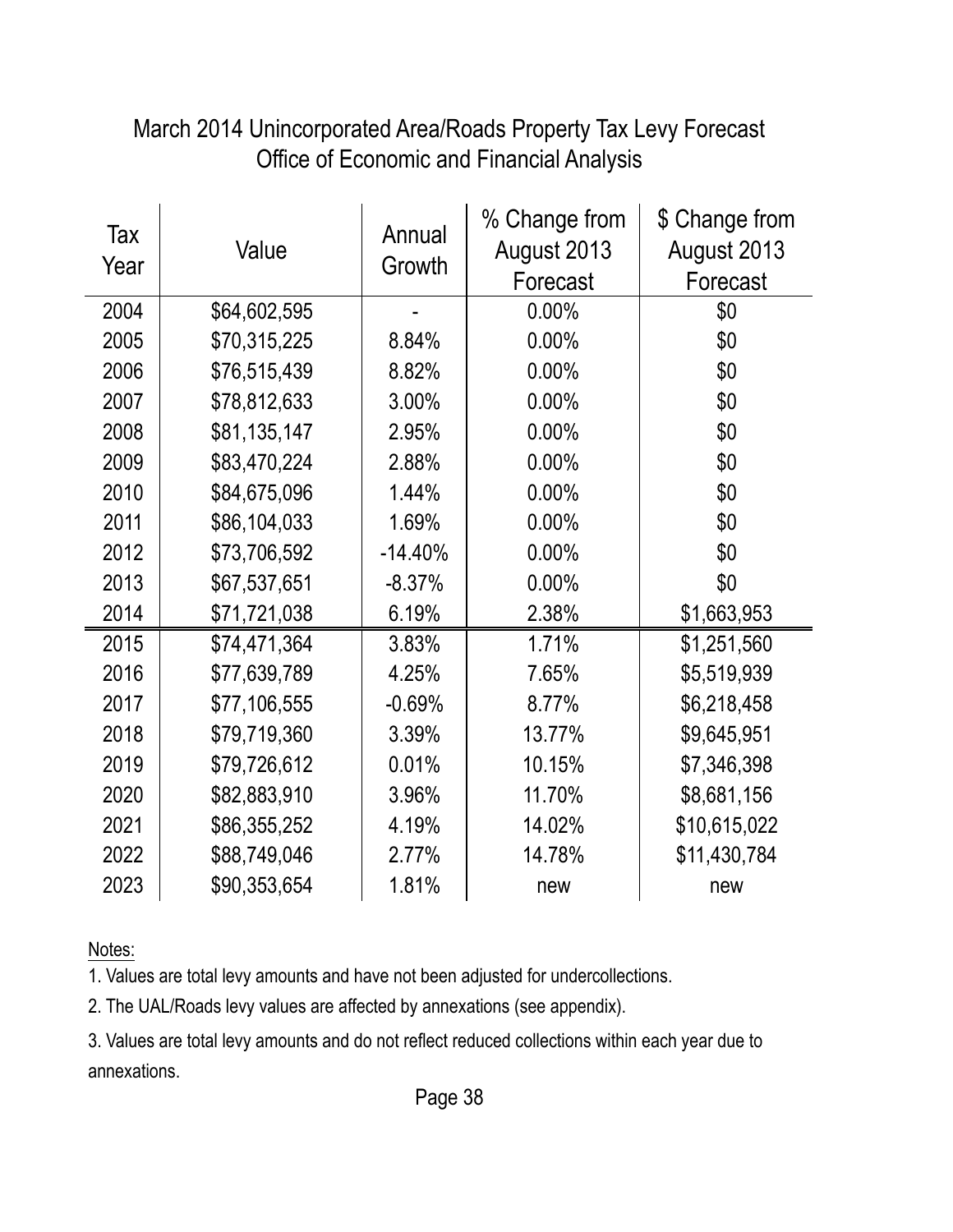# Office of Economic and Financial Analysis March 2014 Flood District Property Tax Forecast

| Tax<br>Year | Value        | Annual<br>Growth | % Change from<br>August 2013<br>Forecast | \$ Change from<br>August 2013<br>Forecast |
|-------------|--------------|------------------|------------------------------------------|-------------------------------------------|
| 2004        |              |                  |                                          |                                           |
| 2005        |              |                  |                                          |                                           |
| 2006        |              |                  |                                          |                                           |
| 2007        |              |                  |                                          |                                           |
| 2008        |              |                  |                                          |                                           |
| 2009        |              |                  |                                          |                                           |
| 2010        |              |                  |                                          |                                           |
| 2011        | \$36,070,313 |                  | 0.00%                                    | \$0                                       |
| 2012        | \$36,896,149 | 2.29%            | 0.00%                                    | \$0                                       |
| 2013        | \$41,346,031 | 12.06%           | 0.00%                                    | \$0                                       |
| 2014        | \$52,104,009 | 26.02%           | 23.64%                                   | \$9,961,948                               |
| 2015        | \$53,126,504 | 1.96%            | 23.54%                                   | \$10,121,482                              |
| 2016        | \$54,312,674 | 2.23%            | 23.65%                                   | \$10,389,169                              |
| 2017        | \$55,558,933 | 2.29%            | 23.82%                                   | \$10,689,300                              |
| 2018        | \$56,808,390 | 2.25%            | 23.94%                                   | \$10,973,042                              |
| 2019        | \$58,065,086 | 2.21%            | 24.00%                                   | \$11,240,087                              |
| 2020        | \$59,338,719 | 2.19%            | 24.02%                                   | \$11,492,912                              |
| 2021        | \$60,632,614 | 2.18%            | 24.01%                                   | \$11,738,985                              |
| 2022        | \$62,037,912 | 2.32%            | 24.16%                                   | \$12,070,393                              |
| 2023        | \$63,479,317 | 2.32%            | new                                      | new                                       |

Notes: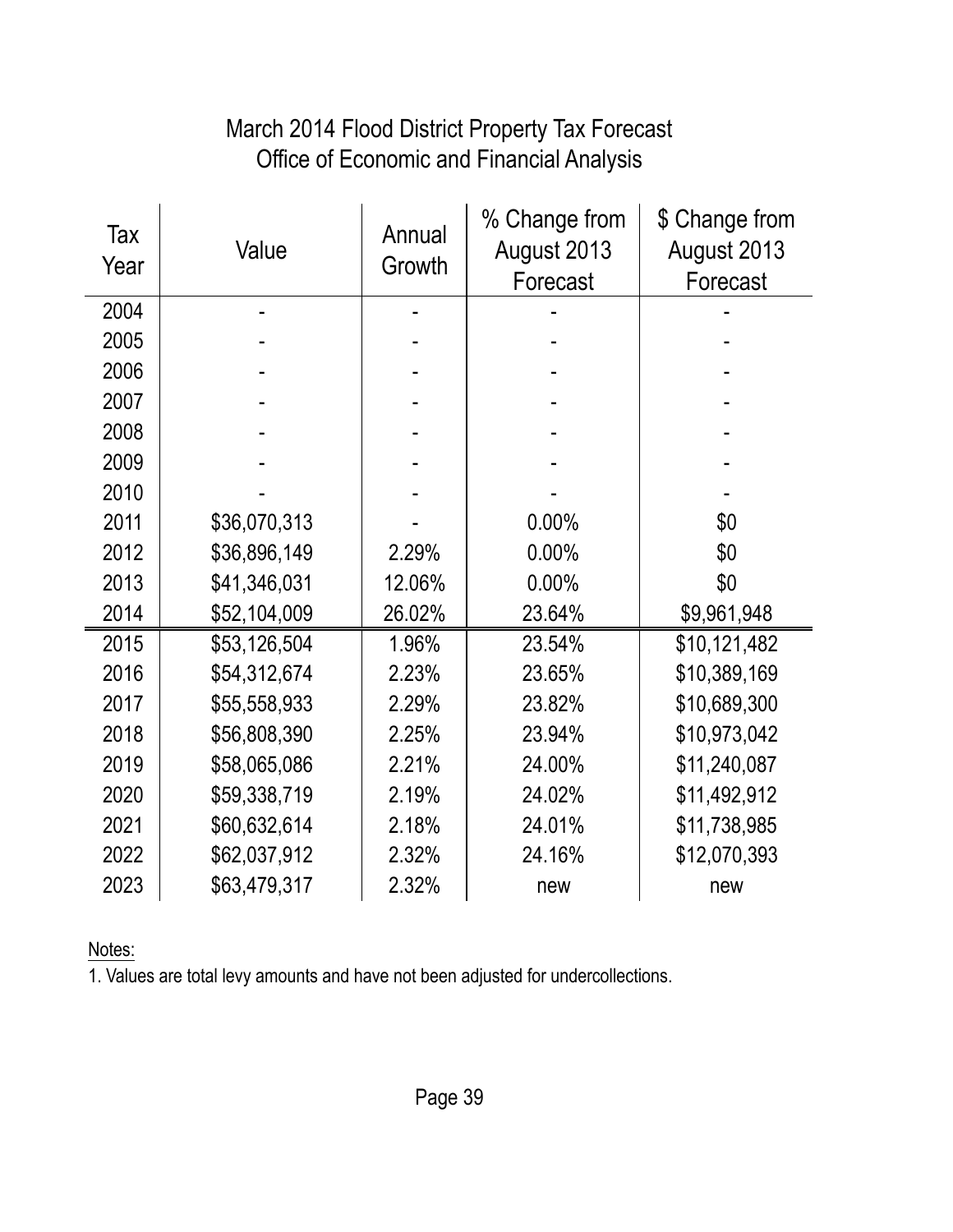# Office of Economic and Financial Analysis March 2014 Ferry District Property Tax Forecast

| Tax<br>Year | Value       | Annual<br>Growth | % Change from<br>August 2013<br>Forecast | \$ Change from<br>August 2013<br>Forecast |
|-------------|-------------|------------------|------------------------------------------|-------------------------------------------|
| 2004        |             |                  |                                          |                                           |
| 2005        |             |                  |                                          |                                           |
| 2006        |             |                  |                                          |                                           |
| 2007        |             |                  |                                          |                                           |
| 2008        |             |                  |                                          |                                           |
| 2009        |             |                  |                                          |                                           |
| 2010        |             |                  |                                          |                                           |
| 2011        | \$1,183,252 |                  | 0.00%                                    | \$0                                       |
| 2012        | \$1,183,252 | 0.00%            | 0.00%                                    | \$0                                       |
| 2013        | \$1,183,252 | 0.00%            | 0.00%                                    | \$0                                       |
| 2014        | \$1,183,252 | 0.00%            | $-1.90%$                                 | (\$22,960)                                |
| 2015        | \$1,183,252 | 0.00%            | $-3.87%$                                 | (\$47,660)                                |
| 2016        | \$1,209,994 | 2.26%            | $-3.75%$                                 | (\$47,207)                                |
| 2017        | \$1,237,758 | 2.29%            | $-3.62%$                                 | (\$46,524)                                |
| 2018        | \$1,265,594 | 2.25%            | $-3.53%$                                 | (\$46,329)                                |
| 2019        | \$1,293,591 | 2.21%            | $-3.48%$                                 | (\$46,658)                                |
| 2020        | \$1,321,965 | 2.19%            | $-3.47%$                                 | (\$47,502)                                |
| 2021        | \$1,350,791 | 2.18%            | $-3.48%$                                 | (\$48,668)                                |
| 2022        | \$1,382,098 | 2.32%            | $-3.36%$                                 | (\$48,099)                                |
| 2023        | \$1,414,210 | 2.32%            | new                                      | new                                       |

Notes: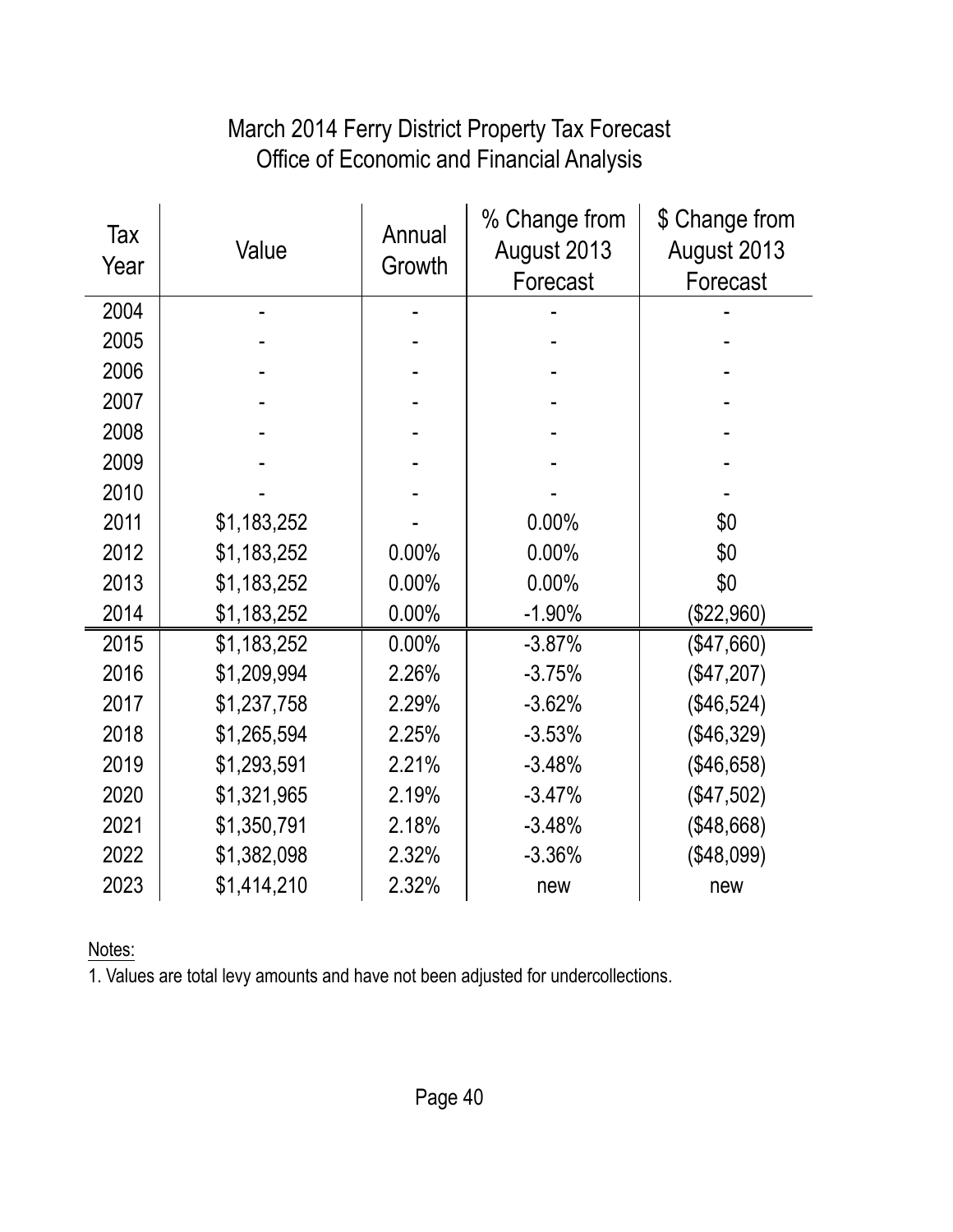#### Office of Economic and Financial Analysis March 2014 Transit Property Tax Forecast

| Tax<br>Year | Value        | Annual<br>Growth | % Change from<br>August 2013<br>Forecast | \$ Change from<br>August 2013<br>Forecast |
|-------------|--------------|------------------|------------------------------------------|-------------------------------------------|
| 2004        |              |                  |                                          |                                           |
| 2005        |              |                  |                                          |                                           |
| 2006        |              |                  |                                          |                                           |
| 2007        |              |                  |                                          |                                           |
| 2008        |              |                  |                                          |                                           |
| 2009        |              |                  |                                          |                                           |
| 2010        | \$22,122,922 |                  | 0.00%                                    | \$0                                       |
| 2011        | \$22,623,470 | 2.26%            | 0.00%                                    | \$0                                       |
| 2012        | \$23,823,382 | 5.30%            | 0.00%                                    | \$0                                       |
| 2013        | \$23,473,405 | $-1.47%$         | 0.00%                                    | \$0                                       |
| 2014        | \$25,426,082 | 8.32%            | 2.05%                                    | \$509,844                                 |
| 2015        | \$26,192,931 | 3.02%            | 2.66%                                    | \$678,107                                 |
| 2016        | \$26,781,637 | 2.25%            | 2.76%                                    | \$719,779                                 |
| 2017        | \$27,398,936 | 2.30%            | 2.91%                                    | \$773,633                                 |
| 2018        | \$28,018,439 | 2.26%            | 3.01%                                    | \$817,684                                 |
| 2019        | \$28,642,129 | 2.23%            | 3.06%                                    | \$851,234                                 |
| 2020        | \$29,274,796 | 2.21%            | 3.08%                                    | \$874,883                                 |
| 2021        | \$29,917,956 | 2.20%            | 3.07%                                    | \$892,480                                 |
| 2022        | \$30,616,405 | 2.33%            | 3.20%                                    | \$949,843                                 |
| 2023        | \$31,332,738 | 2.34%            | new                                      | new                                       |

Notes: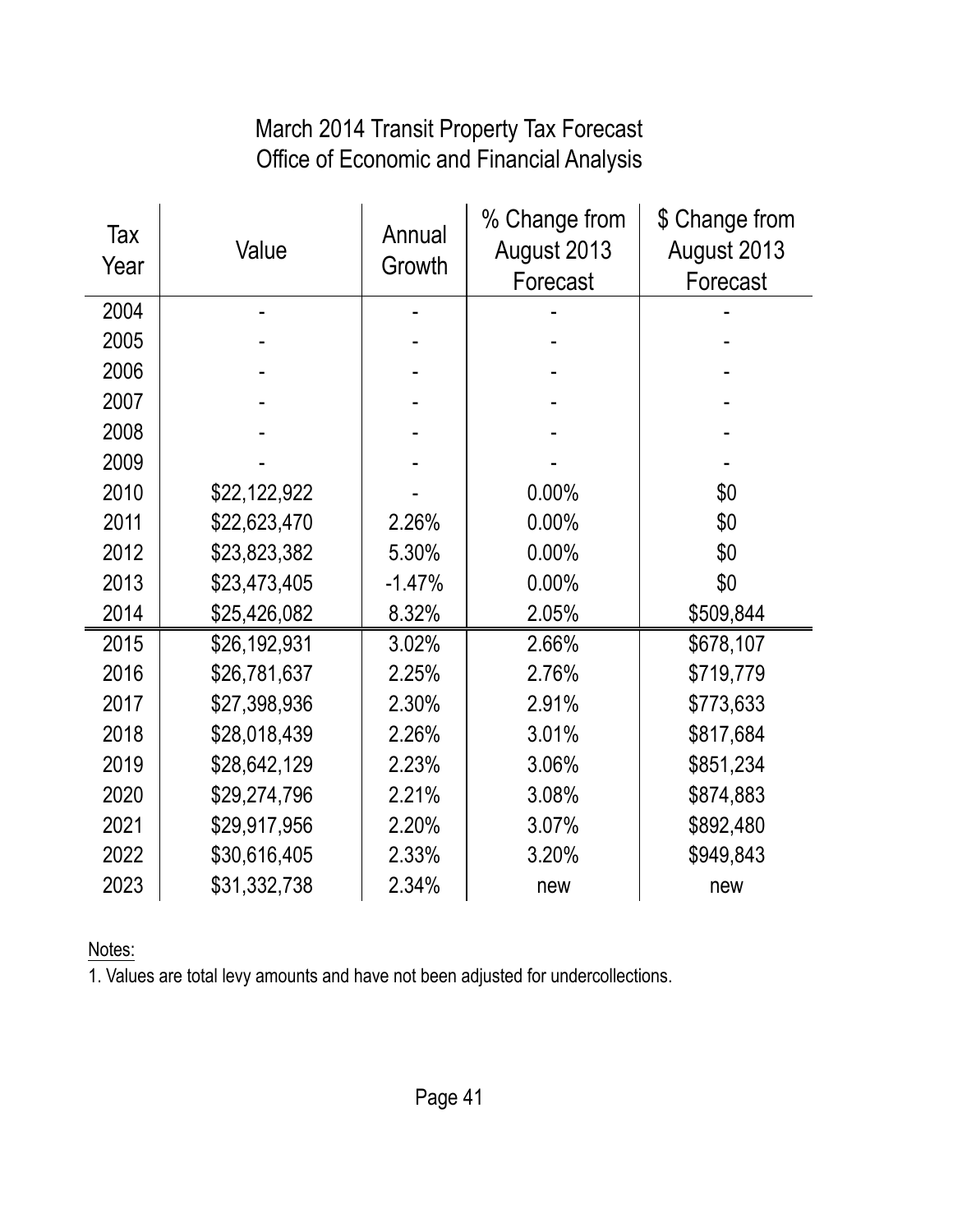# March 2014 UTGO Bond Property Tax Forecast Office of Economic and Financial Analysis

| Tax<br>Year | Value        | Annual<br>Growth | % Change from<br>August 2013<br>Forecast | \$ Change from<br>August 2013<br>Forecast |
|-------------|--------------|------------------|------------------------------------------|-------------------------------------------|
| 2004        | \$44,164,214 |                  | 0.00%                                    | \$0                                       |
| 2005        | \$41,257,433 | $-6.58%$         | 0.00%                                    | \$0                                       |
| 2006        | \$46,680,000 | 13.14%           | 0.00%                                    | \$0                                       |
| 2007        | \$44,200,000 | $-5.31%$         | 0.00%                                    | \$0                                       |
| 2008        | \$40,000,000 | $-9.50%$         | 0.00%                                    | \$0                                       |
| 2009        | \$39,300,000 | $-1.75%$         | 0.00%                                    | \$0                                       |
| 2010        | \$25,050,000 | $-36.26%$        | 0.00%                                    | \$0                                       |
| 2011        | \$23,500,000 | $-6.19%$         | 0.00%                                    | \$0                                       |
| 2012        | \$22,460,000 | $-4.43%$         | 0.00%                                    | \$0                                       |
| 2013        | \$21,040,000 | $-6.32%$         | 0.00%                                    | \$0                                       |
| 2014        | \$19,630,000 | $-6.70%$         | 0.00%                                    | \$0                                       |
| 2015        | \$16,950,000 | $-13.65%$        | $0.00\%$                                 | \$0                                       |
| 2016        | \$16,820,000 | $-0.77%$         | 0.00%                                    | \$0                                       |
| 2017        | \$16,880,000 | 0.36%            | 0.00%                                    | \$0                                       |
| 2018        | \$17,300,000 | 2.49%            | 0.00%                                    | \$0                                       |
| 2019        | \$16,370,000 | $-5.38%$         | 0.00%                                    | \$0                                       |
| 2020        | \$15,230,000 | $-6.96%$         | 0.00%                                    | \$0                                       |
| 2021        | \$13,950,000 | $-8.40%$         | 0.00%                                    | \$0                                       |
| 2022        | \$14,270,000 | 2.29%            | 0.00%                                    | \$0                                       |
| 2023        | \$14,610,000 | 2.38%            | new                                      | new                                       |

Notes: